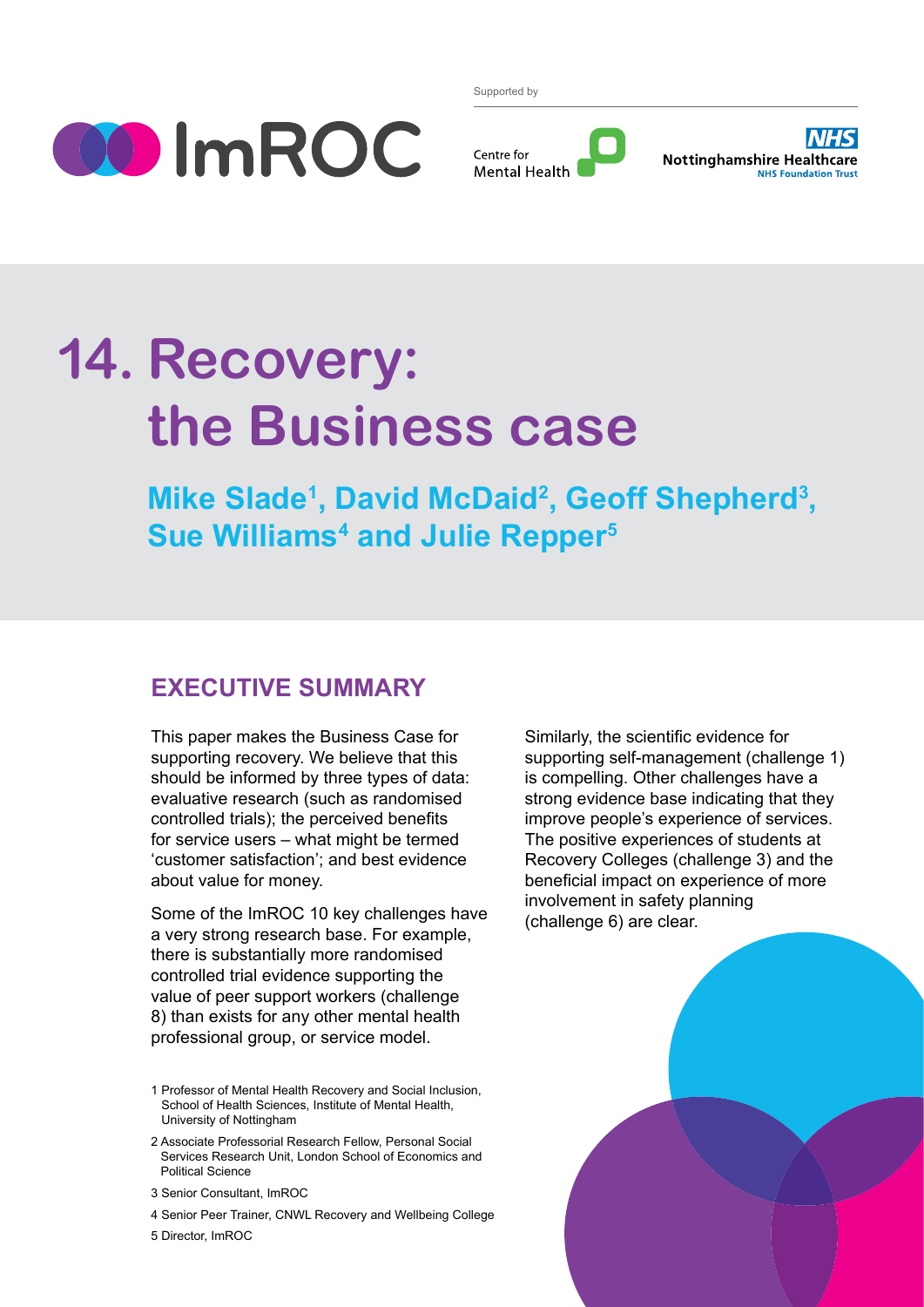Finally, the economic evidence is strong for some challenges. There is for example an established financial benefit from workplace mental health programmes (challenge 9), and a very strong value-for-money argument supporting the importance of access to decent housing, education and employment opportunities (challenge 10).

Of course, the Business Case is only one reason services should be attempting to support recovery. Some people would argue that it is a 'rights' issue. Those who use services simply deserve – by right - to be provided with the services that they appear to find most helpful. A third reason is political – mental health policy in many countries including the UK is clear that tax-payer funded services should focus on supporting recovery. A fourth reason is the pressure on Trusts to meet efficiency savings; a clear focus on supporting recovery can inform evidencebased resource allocation decisions. A final reason stems from the impact of political and economic pressures on the work of managers and practitioners in mental health. In countries throughout the developed world the demand for mental health services far exceeds the political will to dedicate adequate resources to it. This means that we may all have to think again about the nature of mental health services themselves – what should their priorities be? And, how should they be provided? Supporting recovery has some of the answers to these difficult questions. We believe there is now sufficient evidence to justify a focus on recovery as the 'core business' of the mental health and social care system.

# **Table of contents**

| Changing the nature of day-to-day interactions and the quality of experience                                                                                                                                                                                      |    |
|-------------------------------------------------------------------------------------------------------------------------------------------------------------------------------------------------------------------------------------------------------------------|----|
| Coproduced Recovery focused learning and development opportunities<br>are available for all staff working in services                                                                                                                                             |    |
| Coproduced, Recovery focused learning opportunities are available for everyone<br>using the service where people with mental health conditions, the staff and families who<br>support them and others in local communities can share expertise and learn together |    |
| Recovery focused leadership at every level and a culture of Recovery                                                                                                                                                                                              |    |
| Increasing personalisation and choice                                                                                                                                                                                                                             |    |
| Reducing restrictive practice; changing conceptions of risk as something<br>to be avoided towards working together to improve safety                                                                                                                              |    |
| User involvement is replaced by fully resourced coproduction so that the views,<br>experiences and aspirations of people using services and their family members<br>are accorded the same value as the views of staff in the organisation                         | 22 |
| Transforming the workforce                                                                                                                                                                                                                                        |    |
| Supporting staff to cope effectively with the stressors that are inevitable in<br>working in mental health services                                                                                                                                               |    |
| Prioritisation of life goals (full citizenship and community integration)<br>in all care planning processes                                                                                                                                                       |    |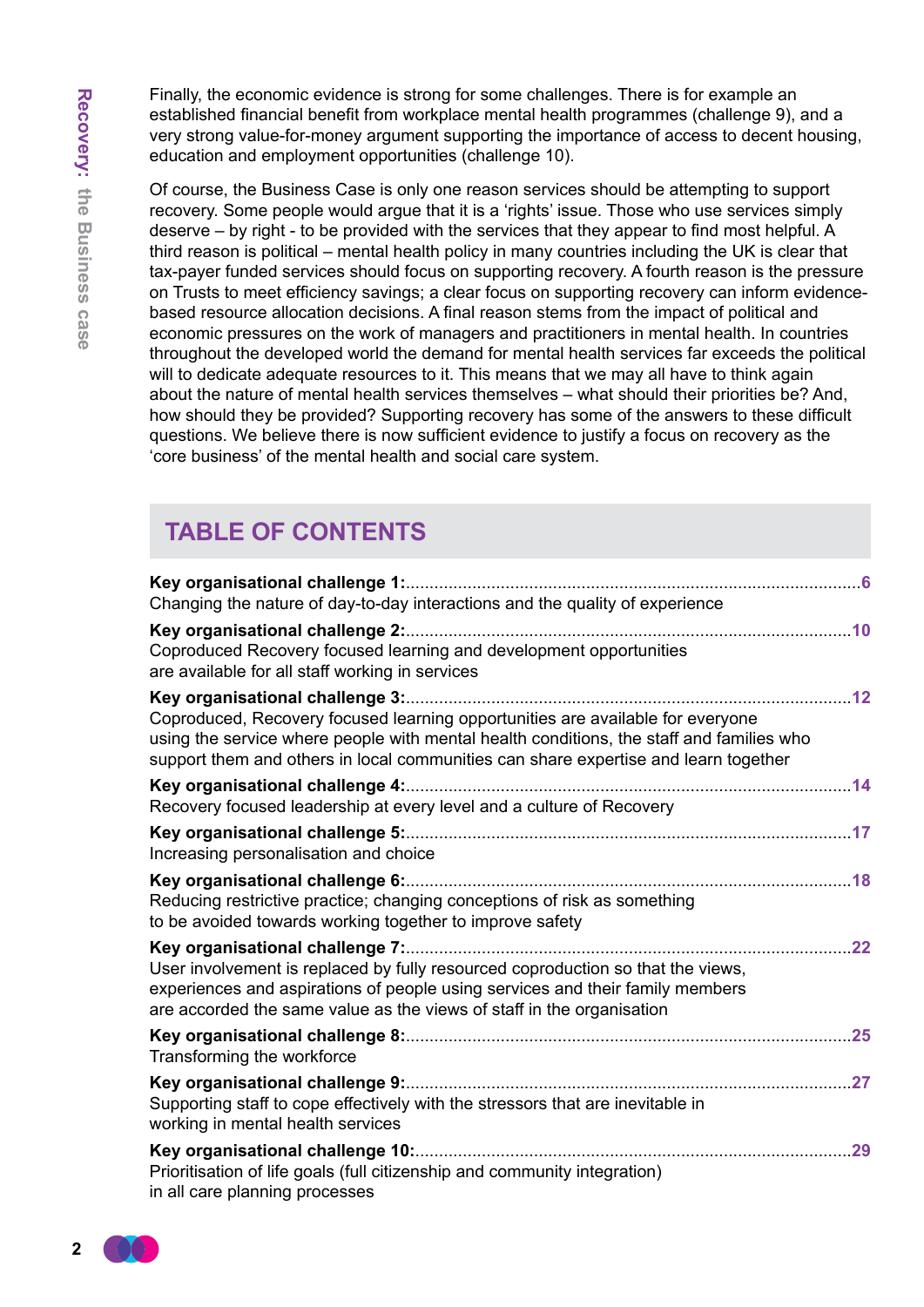# **Introduction**

This Briefing Paper presents the business case for offering recovery-focused services in health, social care, housing and other relevant sectors. It builds on existing work on investing in recovery which attempted to review some of the economic and social benefits of enabling people to achieve their own life goals, supporting them to manage their own condition, get a job, make friends, and maintain safe and secure housing of their choice <sup>1</sup>. The paper is aimed at senior managers, chief executives and commissioners in health and social care and other related sectors, policy makers, clinicians, people who use services, their families and carers. In this Briefing Paper we use 'mental health services' as a shorthand for the full range of services across all sectors which support people's recovery.

The concept of 'recovery' has become a dominant theme in mental health system policy internationally in the 21st century <sup>2</sup> . Thus, the World Health Organization Mental Health Action Plan 2013-2020 identifies the need for 'a recovery-based approach that puts the emphasis on supporting individuals with mental disorders and psychosocial disabilities to achieve their own aspirations and goals' 3 . The challenge for mental health services in each country is therefore not 'whether to support recovery?', but 'how?'.

To do this, we must be clear what we are talking about when we use the word 'recovery'. It is still a contested term and there remains considerable variation in how it is used by different commentators. In the ImROC programme we have consistently used it to describe the efforts of people with

mental health problems to live meaningful and satisfying lives <sup>4</sup>. This is often referred to as 'Personal Recovery' to distinguish it from a process of symptom reduction ('Clinical Recovery')<sup>5</sup>. ImROC has also leant heavily on the early work by Repper and Perkins which highlighted the importance of 'hope', 'control' and 'opportunity' as key processes underlying these individual journeys <sup>6</sup>. Hope Control Opportunity

These ideas have been confirmed in a systematic review of the literature which added two other key processes: 'connectedness' and 'meaning'. This produces the 'CHIME Framework' <sup>7</sup> which consists of Connectedness (social support/ integration), Hope (optimism for the future), Identity (beyond that of a 'patient'), having Meaning (in one's life), and the importance of Empowerment (achieving some control over one's mental state and adjustment). CHIME Connectedness Hope Identity Meaning Empowerment This framework has been widely used to identify the processes of personal recovery which need to be supported in mental health services.

Overall, recovery is consistent with an emerging new paradigm about the delivery of services, which places far greater emphasis on people's strengths and possibilities than on their problems and deficits.

Supporting recovery therefore involves working differently. An international analysis of best practice in recovery support identified the need for transformation at four different levels  $<sup>8</sup>$ , shown in Box 1.</sup>

*"The challenge for mental health services in each country is therefore not 'whether to support recovery?', but 'how?'."*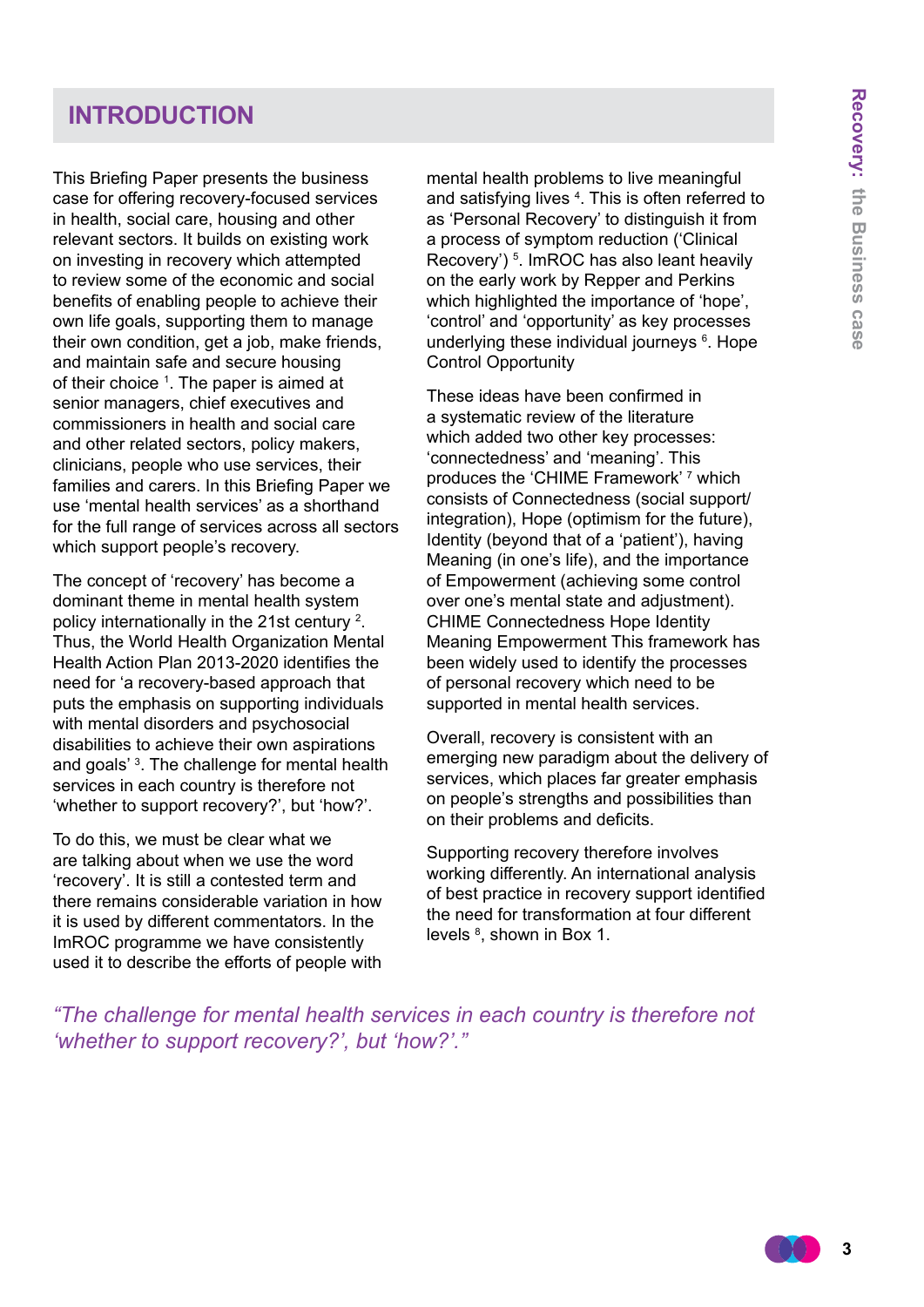### *"CHIME: Connectedness Hope Identity Meaning Empowerment"*

### **Box 1: Best practice in supporting recovery**

- 1. *Supporting recovery* providing treatments and other supports as a resource for the person to use in their recovery journey, rather than doing things to the person
- 2. *Working relationships* 'how' you work with the person matters, i.e. the relationship is more than the vehicle to provide treatment, it is the 'treatment' – which has implications for e.g. relationships in a care co-ordination context
- 3. *Organisational commitment* the culture within services directly impacts on how our services work, e.g. a disempowering management culture creates a disempowering (and disempowered) work-force.
- 4. *Promoting citizenship* recovery happens in 'real life', as individuals find a safe home to live in, make friends, engage in meaningful occupation, etc. – these are the things we all need for wellbeing.

So, supporting recovery involves using clinical expertise as a resource, engaging with people as partners in care, not simply recipients, ensuring top-to-bottom alignment with recovery values in our organisations, and focussing efforts beyond health and social care systems to create pathways to citizenship. The ImROC programme identified '10 Key Organisational Challenges' to support these levels of transformation  $9$ , shown in Box 2.

### **Box 2: 10 key organisational challenges as published in 2010**

- 1. Changing the nature of day-to-day interactions and the quality of experience
- 2. Delivering comprehensive, user-led education and training programmes
- 3. Establishing a 'Recovery Education Unit' to drive the programmes forward
- 4. Ensuring organisational commitment, creating the 'culture'. The importance of leadership
- 5. Increasing 'personalisation' and choice
- 6. Changing the way we approach risk assessment and management
- 7. Redefining user involvement
- 8. Transforming the workforce
- 9. Supporting staff in their recovery journey
- 10. Increasing opportunities for building a life 'beyond illness'

*"Hope Control Opportunity"*

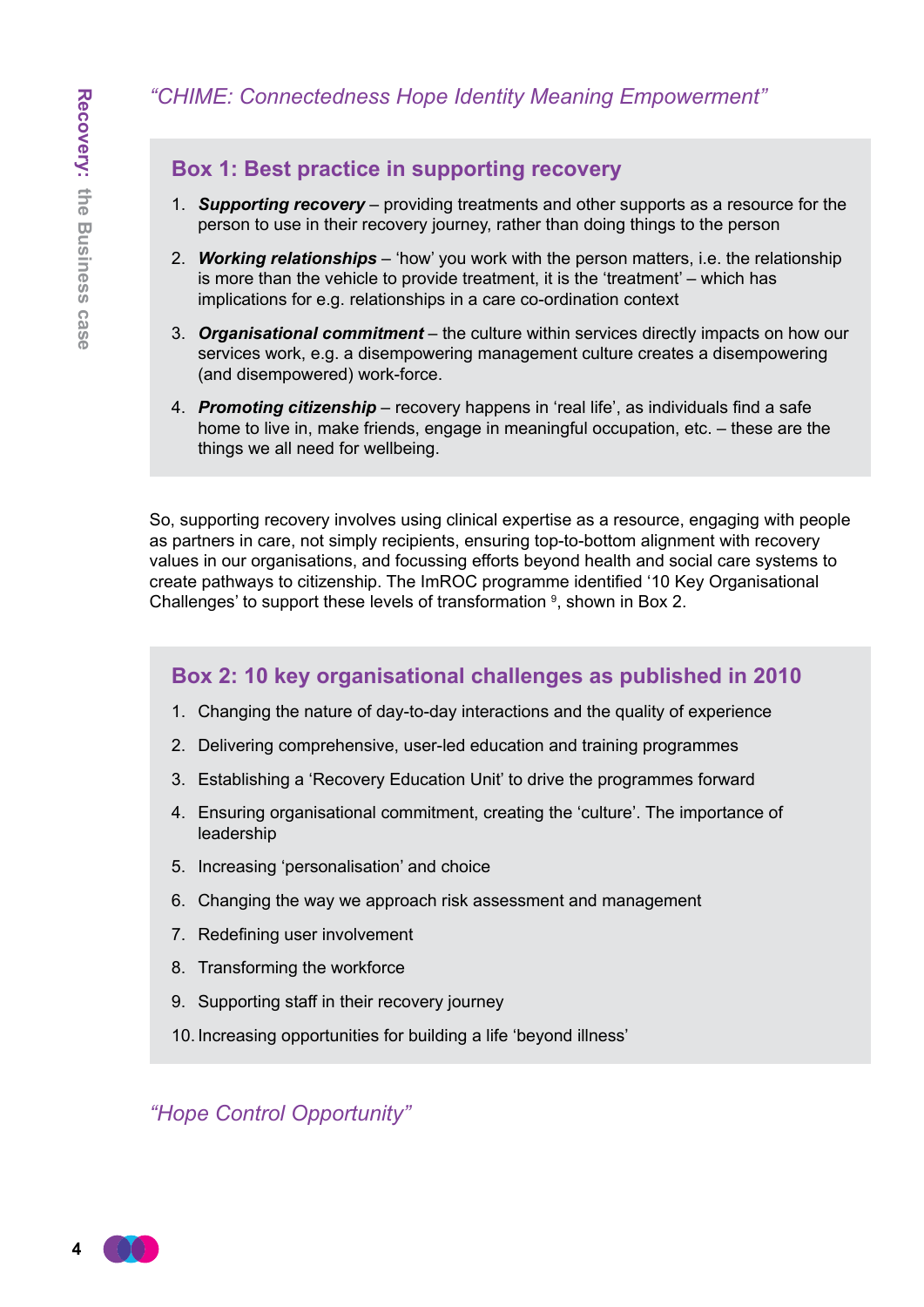Some of these key challenges have been updated in the light of experience, as will be discussed later. We also note that the journey of understanding about recovery is not finished, and anticipate the need to focus more in the future on for example experiences of family <sup>10</sup>, physical health (drawing on studies such as SHINE  $11$  and IMPARTS  $12$ ), ethnicity  $13$  and community partnerships.

In this paper, these 10 key challenges are used to organise the information for the business case. For each organisational challenge, three important types of evidence of effectiveness will be summarised:

- a) evaluative evidence from formal **research studies**. We now have credible scientific evidence for a number of effective approaches to supporting recovery, which we will describe later in this document.
- b) evidence from narrative accounts and **experience of individuals** regarding the impact of these 'recovery-supporting services' on them, their families and on workers in the services (organisational/ cultural changes). People using services have also talked about the transformative potential of recovery:

 *Being supported in my recovery, rather than just having my symptoms of mental illness treated, meant that I got my life back, albeit a different one... I'd ended up with no hope, believing I was 'untreatable' and inadequate, but now I am back in the 'driving seat' of my life. I have friends, a job and an active role in my community because I was lucky enough to come into contact with people who could see the person behind the label and focus on me and my life, rather than just my symptoms.* c) **economic evidence** where available on the cost and efficiency of these new services. We will argue that investing in effective actions to support recovery also makes economic sense; something that is vital when health and other public services are under enormous pressure. Recovery is associated with a lower need to make use of specialist health services, increased participation in paid and voluntary work, as well as in social activities, more stable accommodation, and positive impacts for family units.

These three forms of evidence (research, personal experience and economic) constitute the Business Case justifying a move towards more recovery-oriented services. This paper, like all ImROC Briefing Papers, is co-written between people with a range of professional and lived experience.

*"Recovery is consistent with an emerging new paradigm about the delivery of services"*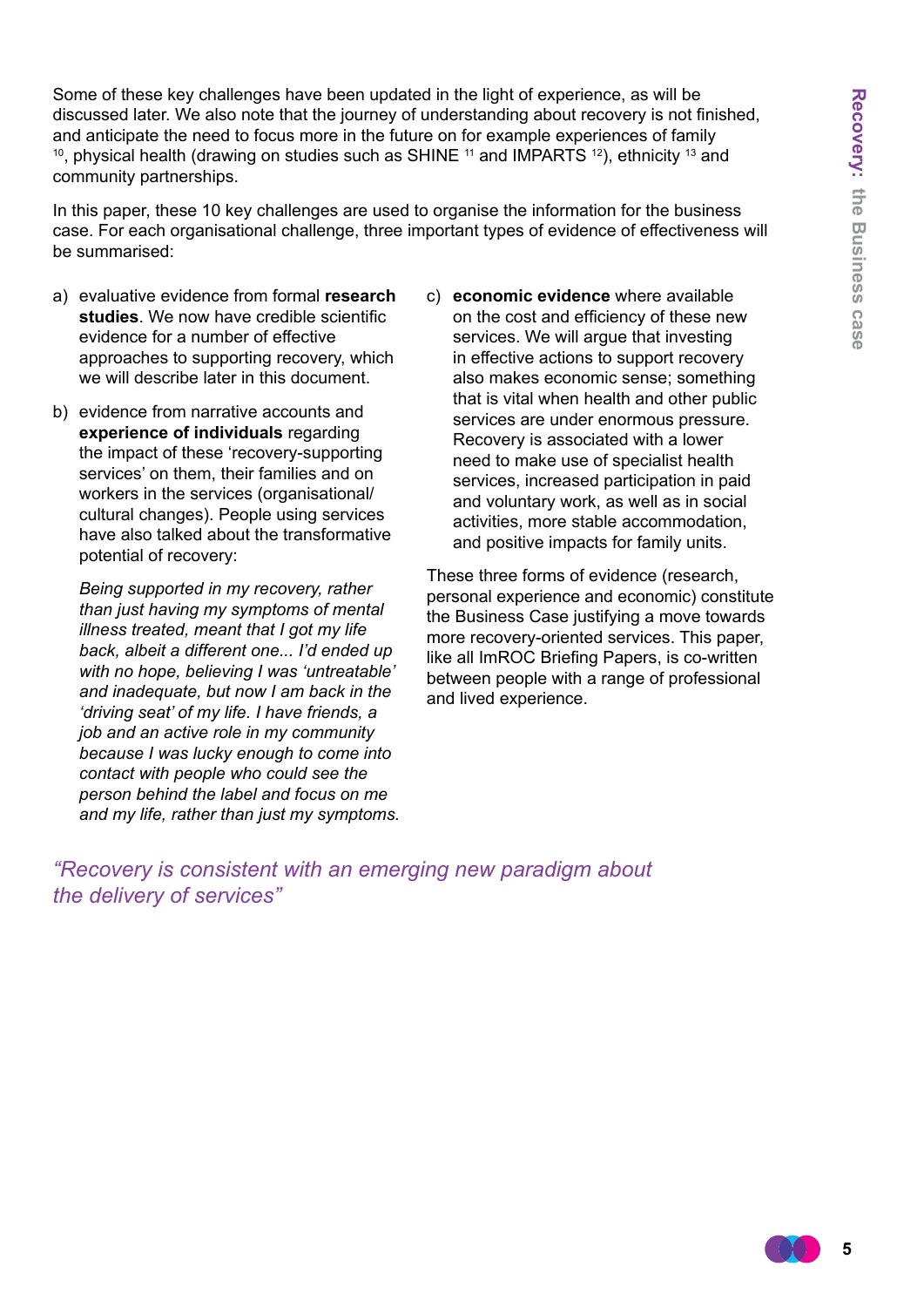# **Key organisational challenge 1:** Changing the nature of day-to-day interactions and the quality of experience

**Key concepts:** Narratives; Strengths-based; Coaching; Shared decision-making; Self-management; Joint crisis planning; Open Dialogue

### **Research studies**

The first challenge – and the most fundamental one – is to change the nature of day-to-day interactions between staff and people who use mental health services so that they are continually perceived to be supporting personal recovery and improving the quality of care experienced. This is an ambitious aim, but it must be the ultimate objective of all the organisational changes to be discussed later. It is also needed –only 31% of people nationally report having a very good experience of care based on their contact with mental health services 14.

Supporting personal recovery, whether inside or outside formal mental health services, is dependent on access to trusted and enduring relationships – what have been called **recovery promoting relationships** <sup>15</sup>. They are based on establishing shared values, demonstrating empathy, warmth, and respect for the individual, combined with a willingness to go the 'extra mile' 16. These qualities form the bedrock for all forms of mental health care <sup>17</sup> and the evidence for the importance and effectiveness of these relationship skills is now well-established 18 19. All professions make some effort to include them in their basic training, but the extent to which they are central to accreditation varies across professional groups.

There is also now evidence regarding *unhelpful* characteristics of staff working with people with severe mental health problems. A systematic review of the literature concluded that conversations which are pessimistic, uncaring, paternalistic or disrespectful hindered the development of helpful relationships and contributed to instilling hopelessness and inhibiting personal growth 20. These detrimental effects were particularly damaging in the context of services characterised by discontinuity, coercion or insufficient time.

However, there are approaches which reflect recovery-supporting values, involve prorecovery working practices and have an emerging evidence base. These include:

#### *Use of narrative accounts*

In terms of recovery-oriented practices, the best starting point is listening to the persons own account of what has happened to them. Everyone has a story to tell and the process of telling your own version of your story in your own words is almost always experienced as positive and validating. Such narratives help people to make sense of their experiences, they provide a basis for formulating personal goals and monitoring progress. They also provide a source of information and explanation which is complementary to a conventional, 'evidence-

*"It [inpatient care] was a frightening and bewildering time for me. I felt completely lost and did not know what was happening to me or what the future might hold…(then) I met a nurse who proved, literally, to be my life-saver…She was a great inspiration. She told me that I would not always be in this state, although a lot of that would be up to me. With her support, I started to learn about myself…This wonderful woman gave me the strength to carry on, and not end my life as I had planned." Service user*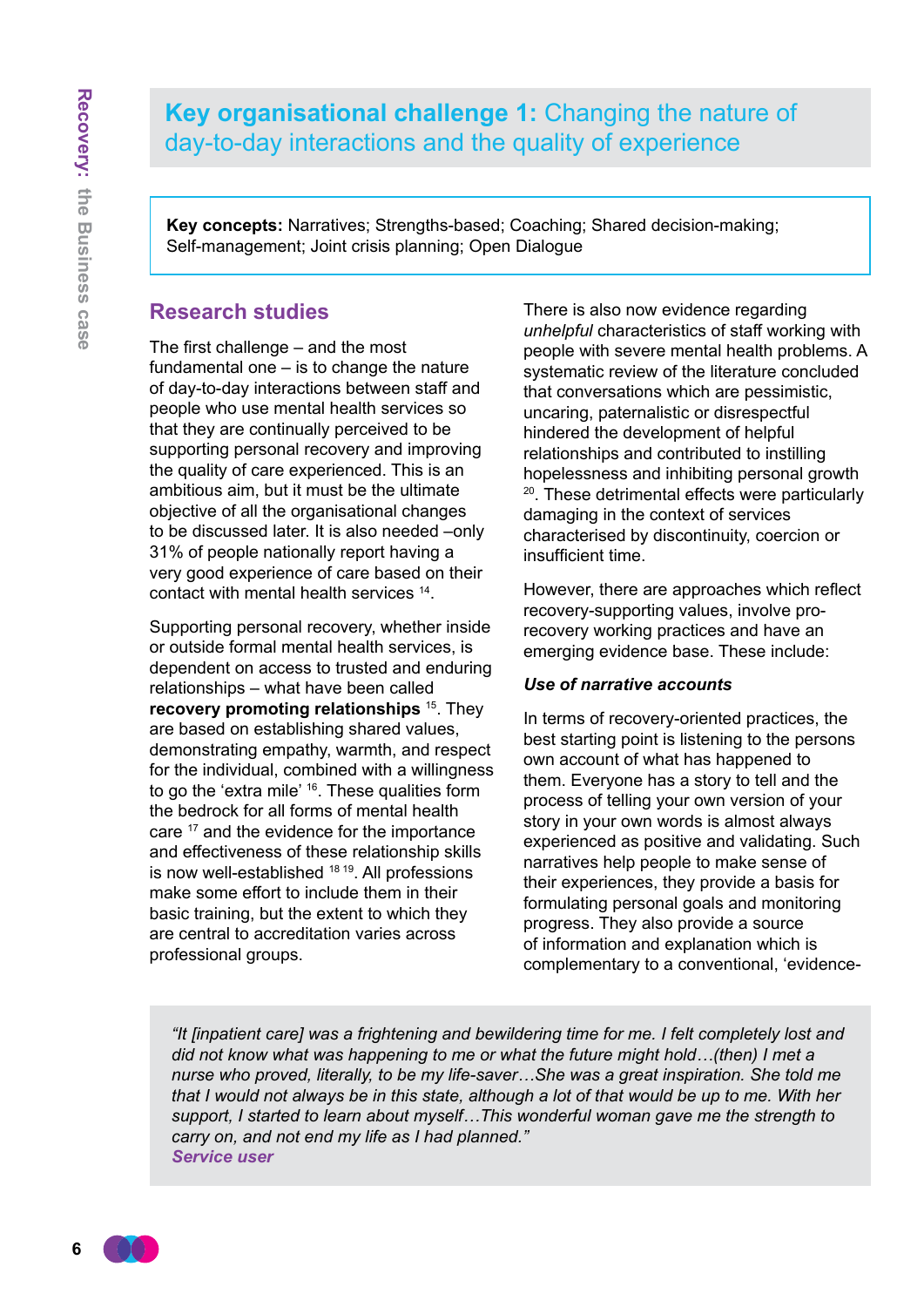*"My experience of using services was mainly that the focus was always on what was wrong with me….. I was always on the receiving end of other people's decisions about me, and I was not asked for my opinion. This just increased my own feelings of having nothing of any value to anyone...then one time my care co-ordinator asked what I thought*  about a decision ... I remember feeling really surprised that he was asking me, but it *actually started me thinking for the first time in a long time, about my own situation and what I could do about it."*

*Service user*

based medicine' approach 21. Approaches like Photovoice <sup>22</sup> are emerging as ways of enabling people to find ways of presenting their own perspectives, experiences and feelings using different media.

#### *Building on strengths*

A second important practice is the consistent use of a 'strengths' approach <sup>23</sup>. This seeks to identify the person's qualities, assets and competencies and their environmental resources (friends, neighbours, local opportunities) which might be used firstly as a basis for relationship building, secondly to confirm their personal value and achievements which they often struggle to identify, and thirdly as the foundations for building up skills and strategies to further their personal life goals 24. A review of strengthsbased interventions for people with severe mental illness identified benefits in relation to hospitalisation rates, employment/educational attainment, and intrapersonal outcomes such as self-efficacy and sense of hope 23.

#### *Coaching*

Another recovery-supporting practice, which has been developed in the last few years, is the 'coaching' model  $25$ . This uses many of the same techniques as the strengths approach, e.g. an emphasis on the service user taking the lead, the importance of identifying personally-relevant goals 26, and a focus on strengths and natural supports. However, there is greater emphasis on the importance of staff behaviour as a 'coach', or learning partner ('on tap, not on top') and on the service user's responsibilities to make a commitment to action. There is now emerging evidence for the effectiveness of coaching in relation to supporting recovery, both in  $27$  and beyond 28 the mental health system.

#### *Shared decision-making*

Systematic review evidence indicates that collaborative relationships which help individuals increase their sense of control over their lives are the best approach to supporting hope <sup>29</sup>. This can be achieved by establishing a greater focus on shared decision-making <sup>30</sup>, particularly in relation to medication management <sup>31</sup>. NICE Guidelines state that shared decision-making should be used with all people using mental health services (Quality Statement 3), including specifically those detained under the Mental Health Act (Quality Statement 11) 32.

#### *Joint crisis planning*

This is an important application of shared decision-making in the context of discharge planning following inpatient admissions. The 'Joint Crisis Plan' (JCP) is formulated by the service user, together with peer support if available, and the key mental health staff involved in their care, including the treating psychiatrist. In an initial randomised controlled trial, people who were discharged with a JCP were shown to have significantly fewer compulsory admissions compared with controls over a 15 month follow-up period <sup>33</sup>. Qualitative data also suggested that the JCP group felt more 'in control' of their mental health problems <sup>34</sup>. A second study produced less impressive results, due to practical difficulties in ensuring that the joint planning meetings always occurred and were effectively facilitated 35. Implementation of JCPs also depends on successfully engaging clinicians and overcoming their prejudices regarding the validity of service users' views and the feasibility of meeting them 36.

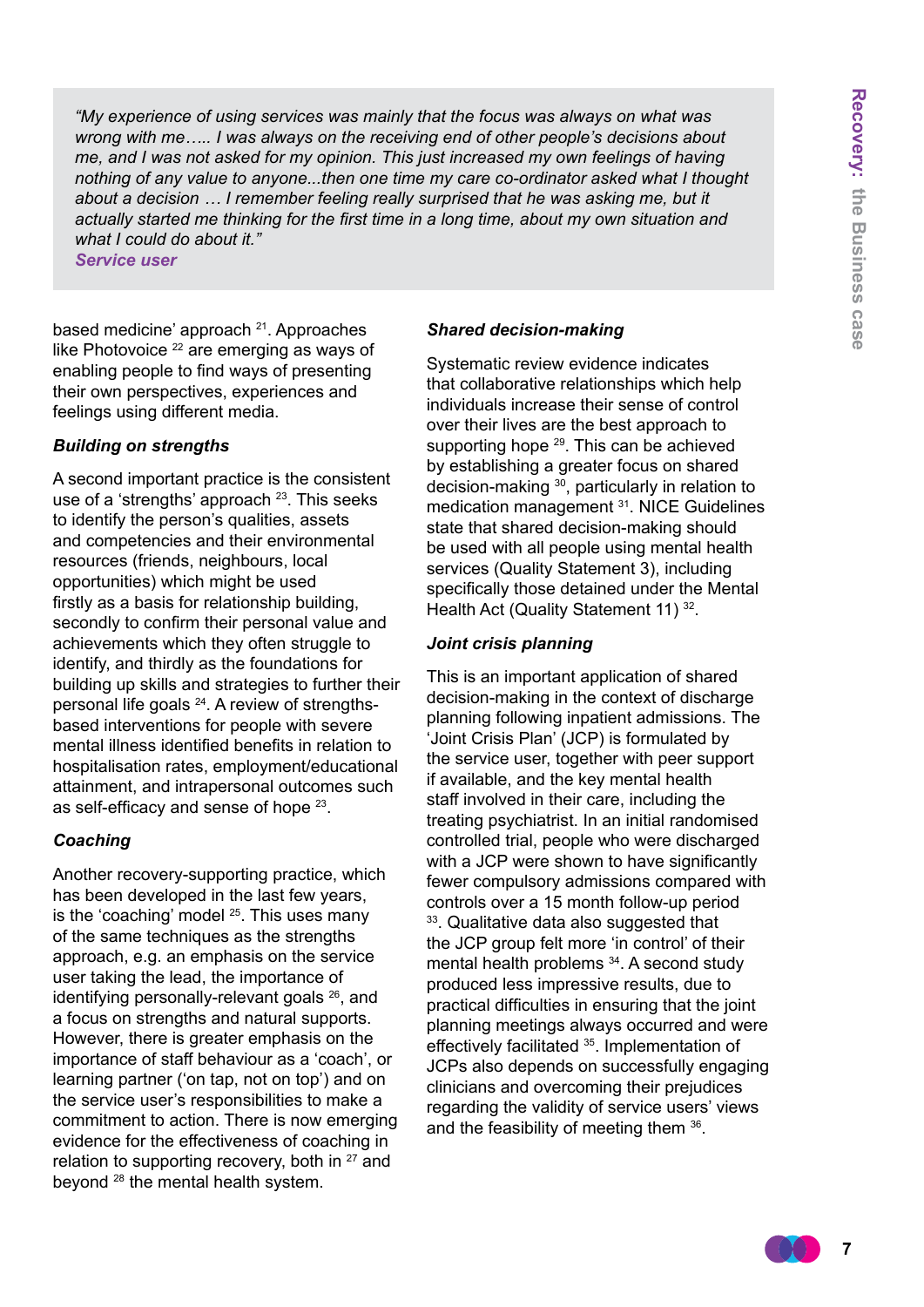### *"The challenge for modern, recovery-oriented, mental health services is not just doing more of the same thing"*

#### *Self-management*

Closely allied to shared-decision-making is the support of 'self-management'. A comprehensive review of the evidence by the Health Foundation (550 systematic reviews, randomised controlled trials and large observational studies) concluded that *"the totality of evidence suggests that supporting self-management can have benefits for people's attitudes and behaviours, quality of life, clinical symptoms and use of healthcare resources"* (p. v) 37. The review found robust evidence that effective self-management support leads to higher self-efficacy and subjective well-being. Lower-quality evidence linked more effective self-management with improved clinical outcomes and the potential to reduce visits to health services by as much 80%. Specifically, in relation to mental health, peer-led self-management programmes improve primary care contact and physical health-related quality of life <sup>38</sup>. Approaches which include the full and active involvement of the person, rather than simply the passive provision of information, are most likely to be effective. Thus, the Health Foundation recommends, *"a fundamental transformation of the patient-caregiver relationship into a collaborative partnership"* (p.vi).

*"I have noticed a gradual shift in the way the [memory service] team relate to people living with dementia since the peer support workers have been in post. They focus more on the existing skills and strengths of each person and how these can be built upon" Project lead* 

#### *Open Dialogue*

A final approach which brings together a number of recovery- supporting practices is 'Open Dialogue' 39. This was developed in a small rural community in western Lapland, but is now beginning to attract international attention. It places the service user and their immediate carers at the centre of a shared decision-making process and assumes that their key role is to listen and try to make sense together of the personal meaning of psychosis. Implementation of the approach is based on rigorous training and implies significant organisational change but much is currently being claimed for its effectiveness in helping people achieve long-term valued outcomes, particularly in relation to reducing dependence on medications. At the moment, the evaluative research requires replication in larger, more heterogeneous and urban populations.

To summarise, the challenge for modern, recovery-oriented, mental health services is not just doing more of the same thing - more staff, greater professional expertise, more 'evidence-based' treatments, etc. We need to change the fundamental characteristics of the interactions between those tasked with delivering the services and those receiving them. We need to provide high quality, basic human relationships which develop trust, based on a respect for individuality and personal experiences of developing resilience in managing their experiences (of 'illness'). This will involve developing services which build on people's strengths and resources to help them use professional expertise to move towards personally valued social goals (housing, integration, employment), not simply the reduction of symptoms.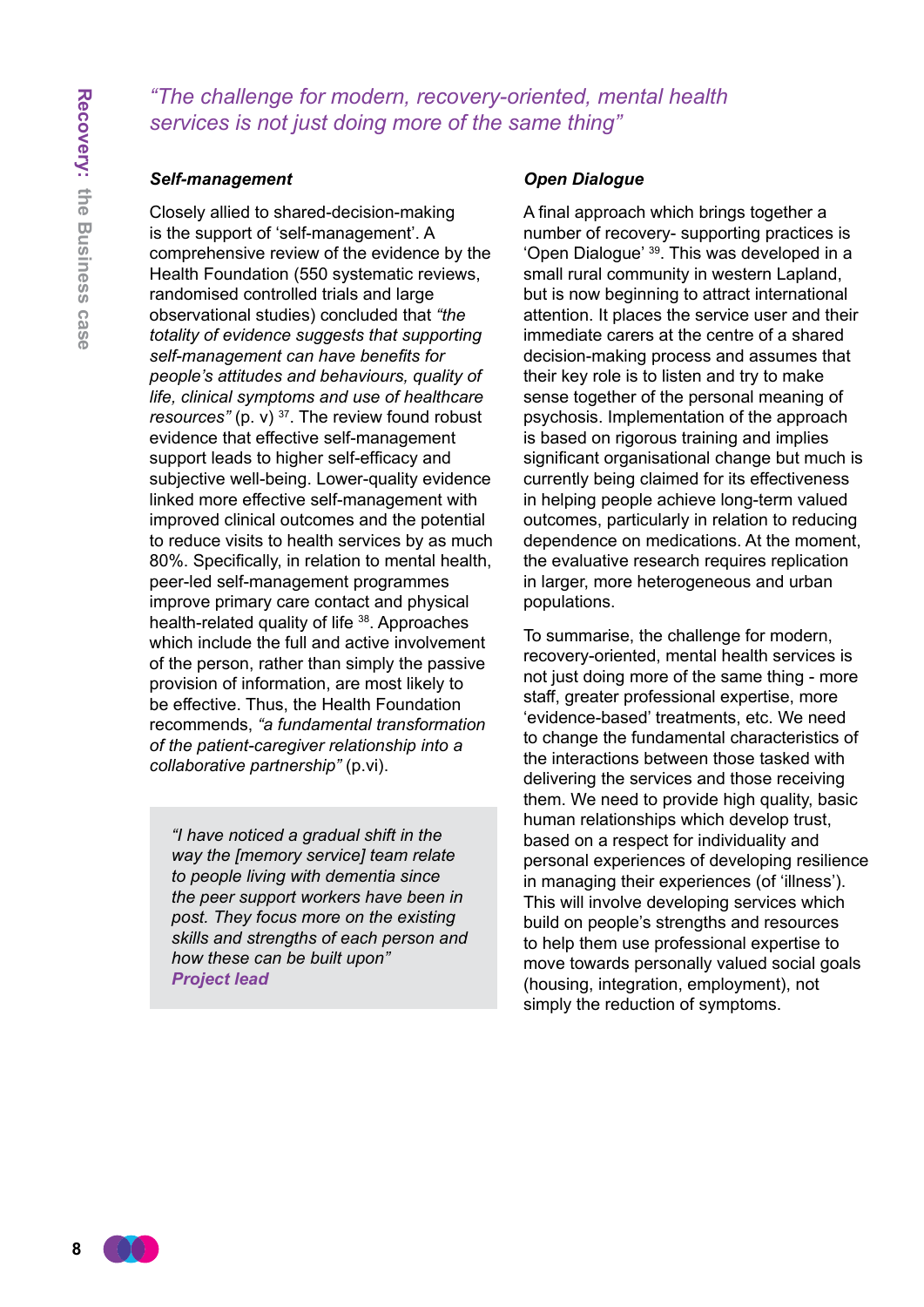### **Economic evidence**

If better long term social functioning is achieved as a result of reshaping the nature of the relationship between staff and people who use mental health services then positive economic outcomes will be achieved. For instance we know that participation in employment is both empowering, associated with better health (and thus lower need for health care services) and reduces the need for social welfare benefit support. Specific economic evidence on the different approaches that we have described are however limited.

Evidence on the economic benefits of shared decision making (for any health condition) is mixed, but studies appear to focus solely on short term outcomes rather than longer term benefits of better social functioning 40. Separately there is also a literature on the value of peer support for decision making which is discussed later. Studies on shared decision making suggest that despite initial increase in staff contact time required for collaborative discussions, there are positive long term impacts on health service use. For instance several studies show that health coaching (particularly telephone coaching) for long term conditions can be cost effective. Analysis in the US of almost 10,000 people who received health coaching for conditions including depression and schizophrenia revealed consistent cost savings due to lower inpatient and outpatient contacts <sup>41</sup>. There is also some evidence in England that investing in coaching in community mental health teams, can be done without any immediate (one-year) significant impact on costs to the health system 27. A German study looking at telephone coaching for different patient groups including people with mental health needs also did not identify any significant impact on health outcomes or costs<sup>42</sup>. Another small English case study which looked at

costs and benefits of providing training in health coaching for a wide range of health conditions, reported substantial cost savings due to reduced time needed to treat people which would more than cover the costs of training. It did however acknowledge the need for large scale quantitative evaluation of coaching to formally determine costs and benefits 43.

The economic evidence on approaches to self-management tends to focus on physical rather than mental health needs $4445$ . This often suggests actions are cost effective. However little is known specifically about the economic case for self management in people with chronic mental health problems such as depression or anxiety disorders, although some economic analysis is underway 46.

There is evidence on the economic case for the joint crisis planning trials that we have discussed. The first of these studies found that there was almost an 80% probability of crisis planning being at least cost effective and often cost saving per additional 1% of hospital admissions averted compared to a standard information service, when taking into account use of health, social care and criminal justice system services over the subsequent 15 months <sup>47</sup>. The second study reported a similar likelihood of being cost effective from a health system perspective; in addition crisis planning had a 44% chance of being cost saving, although there was no significant difference in costs compared to routine support, when the broader impacts of criminal activity and time out of employment were taken into account <sup>48</sup>. A trial of joint crisis planning in the Netherlands found that it reduced future compulsory hospital admissions over the following 18 months, but there were no other significant impacts on health service use 49.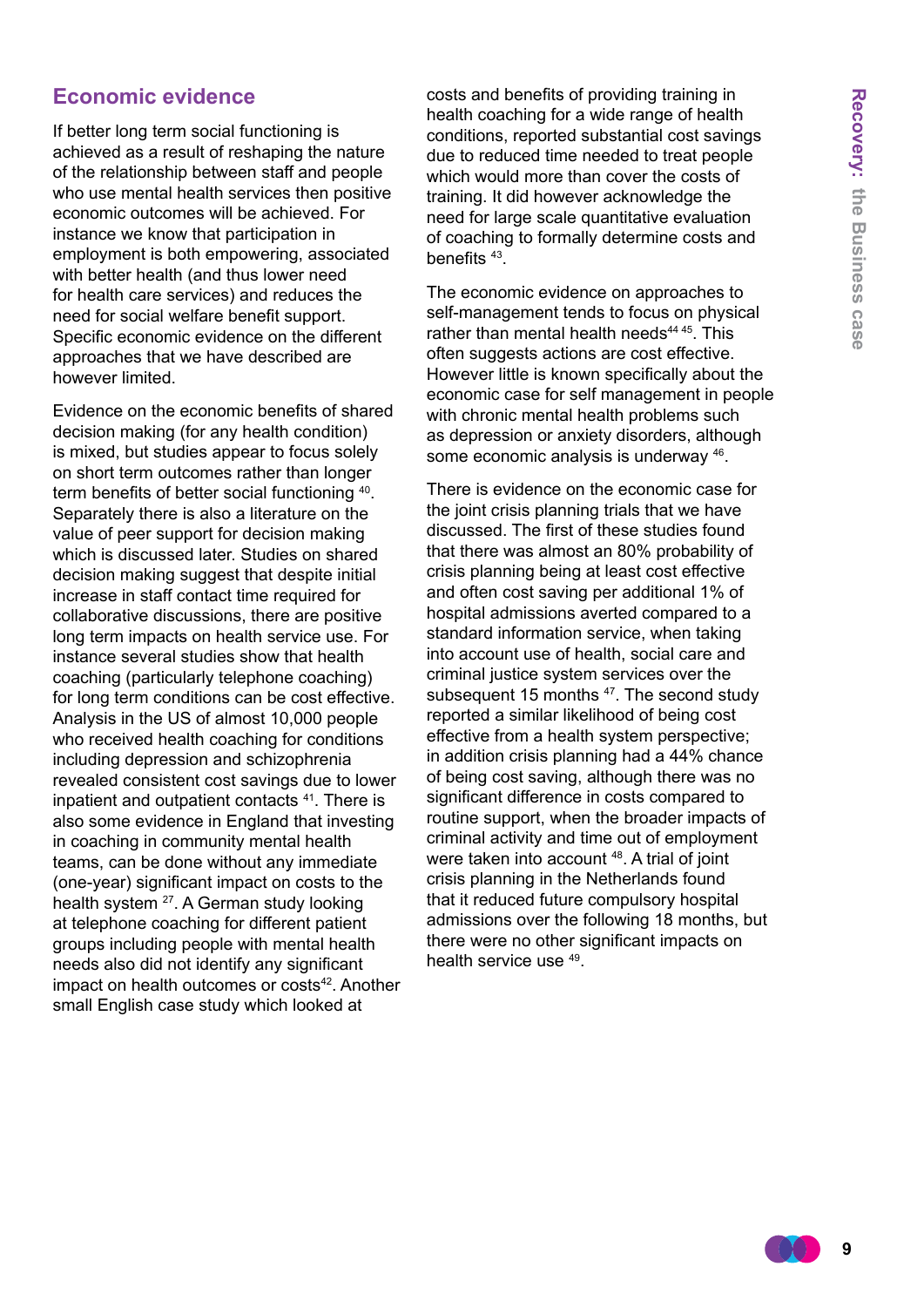# **Key organisational challenge 2:** Delivering comprehensive, co-produced learning opportunities

This key challenge has been updated in the light of experience.

**Key organisational challenge 2:** Coproduced Recovery focused learning and development opportunities are available for all staff working in services

**Key concepts:** Adult education; Self-directed learning; Problem-centred learning

### **Research studies**

Adult learning is inextricably intertwined with recovery 50. In general terms, adult learning in younger adults has been empirically shown to be an effective approach to reducing health inequalities 51-53. There is also evidence from across the age range that participating in learning events can have positive effects on life satisfaction, health and wellbeing<sup>54</sup> <sup>55</sup>. For mental health service users, adult learning can also enhance resilience and help build social capital <sup>56</sup>; it can also reduce symptomatology and enhance wellbeing<sup>57</sup>. Overall, adult learning is therefore likely to impact beneficially on health and well-being and may increase community participation<sup>58</sup>.

Specifically in relation to supporting recovery, adult learning is at the heart of developments like Recovery Colleges (key challenge 3) and peer support (key challenge 8) and it

is through staff learning that changes in attitudes occur - especially among those in senior positions – and these lead to changes in organisational culture (key challenges 4 and 9). However, how these educational processes are organised is critically important.

Learning is not the same as being taught. Both teaching and learning are important. Some individuals prefer one method to another and some topics lend themselves more easily to one approach over the other. Nevertheless, *'perhaps the most critical shift in education in the past 20 years has been a move away from a conception of "learner as sponge" toward an image of "learner as active constructor of meaning" '* <sup>59</sup>. The key differences between 'teaching' and 'learning' (adapted from Wilson and Peterson 59) are summarised in Box 3.

*"Achieving authenticity and integrity…that's the challenge! I think genuine transformational leadership can be achieved by creating increased opportunities for dialogue between service users, carers and practitioners which is unfettered by the institutional restraints of the organisation. This is not "a quick fix" but a complex, slow process which requires a lot of hard work. If this process is endorsed corporately, it enables an on-going conversation at all levels of the organisation which facilitates the development of common values, aims and more open, genuine co-productive relationships between all the participants." Recovery Programme Lead*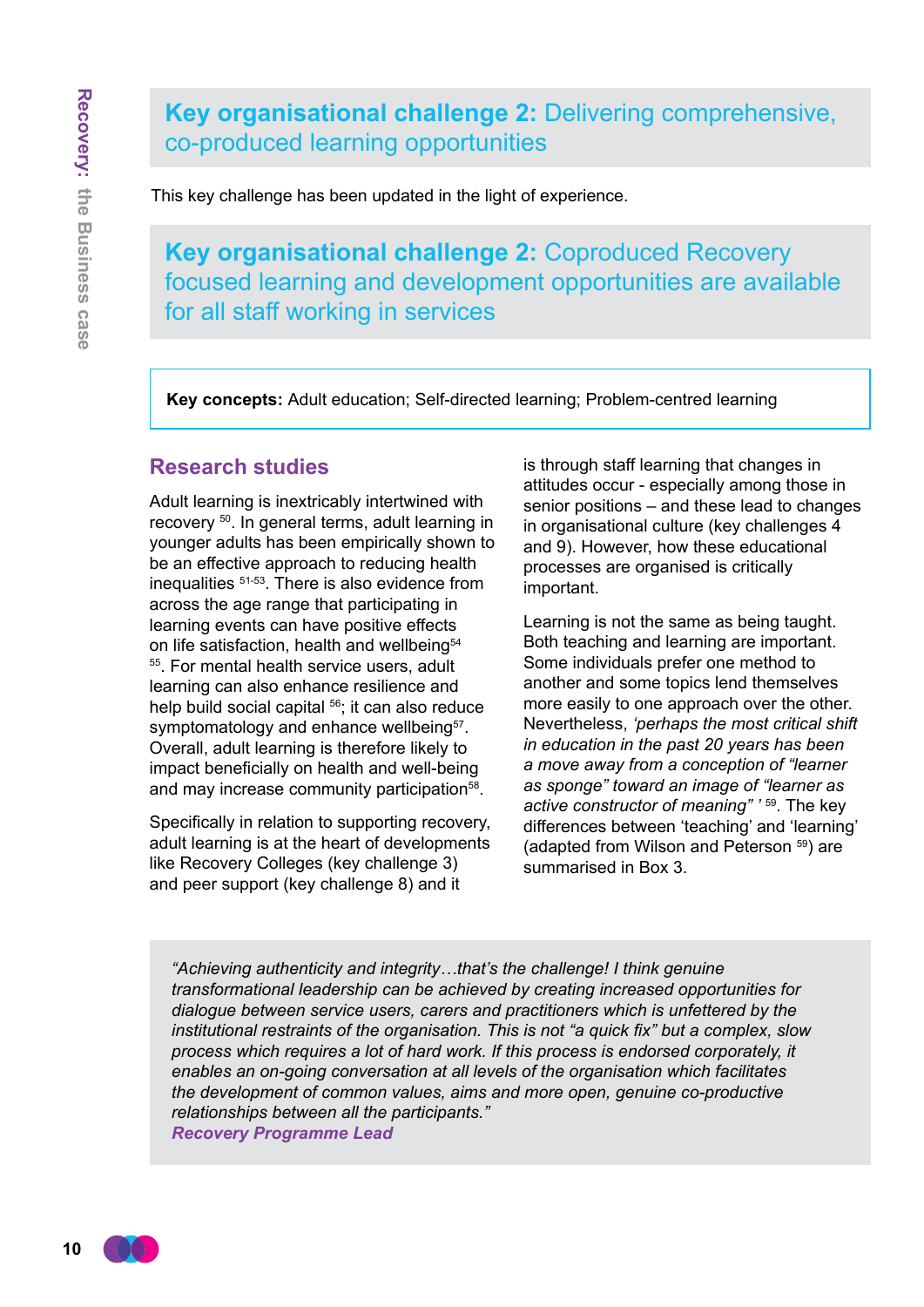*"I think a recovery focused leader needs all the usual qualities of transformational leadership but they also need to really 'get recovery' and to be able to communicate it in a way that inspires others. They don't give up and they keep going even when the odds are stacked against them. They are prepared to take a leap of faith and although they know the direction of travel, they don't think they have all the answers." Clinical Director* 

| <b>Moving from 'teaching'</b>                                                                 | <b>Moving towards'learning'</b>                                                                                      |
|-----------------------------------------------------------------------------------------------|----------------------------------------------------------------------------------------------------------------------|
| Passive absorption of information                                                             | Active engagement with information                                                                                   |
| Individual activity                                                                           | Both individual activity and collective work                                                                         |
| Individual differences among students<br>seen as problems                                     | Individual differences among students<br>seen as resources                                                           |
| Facts and procedures of a discipline                                                          | Central ideas, concepts, facts, processes<br>of inquiry, and argument of a discipline                                |
| Simple, straightforward work                                                                  | Complex, intellectual work                                                                                           |
| Teachers in information-deliverer role                                                        | Varied teacher roles, from information<br>deliverer to architect of educative<br>experiences                         |
| Teachers do most of the work                                                                  | Teachers structure classrooms for<br>individual and shared work                                                      |
| Lessons contain low-level content,<br>concepts mentioned; lessons not<br>coherently organized | Lessons focus on high-level and basic<br>content, concepts developed and<br>elaborated; lessons coherently organized |
| Teachers as founts of knowledge                                                               | Teachers know a lot, but are inclined to<br><i>improve their practice continually</i>                                |

### **Box 3: Difference between teaching and learning**

An approach to learning that ImROC uses with whole teams (including staff from all professions and people using the service) is the **Team Recovery Implementation Planning Process (TRIP)** <sup>60</sup>. This process is a collaborative learning experience founded on co-production, in which the service becomes a catalyst for change rather than a creator of change by (a) enabling people to lead their own recovery and (b) supporting the development of recovery-oriented services and empowering people to develop resources in peer networks and communities. Early evaluation of the impact of TRIP is promising <sup>61</sup>.

To summarise, changing staff (and thus organisations) to become more supportive of recovery involves using modern educational ideas which assume that people come to training with an active interest in learning, but also with their own pre-existing beliefs. Learning is about providing opportunities where these beliefs can be made explicit and can be discussed and, if appropriate, challenged. This is often best done in a group setting where everyone – not just the teacher – is encouraged to contribute. Approaches such as Schwartz Rounds <sup>62</sup> and engaging leadership <sup>63</sup> address the dynamic, relational and distributed nature of leadership.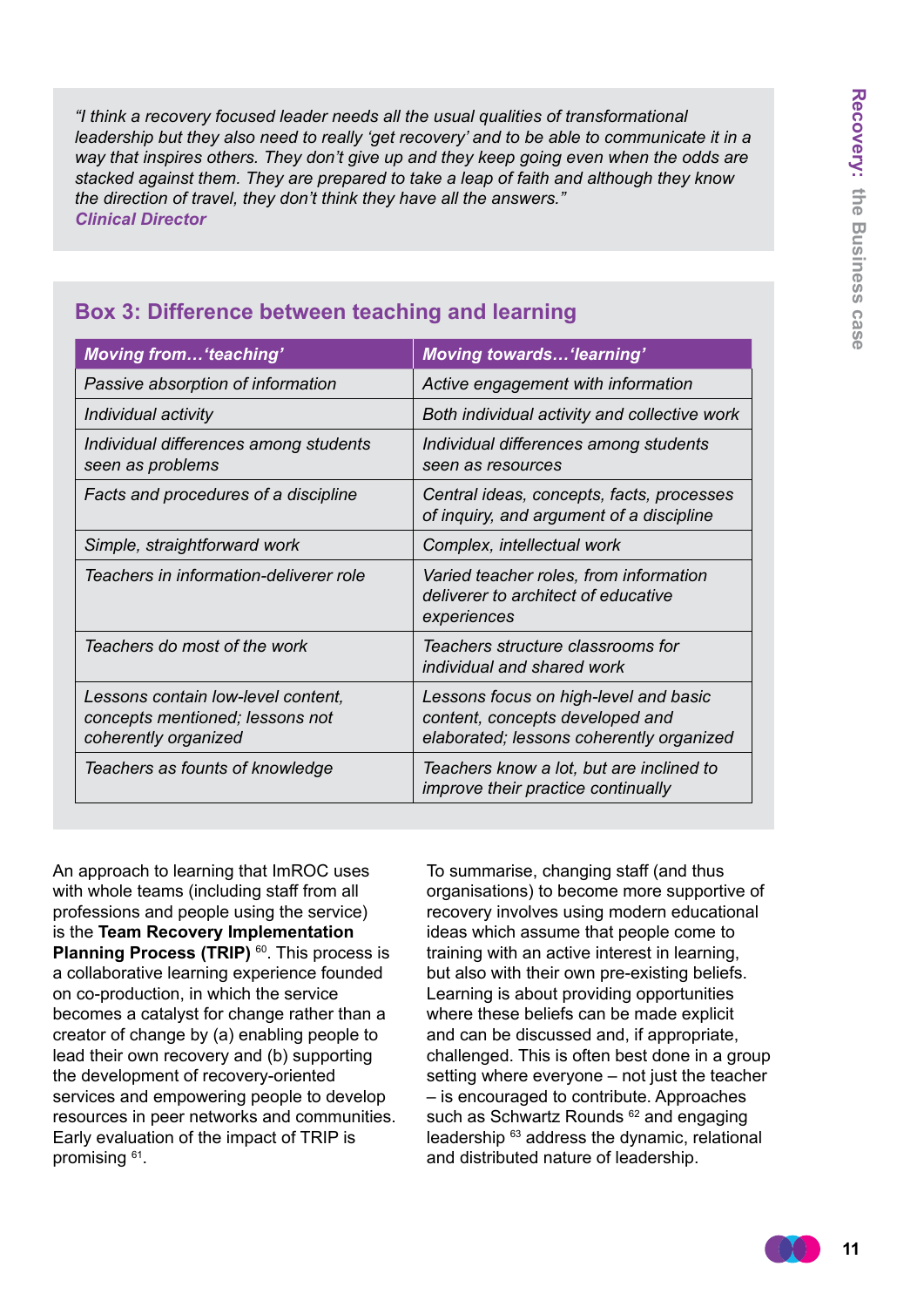*"In order for staff to be able to work effectively within the recovery approach, they must feel empowered by their managers. Giving recovery targets or instructions to deliver recovery just won't work. Recovery focused leadership looks for the strengths of individual staff members and teams and brings them out, by giving support and encouragement. This does not mean that managers overlook problems or ignore bad practice, but looking for problems is not their starting point." Service Director*

### **Economic evidence**

It is important to assess the economic impacts on staff of co-produced learning and development opportunities, as well as understand whether there are any financial and/or organisational barriers to participation in such learning opportunities. However much of the existing literature on co-production does not appear to devote much attention to outcomes and impacts on staff, other than changes in attitudes, as seen in the

REFOCUS study. Improved understanding and insights for staff as a result of this type of learning, may be beneficial in terms of their own mental and physical health and perhaps also in terms of staff turnover – something that has been seen with the implementation of co-produced approaches to safety planning that are discussed in key challenge 6. This however needs to be assessed in future studies that look more at the impacts on the workforce and not just at changes in attitudes or knowledge.

# **Key organisational challenge 3:** Establishing a 'Recovery Education Unit' to drive the programmes forward

This key challenge has been updated in the light of experience.

**Key organisational challenge 3:** Coproduced, Recovery focused learning opportunities are available for everyone using the service where people with mental health conditions, the staff and families who support them and others in local communities can share expertise and learn together

**Key concepts:** Recovery Colleges, Educational Approach, Co-production, Adult learning

*"The recovery and social inclusion course felt amazing for me .… I have owned and worn a coat of stigma for most of my life. It was made to measure. Nowadays though, whenever I feel its weight upon my shoulders, I take it off and hang it on the nearest hook. It has become outworn, unnecessary and for the first time in my life, I feel confident enough to say that my own business with it is finished."*

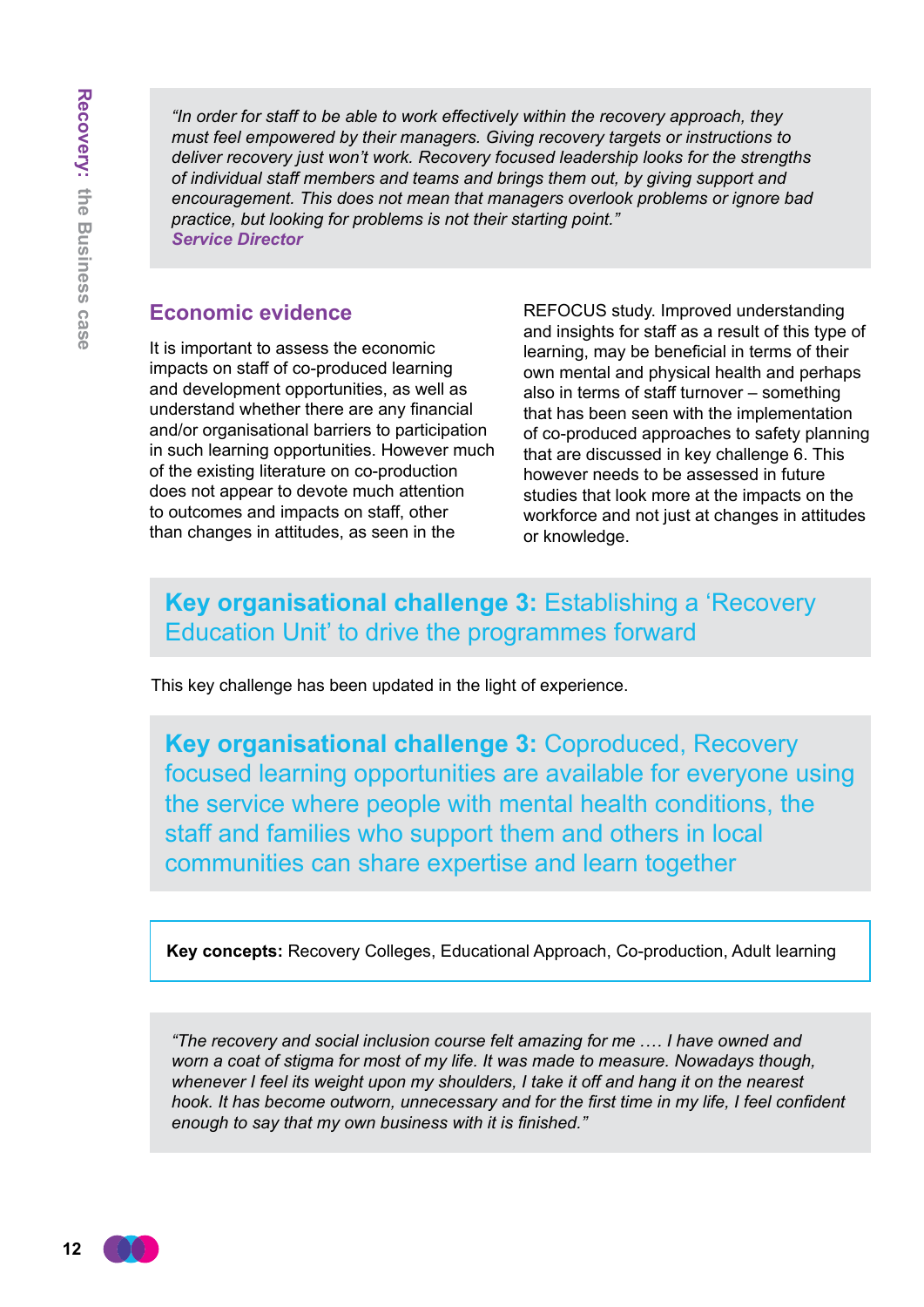*Coming to the college was an important first step in regaining confidence and motivation to do more with my life."*

### **Research studies**

Recovery Colleges are one of the key developments for promoting co-produced learning 64 and are probably the most visible change in mental health services which are attempting to engage with the recovery agenda. Currently there are nearly 70 Recovery Colleges in England <sup>65</sup> and they are being developed in several different European countries, and in Australia, Japan and Hong Kong 66. The theoretical foundations for Recovery Colleges include: shared decisionmaking and self-management (key challenge 1), adult learning (key challenge 2), coproduction (key challenge 7) and community participation (key challenge 10). They therefore embody a number of the central principles for supporting recovery. However, while the theoretical foundations are strong, the empirical evaluations are still weak.

Overall the available empirical evidence is consistently positive. Recovery Colleges are popular with service users, they engage people who often find traditional day services unattractive and attendance rates are consistently high <sup>65</sup>. There is also some evidence that they are associated with improved outcomes, both subjectively (higher hopefulness, more goal-directed behaviour) and reduced use of community mental health services, particularly among those who attend

*"The 'telling your story' course gave me a different perspective on what I was feeling. I realised I still had some work to do, but was helped to see how to do it. Meeting other people who told their stories in different ways helped too."*

at the majority of scheduled sessions. Care co-ordinators with clients who attend RCs are also more likely to value and support selfmanagement <sup>67</sup>.

There is also evidence of benefits for the organisation as a whole in terms of improved staff expectations and attitudes <sup>68</sup>. There is patchy evidence that they can help with restarting education, voluntary work or employment <sup>69</sup> with one study finding 70% of students going on to be mainstream students or to paid or volunteer work <sup>70</sup>. This led an independent think-tank report to state that Recovery Colleges have '*significant potential for impact on improving employment outcomes'* <sup>71</sup>.

However, the methodologies used to investigate these outcomes consist primarily of single case, prospective, follow-up studies using cross-sectional interviews or observational approaches 72 73 69 74 75. There is little agreement on standardised outcome measures <sup>76</sup>. There is also a need to conduct further research to clarify the key elements of the 'independent variable' (i.e. attendance at the college). At the moment it is not known exactly what characteristics are critical <sup>77</sup>. These issues are being addressed in a NIHRfunded study called RECOLLECT (www.researchintorecovery.com/recollect).

*"I have found the course to be a source of inspiration – I feel it breathed new life into my practise. It gave me a new approach to my patients, not seeing his/ her problems, but their strength"*

*"Recovery Colleges are one of the key developments for promoting co-produced learning"*

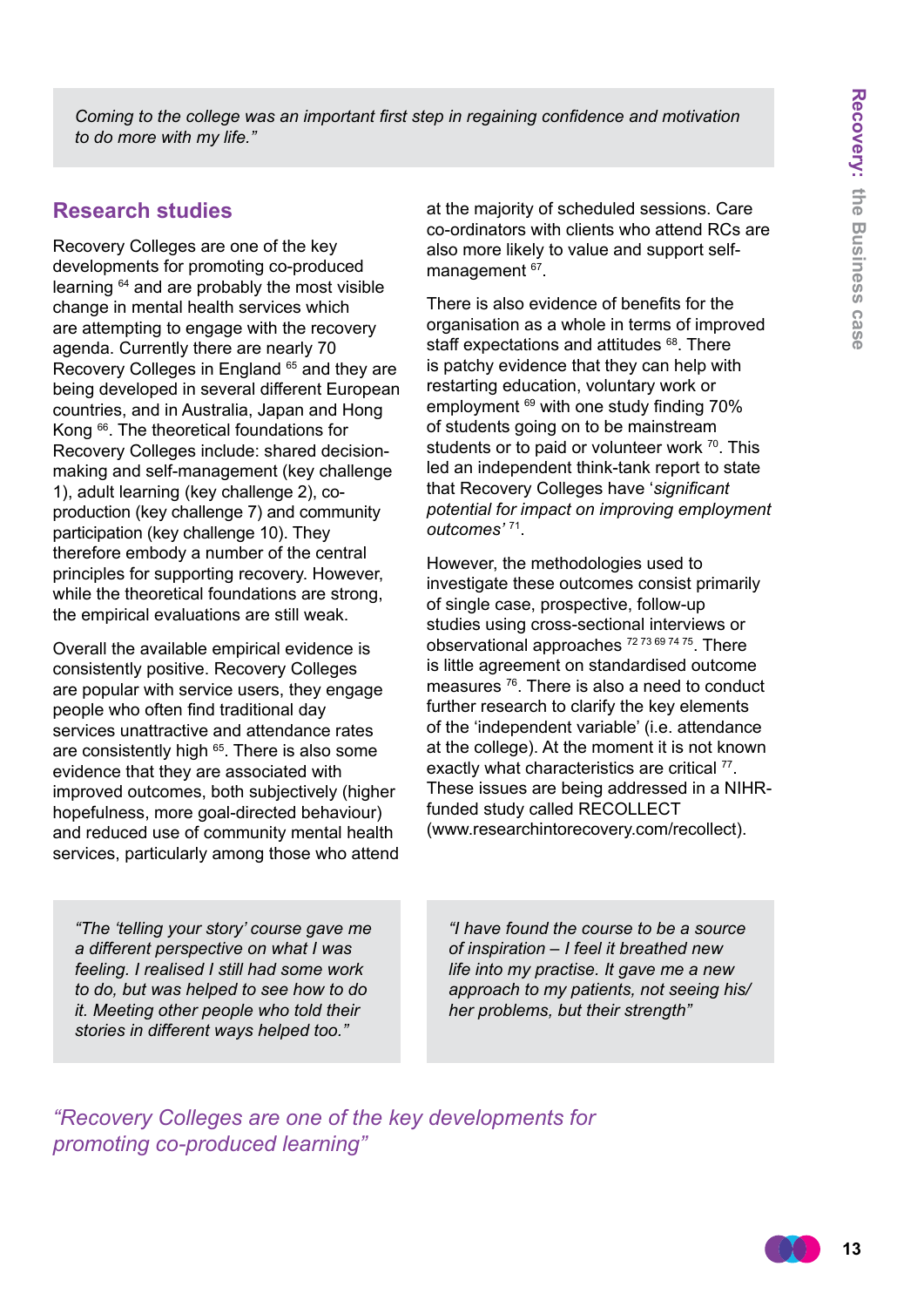*"It was helpful hearing people describe problems similar to those of my son."*

#### **Economic evidence**

There is positive albeit limited evidence on the economic impact of recovery colleges. In England in-house evaluations of recovery colleges do suggest that there is a justified business case. The most methodologically robust evaluation compared the use of mental health services by students in the 18 months prior to and post enrolment in a recovery college. Overall there was a reduction in inpatient stays, admissions under the Mental Health Act and in community contacts while mental health outcomes also improved. Reductions were greater for students who completed a course compared with a retrospectively identified population that did not. It was estimated that overall there was a significant reduction in NHS Trust resource demands of £1,200 per student per year, even after taking into account the additional costs of delivering the Recovery College <sup>78</sup>. Costs averted increased to £1,760 for students who successfully completed a course.

An in-house evaluation of another Recovery College also identified a significant reduction in the use of health services by students (costs averted of more than £845 per year for those the completed a course) twelve months after attending courses  $79$ , but students may have not have been comparable to those who did not use the college <sup>78</sup>. Overall, the evidence is encouraging, and potentially conservative. Some of the other benefits of using Recovery Colleges that may be realised, such as more confidence in seeking employment, will likely make the economic case more powerful. They also need to take account of the value of volunteer / co produced time and discretionary unpaid additional inputs from staff 80. Going forward it will be important to compare investment in Recovery Colleges with appropriate alternative options to support recovery, using methods including controlled trials.

**Key organisational challenge 4:** Ensuring organisational commitment, creating the 'culture'. The importance of leadership at every level

This key challenge has been updated in the light of experience.

**Key organisational challenge 4:** Recovery focused leadership at every level and a culture of Recovery

**Key concepts:** Organisational commitment; Recovery as a priority; Empowering management; REFOCUS; Illness Management and Recovery (IMR); Team Recovery Implementation Plan (TRIP)

*"We must think beyond simply 'training' staff to behave in different ways."*

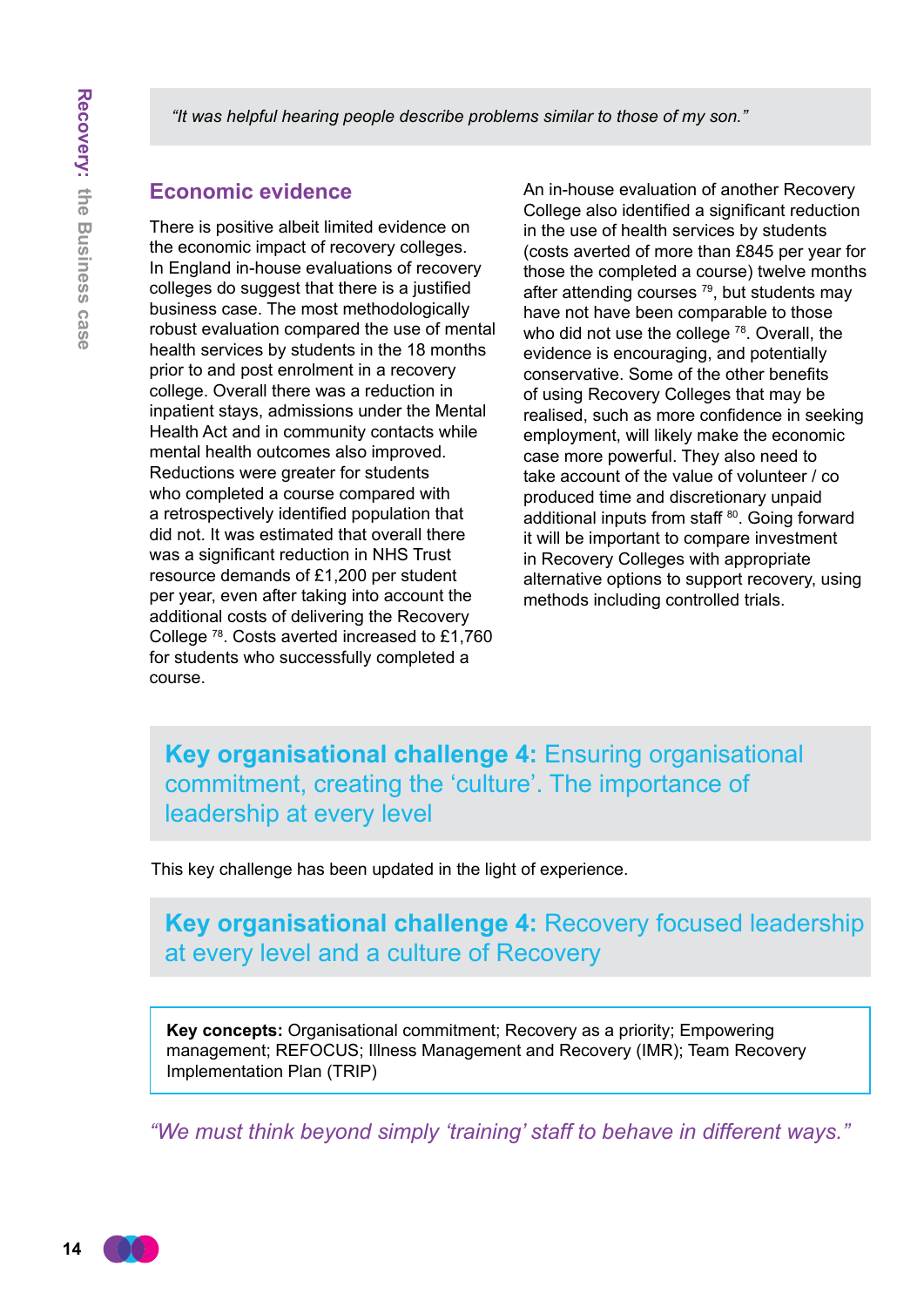### **Research studies**

Helping mental health services better support recovery means addressing some of the organisational changes necessary to establish a unique and distinctive culture. Of course, the quality of support for individuals will ultimately depend on the quality of care provided by individual staff in their everyday interactions (key challenge 1) but, in order for this to happen consistently across the organisation, we must think beyond simply 'training' staff to behave in different ways. This is illustrated in a study examining the implementation of 'Illness Management and Recovery Programmes' across 12 community settings in the USA 81. Training was found to be important, but it only had a lasting effect if issues of supervision and leadership were also addressed. A 'culture of innovation' was also found to be important, i.e. organisations being open to considering changes in existing practices. This aspect of organisational readiness has also been found important in England <sup>82</sup>. If all these factors were present then they acted synergistically, but no one element was sufficient on its own. So, how can we ensure that the shared values of recovery permeate the whole culture of the organisation and are reinforced by leaders at all levels?

This is particularly difficult at a time when there are *'unclear goals, overlapping priorities that distract attention, and complianceoriented bureaucratised management'* <sup>83</sup>. These directly impact on how the organisation performs and, across the NHS at the moment, staff and managers feel overloaded, disempowered and are failing to deliver the high quality care that they seek to achieve. These three elements of organisational culture – goal clarity, clear priorities and an empowering management style – all therefore need to be addressed.

1. *Goal clarity* - Implementation of the REFOCUS intervention <sup>15</sup> in England was directly related to staff perceptions about organisational commitment 82, i.e. did the Trust really want to change? The commitment of the organisation was judged by staff on the basis of resource allocation (e.g. what training is compulsory and back-filled?) and the choice of Key Performance Indicators and outcome measures currently used by the Trust. Put simply, the dimensions an organisation chooses to notice (and then either celebrate or punish) send a powerful message about its core business – what it is really here to do. If these don't reflect recovery concepts and values <sup>76</sup> then staff will not think that the organisation is really committed to delivering a more recoveryoriented service. One approach is to collect and publish recovery-related outcome data 76, such as the proportion of people on the caseload meeting normal citizenship expectations (e.g. meaningful occupation, decent housing, at least one close relationship, enough money to live on) and personally valued life goals 84.

2. *Clear and recovery-focused priorities* - A grounded theory study (n=97) across England showed that staff experience conflicting organisational demands and priorities <sup>85</sup>. This was confirmed in a systematic review which found that organisational priorities influenced staff understanding of recovery support <sup>86</sup>. However, simply having a clear priority does not guarantee that recovery is being supported, especially when there are multiple meanings of the word. Thus, there is currently a rather cynical conceptualisation of 'recovery' which sees it as simply subservient to the financial needs of the organisation, using success indicators such as cost reduction, throughput, discharge, and setting limits on service provision. Although this co-opting of the word 'recovery' to meet organisational goals has been criticised by both the people who work in services  $2$  and those who use them <sup>87</sup>, nevertheless it persists. It highlights the need not just to set recoveryoriented priorities but to be clear about what this means. This involves addressing questions such as how the Trust Board will know that people recover, and from a wider sociopolitical perspective how Trust activities relate to the public health agenda, support community resilience, address health inequalities and improve overall population health.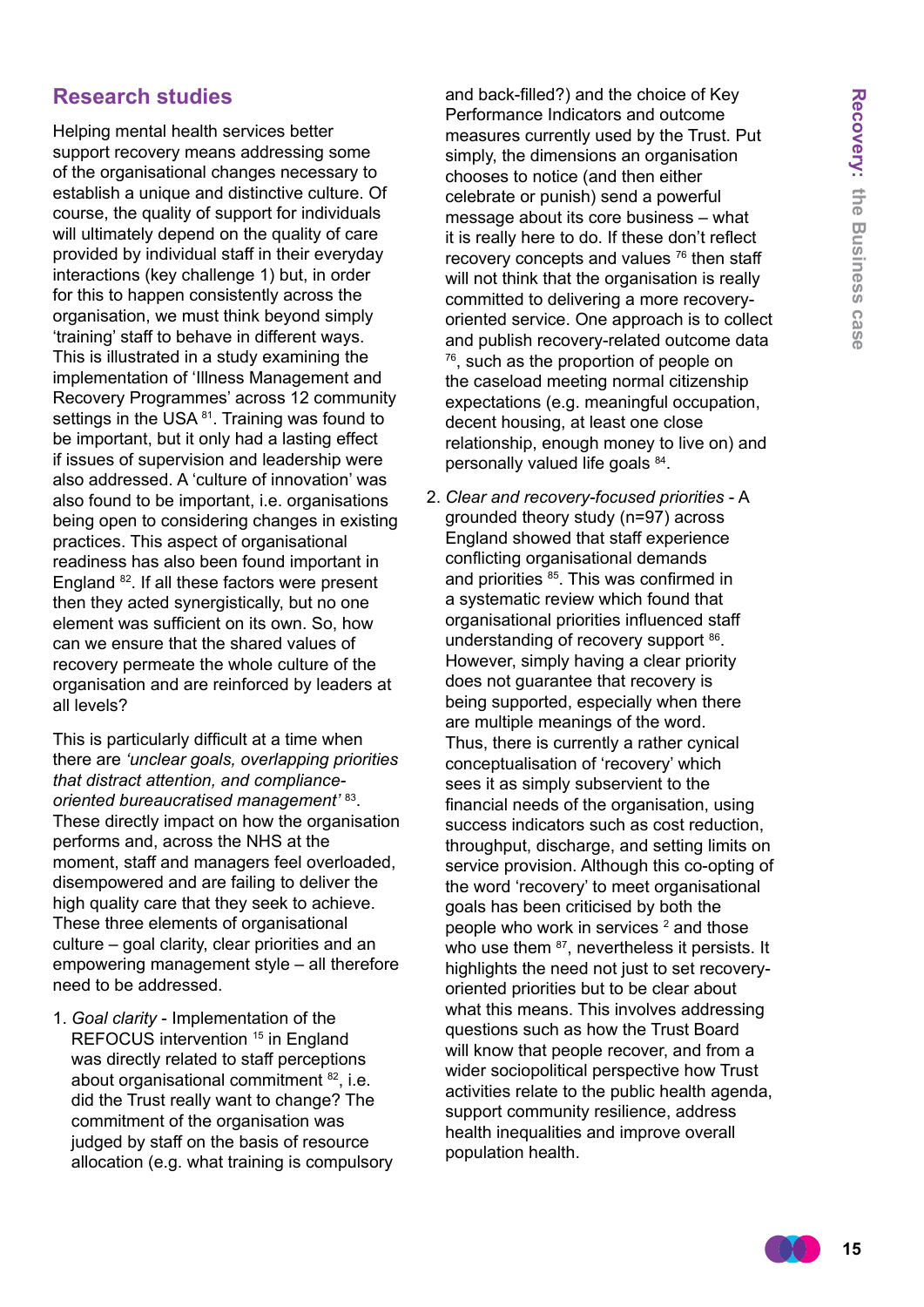*"My experience of recovery focused management is having a manager who can have a conversation with you that leaves you feeling supported and like they are getting to know you as a person. Someone who has got to know your particular skills, interests and expertise, and has the confidence in you to take responsibility in those areas for the benefit of the team as well as for me as an individual."*

*Physical health and wellbeing lead*

3. *Empowering management style* – There is a close link between empowerment and wellbeing in the workplace <sup>88</sup> and there is also good evidence that improving staff wellbeing improves the experience of care 89. We should therefore be thinking about ways to increase feelings of empowerment among frontline staff (and users). One way that we have found very useful in achieving this in the ImROC programme has been the use of a team-based, practice development instrument, the Team Recovery Implementation Plan (TRIP) as described in Challenge 2<sup>60</sup>. The TRIP operates at the first level of leadership in the organisation (frontline staff and people who use services) but, of course, leadership is to be found at all levels and in all disciplines. Furthermore, organisations don't change from the 'top down', or the 'bottom up': they change when leadership at all levels of the organisation are giving consistent messages. *'The most important determinant of the development and maintenance of an organisation's culture is current and future leadership*<sup>' 90</sup>. This is why any attempt to help services become more recovery-oriented in their practice must grapple with the organisational context (for example by engaging in compassionate leadership 91), not simply the behaviour of individual staff members or groups. Addressing organisational inhibitors (e.g. bureaucracy, paperwork, caseload size, Serious Untoward Incident processes, safety policies, risk averse cultures) has been one of the most important lessons of ImROC.

### **Economic evidence**

There is little economic evidence specifically on the notion of recovery focused leadership and a culture of recovery, but this Briefing Paper has highlighted the value of other aspects of meeting the key challenges of recovery. Effective recovery focused leadership potentially should improve the working environment. A management style that empowers frontline workers and service users to make co-produced decisions is consistent with the principles of a healthy workplace environment. Following the implementation of TRIP in one ward in a London Trust the level of staff sickness absence and assaults on staff over the following year decreased, but a comparative evaluation is required in order to determine whether this reduction is due to TRIP  $60$ . More broadly the economic benefits of a healthy workplace environment that may arise in part due to a recovery-focused orientation, such as improved productivity, innovation and creativity, as well as reduced absenteeism and staff turnover are set out in response to key challenge 9. The economic benefits of a co-produced and recovery focused approach to safety management are set out in key challenge 6.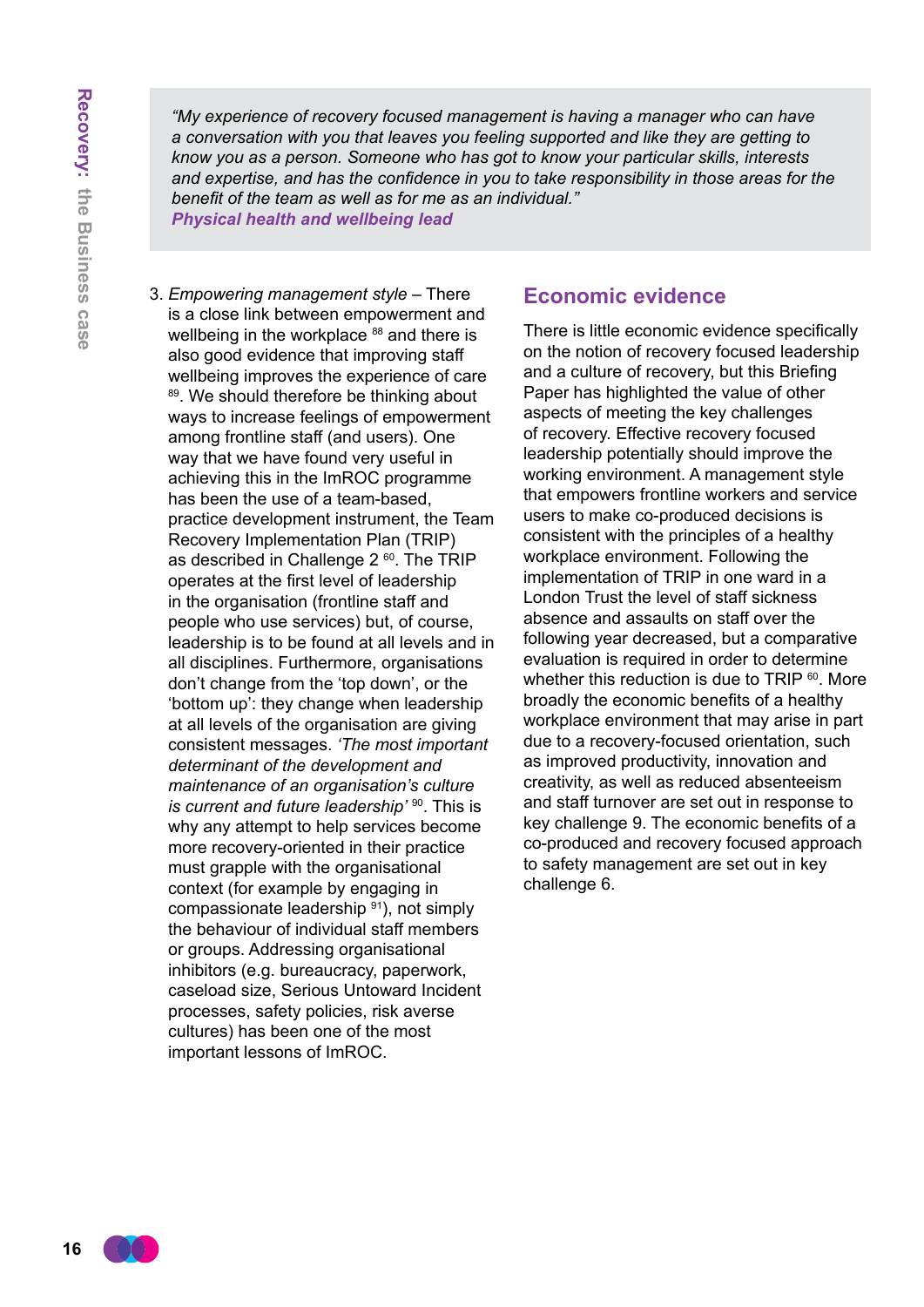## **Key organisational challenge 5:** Increasing personalisation and choice

**Key concepts:** Personal budgets; WRAP; Advocacy

This relates to both personal budgets (addressed in key challenge 10) and approaches to supporting self-management and personal control (addressed in key challenge 1). The focus here is on the translation of these challenges through care planning and advocacy processes.

*"For me my Health and Wellbeing plan is a way I can manage my life. It constantly changes but it makes me reflect on the things I can do for myself and what I need to do to keep balanced. This has helped me inform my careplan, but that is always something I have felt more imposed on me. It's my Drs opinion of what they need to do, it never really helped me know myself. As you know. It gave me a context to hang the strategies I already had and used, I just hadn't seen them that way before." Peer trainer*

### **Research studies**

As different people's recovery journeys are different, a central task for mental health services is to ensure that individual care is genuinely personalised and maximises involvement and choice. This is not easy. Despite repeated exhortations, in various Department of Health policy documents over many years, a cross-sectional study of care planning in England and Wales found that care planning remains very bureaucratic, often with little evidence of user involvement or shared decision-making, and lacking in clarity regarding support for personal recovery 92.

One way around this is for services to use specific tools aimed at documenting personal recovery plans. The Wellness Recovery Action Planning (WRAP) provides such a framework and covers developing a personal plan, coping with distressing symptoms, managing crises, and staying 'well'. It was designed by a service user for service users and has been widely used around the world 93. WRAP quides the individual or group to reflect on what has assisted them to stay well in the past and to examine strategies that have assisted others with their recovery. The focus is on approach motivation (defining

wellness and supporting goal striving) rather than avoidance motivation (e.g. symptomatic relief), in line with the insight from positive psychology that positive ('approach') goals are more likely to be sustainably attained than negative ('avoidance') goals 94. The process also relies on peer facilitation to activate the hope-inducing benefits of authentic role models <sup>95</sup>. A large randomised controlled trial involving people using community mental health services in the USA showed positive results for WRAP in terms of reduced symptomatology, increased hope and quality of life compared with standard care <sup>96</sup>.

Whatever their derivation, Personal Recovery Plans should contain an identification of the person's internal and external resources and a plan for how they can use these to achieve their chosen goals. It is also desirable that they are clear and as short as possible. The person should not necessarily have to share their recovery plan with staff: it belongs to them. This creates new expectations about role expectations and the balance of power. So recovery plans are not the same as care plans, although there should be as much overlap as possible between the two. Learning from maternity services in which the mother owns her plan may be relevant.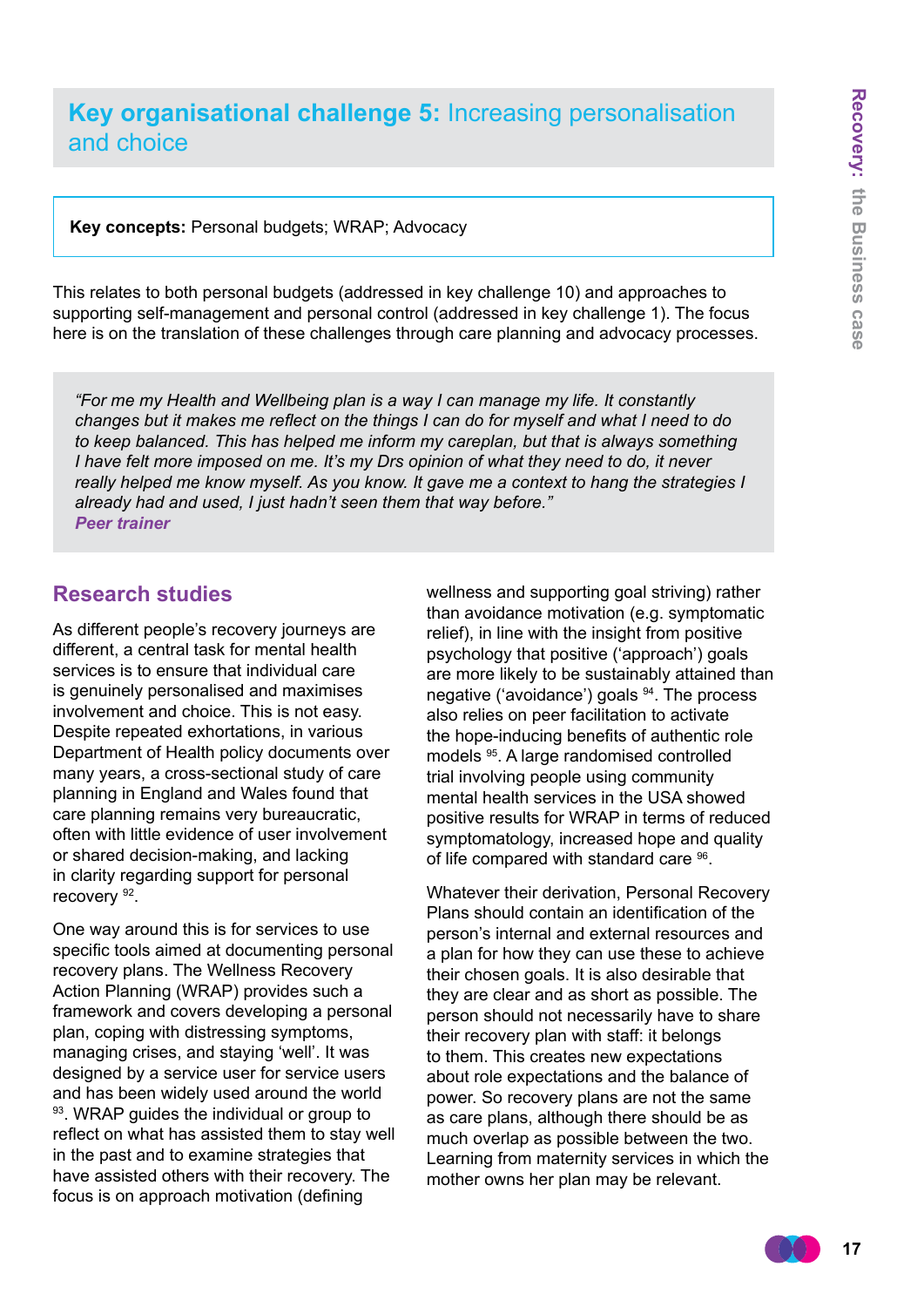*"It [Health & Wellbeing Plan] makes me more reassured and less stressed to know that we have a way to communicate easily and effectively with others involved in his [my son's] life."*

*Carer*

### **Economic evidence**

There is limited evidence on the resource impacts of individual care planning. Some approaches in England to care planning have been criticised for excessive paperwork and bureaucracy, whilst reforms in the way in which mental health services are paid for may act as a disincentive towards genuinely individualised care plans <sup>92</sup>. The business case needs to be strengthened for mechanisms to promote increased personalisation and choice. WRAP has been the subject of some economic assessment. A randomised trial in the US found that compared to individuals who received non-peer delivered nutrition or wellness education, individuals who received WRAP subsequently made use of fewer mental health services over an eight month follow up period, which implies a reduction in health care costs. Their perceived need for services also reduced, while both groups had positive recovery-related outcomes <sup>97</sup>. In a small qualitative study in Ireland some service users cited how WRAP had helped them avoid hospitalisation <sup>98</sup>.

*"I meet with people and we try to identify what they would like to do and how best they can achieve their goals supporting them on their road to recovery…..I support people to complete the Self Directed Support (SDS) questionnaire….For me the most important part of this is encouraging and enabling the individual to rediscover passions and hobbies that they may have forgotten about/or think is no longer possible because of their mental health and I also encourage and support them to try something new." Peer support worker*

**Key organisational challenge 6:** Changing the way we approach risk assessment and management

This key challenge has been updated in the light of experience.

**Key organisational challenge 6:** Reducing restrictive practice; changing conceptions of risk as something to be avoided towards working together to improve safety

**Key concepts:** Safety planning; Seclusion and restraint, No Force First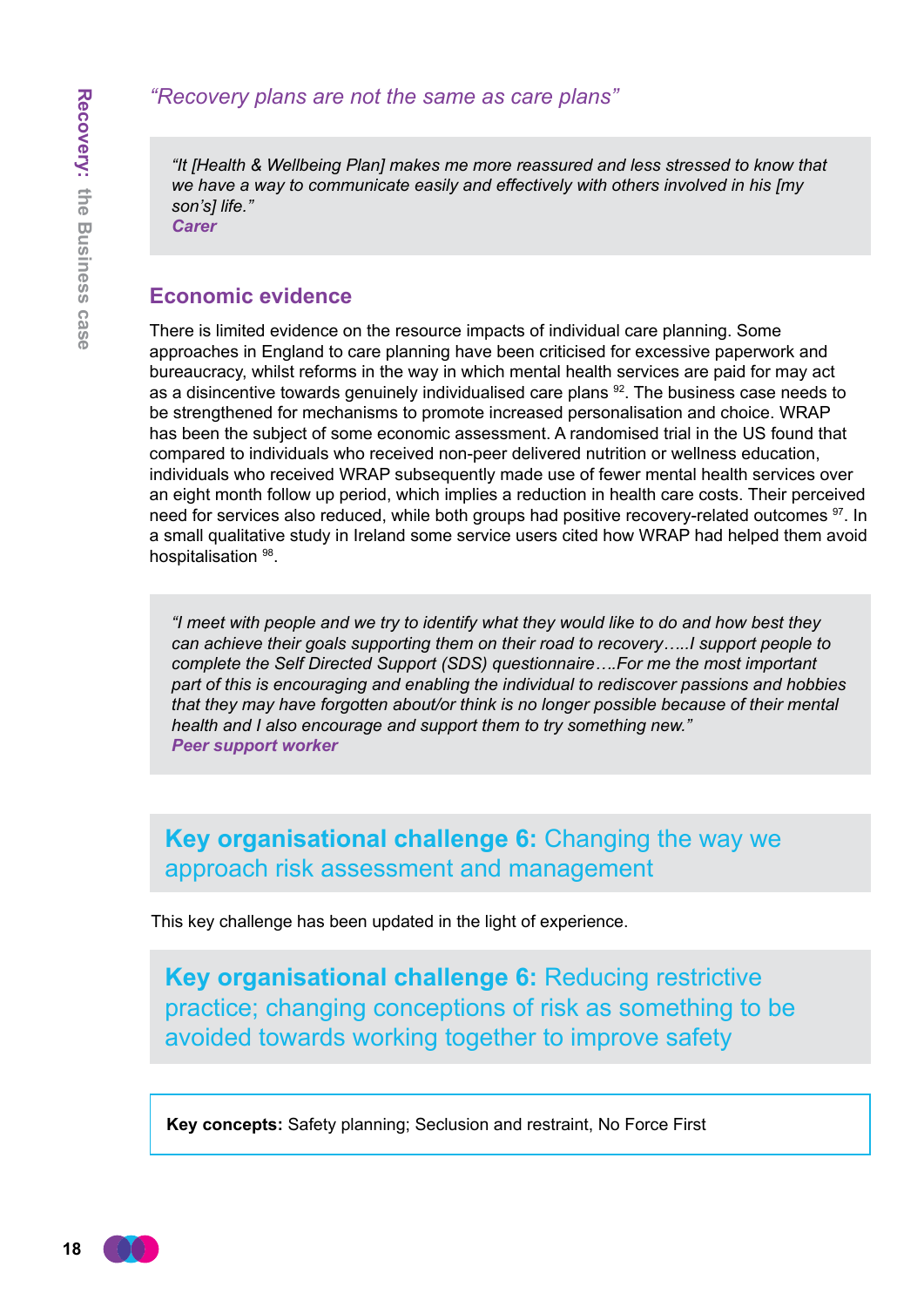### *"Professionals and people using services need to work together to agree the right balance of risk and choice."*

### **Research studies**

Accurately predicting the risk of violence or self-harm in a given individual is extremely difficult 99. However, notwithstanding the lack of evidence that it is possible, mental health services have become increasingly preoccupied with procedures for the assessment and management of risk and this has sometimes become a barrier to personal recovery 100. Many staff have become so risk averse that they are no longer prepared to engage in what might have previously been seen as positive risk-taking, i.e. working with the service user to help them manage those risks which are necessary for them to pursue reasonable and realistic life goals 101. This has happened despite clear government and professional guidance to the contrary 102. A 2016 article in the British Journal of Psychiatry concluded that risk prediction is not only *'futile'*, it is *'potentially harmful, confusing clinical thinking' 103.* Instead the authors argued *'for a shift in focus towards real engagement with the individual patient, their specific problems and circumstances'*  (p.271) .

Real engagement with the individual in the context of risk management is exemplified in the work done on safety planning 104. Safety planning is not casual or reckless, but it promotes a way of working with risk that enables practitioners to support people in taking risks as a route to positive outcomes.

The change in language from 'risk' to 'safety' also recognises that risk is an inevitable part of life and should be an integral part of informed (and shared) decision-making regarding a person's life goals. Professionals and people using services need to work together to agree the right balance of risk and choice. For people using services, it is important to be an active participant in conversations and subsequent decisions about keeping themselves safe. This way they contribute to, and see the relevance of certain decisions, and are more likely to feel able to take responsibility for letting staff know what can be done to help them feel safe; what their 'triggers' are; what can be done to avoid or minimise these situations. Thus they are able to take more responsibility for their actions and to learn how to increase their confidence in managing their own risk. This process of 'co-producing' (see key challenge 7) their safety and wellbeing plans at every stage in the process has not been empirically investigated.

One area where the management of risk is based on much greater involvement of service users is regarding the reduction of serious and violent incidents in hospital, particularly those which result in the use of physical restraints, seclusion or forcible medication. Research in the U.S. identified '6 core strategies' for reducing seclusion and restraint in hospital <sup>105 106</sup>. These are shown in Box 4.

### **Box 4: Core strategies for reducing seclusion and restraint**

- 1. Ensuring leadership to support organizational change, involving the senior management team
- 2. Developing the workforce (training in de-escalation techniques, 'trauma induced care, modifying the environment, etc.)
- 3. Planning ahead to prevent incidents occurring
- 4. Developing the roles of service users as staff trainers, advocates and peer workers
- 5. Using debriefing techniques to promote learning
- 6. Using data to inform practice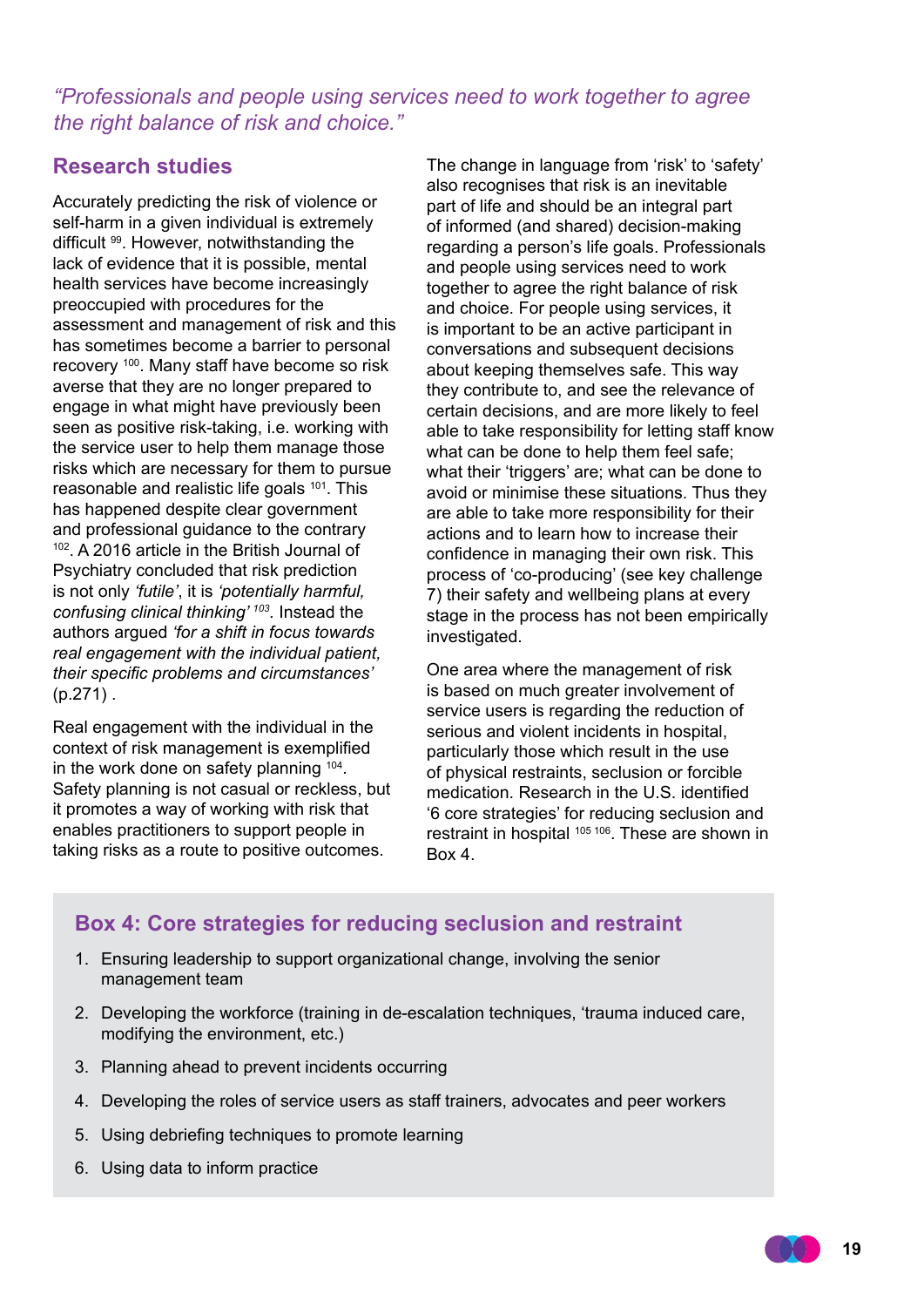*"It goes without saying that it can at times be quite emotive seeing people suffer from their mental illness or from the effects of being sectioned, particularly having been there myself and being able to identify with their pain and frustrations. It was initially quite hard to see the use of physical interventions but going on the training helped to ease my discomfort and gave me an opportunity to provide valuable feedback so that the training can be developed to be more recovery focused."*

*Peer support worker on acute inpatient ward involved in co-producing de-escalation training*

A training curriculum based on these strategies has been developed and evaluated across 43 facilities in 7 States over a fouryear period <sup>107 108</sup>. Two-thirds (n=28) were able to achieve stable implementation, and on these sites 54% were able to reduce restraint hours by an average of 55% and the percentage of people restrained by an average of 30%. Reductions in seclusion and restraint were less impressive where full implementation was not achieved. There were also increases in both user and staff satisfaction, significant reductions in staff turnover and related costs. These results have also been replicated in Canada and a similar study is currently being conducted in England by Professor Joy Duxbury.

A second example of reducing seclusion and restraint which is based directly on the implementation of recovery principles has been reported by Ashcraft and colleagues <sup>109</sup>. They called their approach *No Force First*, and used similar strategies to the six described above with an emphasis on leadership, staff training, consumer debriefing and regular feedback. However, they placed

the contribution of service users as trainers, alongside staff, at the centre of the initiative. With constant support they were able to eliminate seclusions and restraints in two crisis centres over a period of two-and-a- half years. Later revisits found no replacement with chemical restraints. The *No Force First* approach has been replicated in this country, particularly by Mersey Care NHS Foundation Trust. It explicitly uses a process of coproduction, with professionals and service users working together to design, implement and evaluate the programme. Early data from two pilot wards assessed over two years indicated 60% reduction in physical and medication-led restraint, 46% reduction in staff assaults, staff sickness reduced by 25%, improved staff morale and satisfaction, and a positive improvement in service user experience <sup>110 111</sup>. As a result, the Care Quality Commission positively acknowledged No Force First as a restraint-reduction strategy. More generally, there is evidence that coproduced approaches to reducing violence on wards are effective, from trials in Finland <sup>112</sup> and Spain <sup>113</sup>.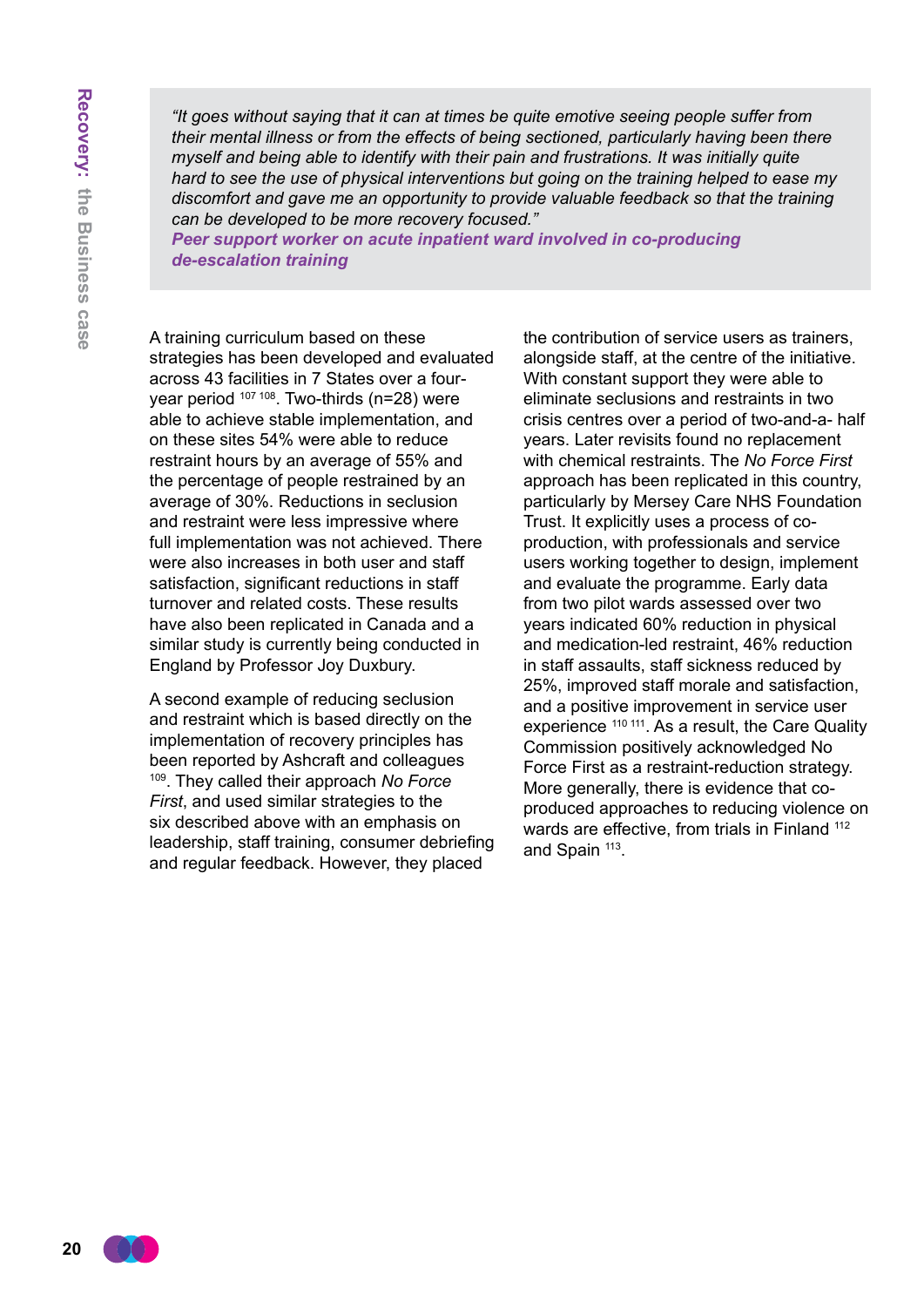### **Economic evidence**

There are substantial costs associated with seclusion and restraint, some of which may be averted through the adoption of a coproduced approach to safety management. A number of studies have highlighted costs for service users and staff related to adverse health impacts, such as injuries, falls and deaths 114. Agitation and distress, which can be inevitable consequences of restraint, have themselves in a review been associated with longer inpatient stays <sup>115</sup>. Analysis in Spain also suggests that the costs of managing agitation in service users using seclusion and restraint are roughly three times the costs of verbal or psychological actions alone 116.

There are substantial costs associated with the intensive levels of staff time that are needed for the management and implementation of traditional seclusion and restraint policies. One costing study in England estimated the costs of managing conflict and the use of restraint on adult inpatient psychiatric wards in 2005 117. It estimated that around 50% of all nursing resources were taken up in the management of conflict and use of containment strategies. Costs of manual restraint per year per ward were reported to be £14,084 while costs of seclusion were a further £5,007.

There will also be legal and other costs associated with adverse events arising from the use of restraints. Although not well studied, violence and injuries are likely to have an adverse impact on workplace staff sickness rates and staff turnover, implying

further costs to mental health care systems 118. The mean costs per violent incident were estimated to be £3,212 in six inpatient wards in East London, of which 54% was for staff sickness absence, and replacement staff costs, with the remainder attributed to response team costs, legal costs and medication  $119$ .

Few studies outside of the US have evaluated the economic impacts of introducing measures to reduce the use of restraints 118. For instance one US study looked at the impact of a policy to reduce the use if restraints at one inpatient facility for young people aged 13-18<sup>120</sup>. The costs of staff time and medication related to restraint reduced by 91% in the year following the introduction of the policy – 3,991 restraint events fell to 373 events. Costs for managing restraint were then just 8% of what they had been prior to the policy change.

More potential benefits can also be seen in a randomised trial in Finland of a co-produced approach, which found that staff time for seclusion and restraint could be significantly reduced without any increase in violence, although impacts on staff sick leave were equivocal 121; it did not however report actual changes in costs. The No Force First pilot study in Merseyside did realise estimated savings of £0.25 million per annum in secure awards alone due to reduced staff sickness and absence related to assaults and injuries. according to an independent assessment <sup>110</sup>. This assessment also concluded that scaling up implementation to all wards potentially might avoid costs of £1.2 million per annum.

*"Another area where peer support has helped, I believe, is in the use of physical interventions. I think those who have been there have an awareness of how apparently trivial issues, like not being allowed to go out for a cigarette for example, can become magnified when you're an in-patient, and how quickly such situations can escalate and result in physical restraint. Working on a very busy in-patient ward, I think my particular focus has been on trying to identify and respond quickly to the day to day individual issues that arise for service users in a way that prevents any escalation. I've found it be very helpful just talking quietly to the person, acknowledging (with the benefit of lived experience) just how difficult and frustrating their current situation is, and trying to figure out solutions together." Peer support worker*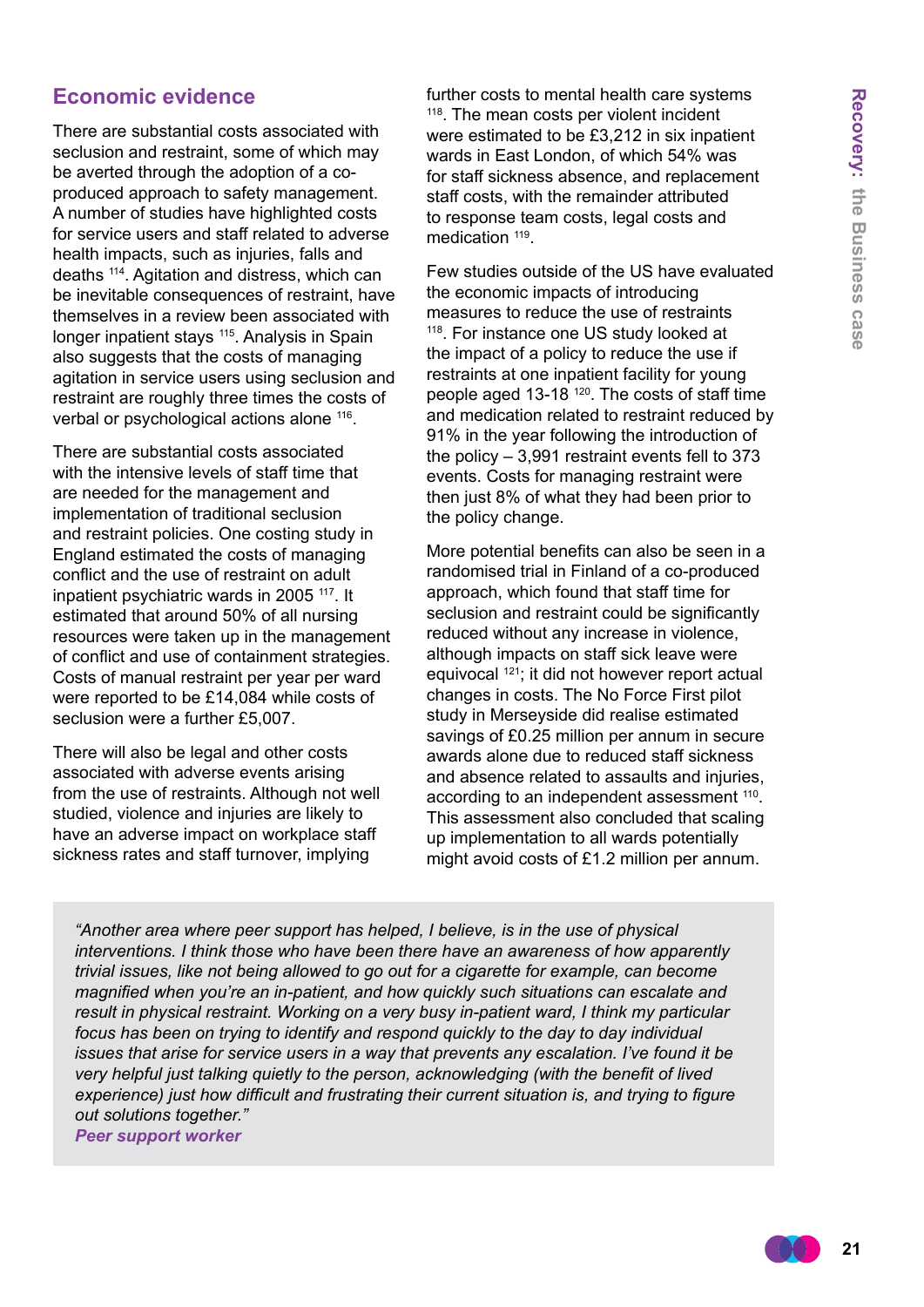*"I completed my health & wellbeing plan and asked for the advanced statement part of it to be scanned onto my notes. Many months later, I experienced a 'blip' and ended up in A&E. The doctor got a copy of my plan and reminded me of what I had said would be helpful in a crisis. Just being able to share this information in this way made a massive difference and I was in a position to return home much sooner than had ever happened before."*

*Peer trainer*

# **Key organisational challenge 7:** Redefining user involvement

This key challenge has been updated in the light of experience.

**Key organisational challenge 7:** User involvement is replaced by fully resourced coproduction so that the views, experiences and aspirations of people using services and their family members are accorded the same value as the views of staff in the organisation

**Key concepts:** Co-production; Power

### **Research studies**

The importance of user and carer involvement in mental health services has been emphasised for many years. However, making it a reality is difficult and timeconsuming, and many services are still essentially staff-led, with users and carers being consulted at the end of the process when most of the important decisions have already been taken. For this reason when we have been promoting services to support recovery through ImROC we have continually come back to the concept of co-production.

Co-production represents a new way of thinking about the delivery of health services. The ideas came from an analysis

of the difficulties faced by public bodies in delivering effective and relevant services in times of economic austerity. They have been popularised in England through the work of independent think-tanks such as the New Economics Foundation (nef) and Nesta. In a seminal publication they defined coproduction as, *'delivering public services in an equal and reciprocal relationship between professionals, people using services, their families and their neighbours. Where activities are co-produced in this way, both services and neighbourhoods become effective agents of change'* (p.11) 122.

According to the New Economics Foundation, Nesta and the Innovation Unit <sup>123</sup> the main features of co-production are shown in Box 5.

*"It [co-production] feels democratic and about mutual respect, rather than pity. It's about everyone learning together. It feels exciting. It just feels so much better." Mental health worker*

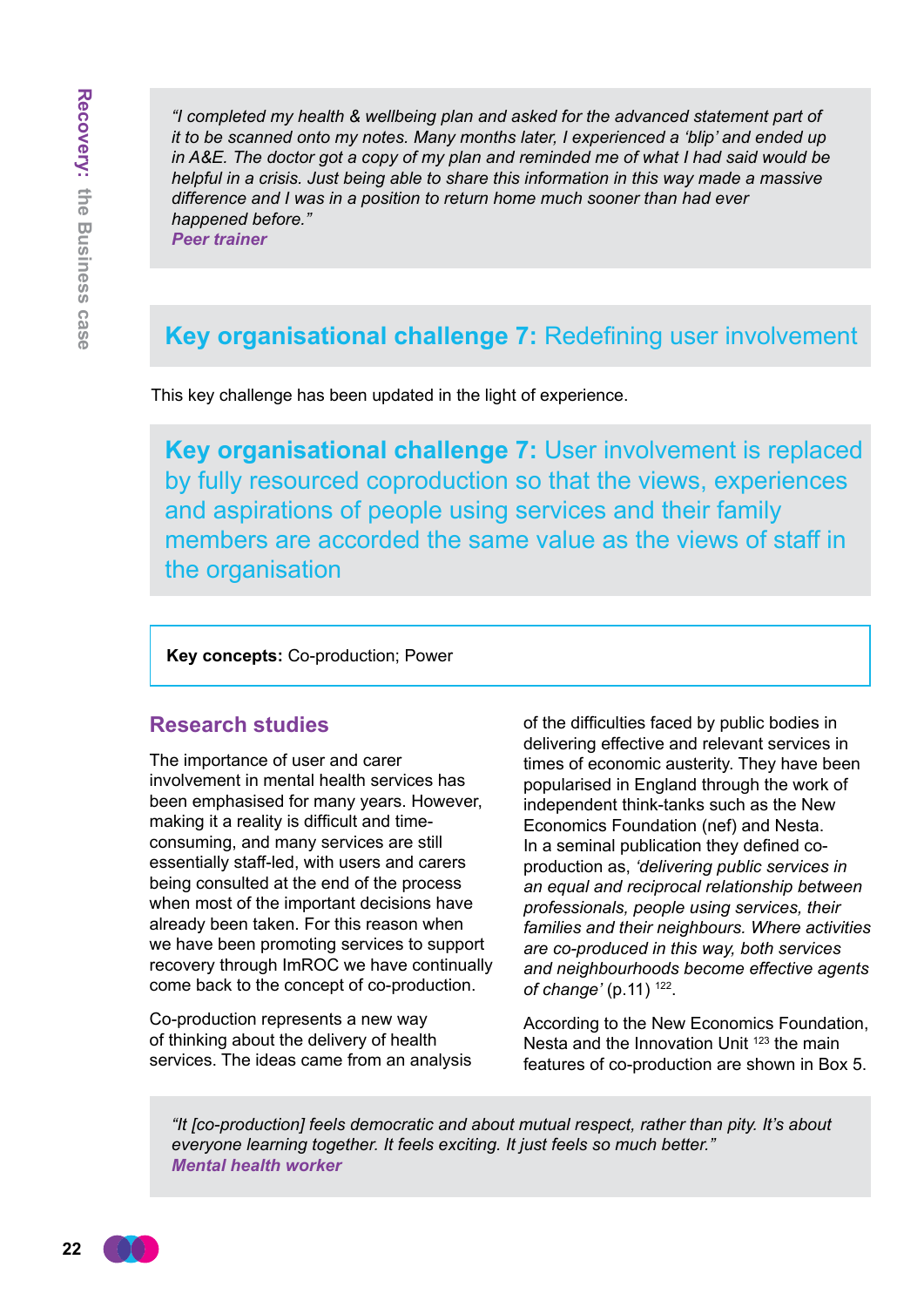### **Box 5: Key features of co-production**

- a) *Recognising people as assets* transforming the perceptions of people as passive recipients of care and 'burdens' on the system, to equal partners in designing and delivering services.
- b) *Building on people's existing capabilities* actively supporting people to recognise and use their strengths, rather than conforming to a deficit model.
- c) *Reciprocity and mutuality:* offering people who use services opportunities to develop reciprocal relationships with professionals (and with each other) and enter into mutual responsibilities and expectations.
- d) *Peer support networks* enhancing knowledge generation and transfer through engaging personal and peer networks alongside those of professionals.
- e) *Breaking down barriers* blurring the distinctions between professionals and producers and consumers of services. Reconfiguring the power relations and the way services are developed and provided.
- f) *Facilitating rather than delivering* enabling professional staff to become catalysts of change, instead of sole providers of services.

### *"Co-production represents a new way of thinking."*

Co-production is about doing things *with* people, rather than *for* or *to* them. It assumes that the people who use mental health services and their carers have specific knowledge and expertise that traditional professionals don't have (or at least not in the depth that service users and carers have it). It further assumes that *both* professional expertise and personal experience are important, so the most effective services arise from both parties being fully involved in their design, delivery and evaluation.

Co-production is not the same as the 'big society'. It is not simply using service users and carers to do the traditional things that professionals do without training or paying them appropriately. Co-production is about service users and carers working together with professionals in different ways, bringing their experience and expertise to produce different solutions, and then integrating these – wherever possible - with professional approaches, e.g. in Recovery Colleges (key challenge 3) or Peer Support (key challenge 8). Co-production is therefore explicitly about a change in the power relationship between professionals and people who use services

<sup>124</sup>. This is probably the most controversial and challenging implication of trying to work in this way.

Nevertheless, the value of co-production for public services is now widely acknowledged. It underpins policy initiatives in England (e.g. *People Powered Health* programme 123, Cocreating Health <sup>125 126</sup>), Wales <sup>127</sup> and Scotland 128. For **people using services** it means improved outcomes and quality of life and better, more realistic and sustainable, public services. For **frontline staff** it means shared responsibility and increased job satisfaction from working with more satisfied service users. For **managers** it means more positive ways of limiting demands on services, making them more efficient. For **all citizens** it means increasing social capital, social cohesion, and reassurance about the availability and quality of services in the future. True co-production must therefore lie at the heart of mental health services which aim to support recovery <sup>129</sup>.

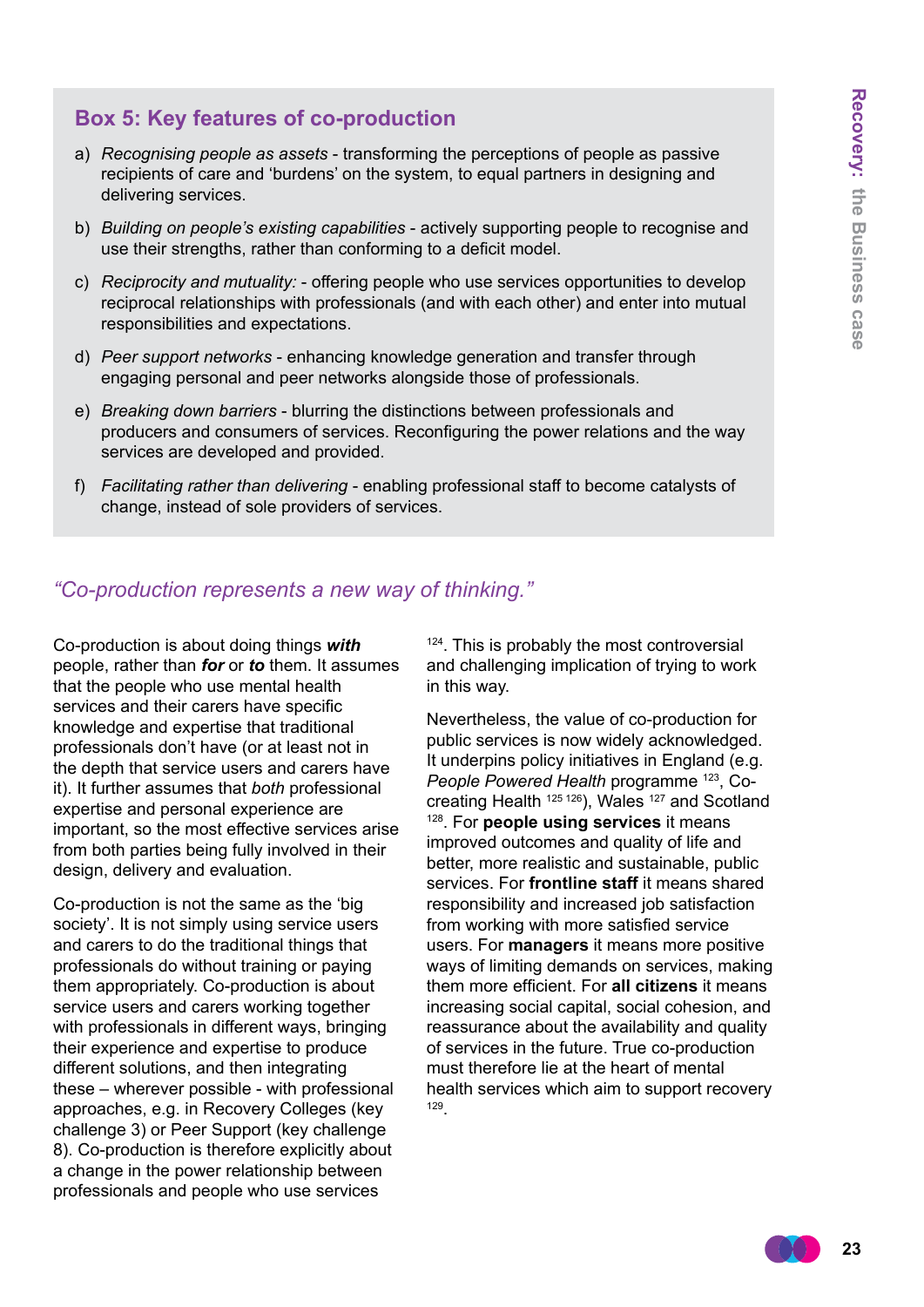*"I know first-hand, just how transformative being involved in co-production can be. I have moved from feeling I was just a burden on services to now being full involved in helping to develop them... At one time the only adults in my life were mental health professionals, now I have work colleagues and a network of friends!" Peer trainer*

### **Economic evidence**

In many cases evaluations that have looked at co-production have not put an economic value on the benefits of this approach. In order to calculate the return on investment it is important to know about the financial costs of supporting co-production. Little information has been published on these costs, but it is likely that value of the time and other inputs of people with lived experience into co-production will more than outweigh additional formal resources that are required. Co-production in effect should provide net additional resources and capacity to mental health services. This hypothesis needs though to be formally tested.

It is also important to know what the economic consequences of co-production are. A review of evidence on co-production in mental health identified a number of studies (both small scale evaluations and trials) that reported an association with reduced health care costs, e.g. for medications and specialist mental health services. The review

also identified benefits from improved social functioning outcome, e.g. employment and reduced dependency on public services <sup>124</sup>.

Recently a significant trend in reduced costs in contacts with health and social care services six months and nine months after beginning to participate in peer support groups was observed in England. This uncontrolled analysis combined the experiences from people involved in one or more peer support activities, including online peer support. Overall, including impacts on employment, education and volunteering, costs were 28% lower than baseline at 6 months and 53% lower at nine month follow up <sup>130</sup>.

This finding reinforces an earlier review which suggested that *"an approach which may also in time offer the biggest scope for cost savings in mental health care is to promote and expand co-production, drawing on the resources of people who are currently using mental health services, for example in peer*  support roles"<sup>1</sup> (p.6).

*"Co-production is about doing things with people, rather than for or to them."*

*"As a service-user, I've been asked a quite a lot about my opinions on the professional's ideas in mental health services, but now through co-production, I am able to also share my ideas and hear the professional's opinions on these. That is really empowering!" Service user*

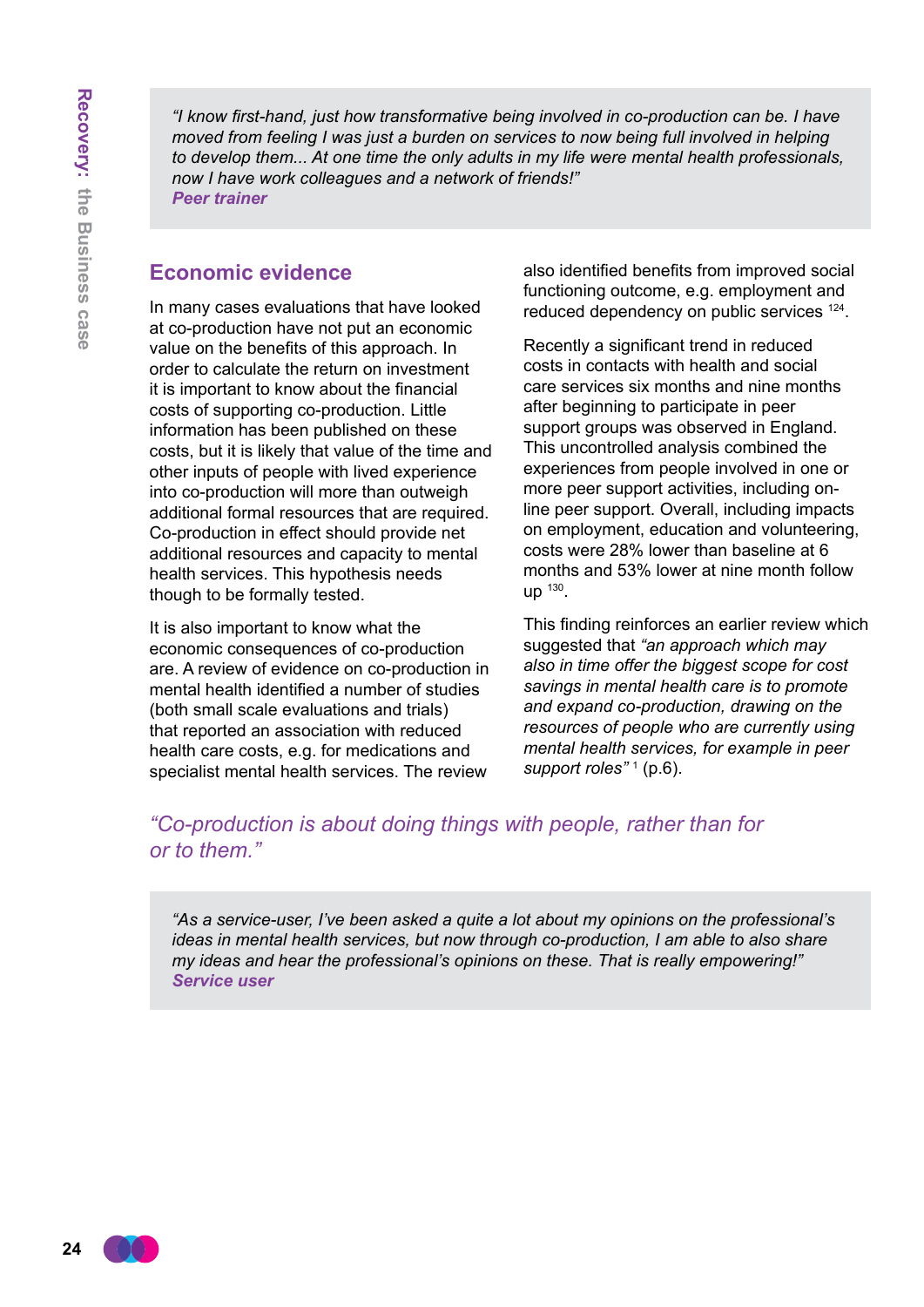# **Key organisational challenge 8:** Transforming the workforce

**Key concepts:** Peer support workers; Peer trainers; Stigma; Staff attitudes

*"Working as a Senior Peer Support Worker is an opportunity that is beyond any expectations that I had when I was unwell. During my time in hospital I thought a lot about wanting to use my experience as a way of supporting others in future, in order to help them feel understood and less alone. At the time I never thought this role would exist and I feel privileged to be part of an initiative that I believe has and will continue to have an invaluable impact on mental health services. Doing this work gives me a sense of purpose, and has given meaning to the difficulties that I went through in the past. I believe that my role keeps me motivated to keep well and look after myself, in order to support others in doing the same and this responsibility has added huge value to my daily life and future aspirations."*

*Peer support worker*

### **Research studies**

In addition to Recovery Colleges, the other most visible sign of services moving explicitly towards supporting recovery is the inclusion of peer workers. These are individuals with mental illness who use their lived experience to support others to recover <sup>131</sup>. The value of peer support has long been recognised in mental health services <sup>132</sup> but only recently have peer workers begun to be taken seriously as an effective addition to the workforce. A Cochrane review conducted in 2013 identified eleven randomised trials involving 2,796 people, showing equivalent outcomes from peer support workers compared with professionals employed in similar roles <sup>133</sup>. Wider reviews using a greater range of studies have shown more positive effects 134 135 136. These are summarised below.

• In no study has the employment of peer support workers been found to result in worse health outcomes compared with those not receiving the service. Most commonly the inclusion of peers in the workforce produces the same or better results across a range of outcomes.

- The inclusion of peer support workers tends to produce specific improvements in service users' feelings of empowerment, self-esteem and confidence. This is usually associated with increased service satisfaction.
- In both cross-sectional and longitudinal studies, patients receiving peer support have shown improvements in community integration and social functioning. In some studies they also bring about improvements in self-reported quality of life measures, although here the findings are mixed.
- In a number of studies when patients are in frequent contact with peer support workers, their stability in employment, education and training has also been shown to increase.

Some of these findings are not replicated across all studies depending on the methods used and the quality of the evidence (which is quite variable). Nevertheless, the overall evidence shows that having contact with a peer support worker leads to an increased sense of empowerment and positive benefits in terms of social inclusion. The next frontier is therefore implementation, and both ImROC 137 138 and others 139 140 have developed guidance to assist in this process.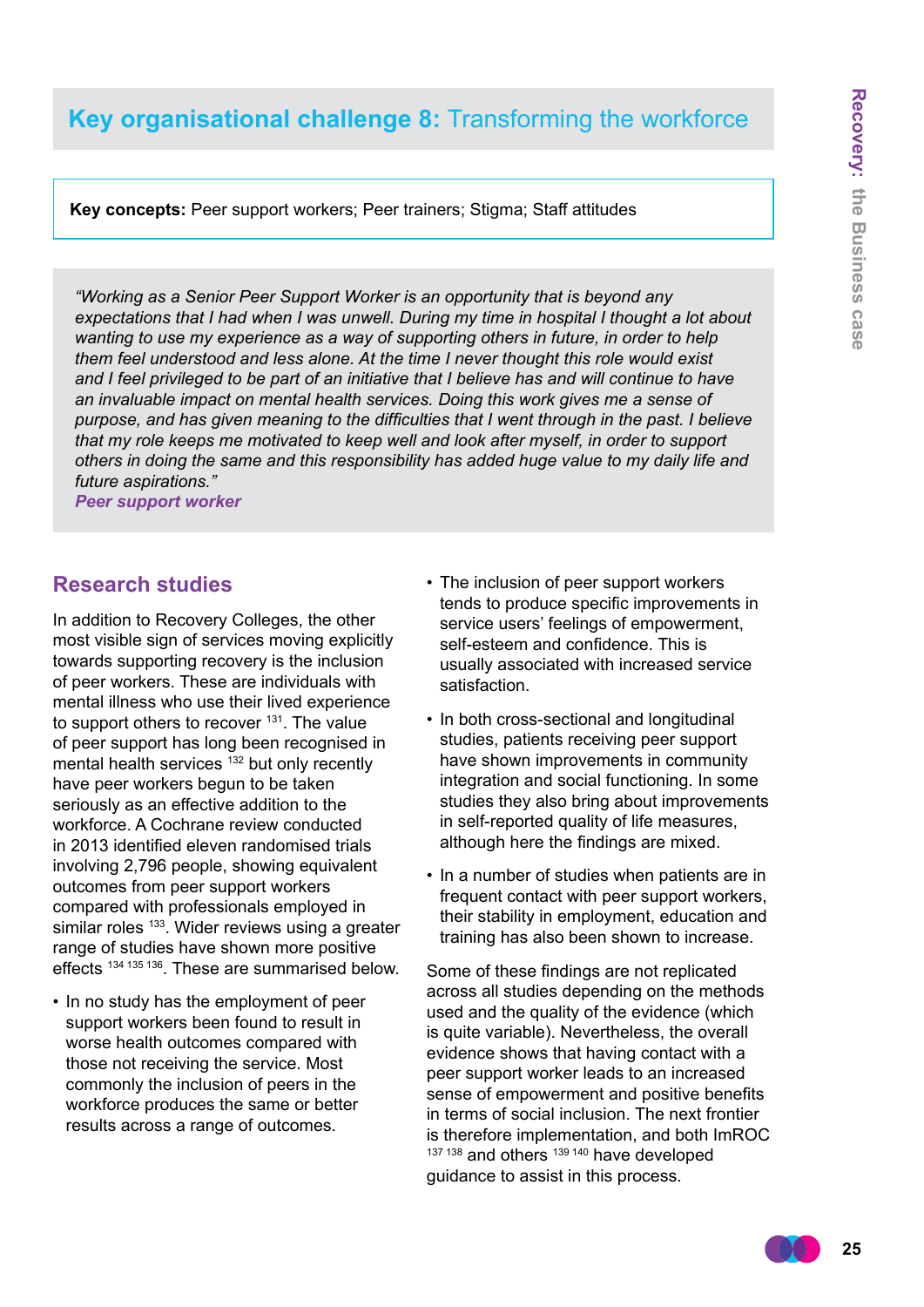*"One of the main benefits to working with a peer support worker is that of positivity; seeing someone who has experienced mental health problems but has moved forward and is now working. I believe the PSW is good at validating service users' experiences whilst also seeing the potential in people and being able to identify people's strengths rather than looking at all the negatives."*

*Mental health worker*

If individuals are to be supported in their personal recovery by traditional staff or peers then staff have to believe that it is possible. There is evidence that some mental health professionals still hold stigmatising views about people using services  $141$ . This 'othering' behaviour – emphasising differences rather than commonalities - can foster low expectations and negative attitudes to the possibility of change hindering the development of 'non-patient' identities and getting in the way of recovery. This needs to change and we therefore need to think about how to change staff attitudes so as to make them more generally supportive of recovery.

The most effective approaches to reducing stigma in the general population are those that include direct contact between persons from the stigmatised group and those that hold the stigmatising attitudes <sup>142</sup>. If managed correctly, this contact should allow both groups to identify and share their common humanity, which then breaks down stereotyped attitudes. An early peer support service in assertive outreach found that peer workers *"created a more positive attitude toward persons with mental illness"* 143. A comprehensive review concluded that antimental health stigma programmes aimed at staff should contain personal testimony from a trained and enthusiastic speaker who has lived experience and who shows that recovery is both real and possible, demonstrating by their example competence and a successful way of living <sup>144</sup>. This is what peers do, and so the inclusion of peer workers in the workforce should be a powerful way of addressing negative staff attitudes. Where peer workers are well-established there is good anecdotal evidence that this is indeed the case. Thus, the inclusion of peer workers not only has direct benefits for people receiving this service (and for those delivering it) it also contributes to changing the organisational culture so as to make support for recovery more generally acceptable.

### *"Having contact with a peer support worker leads to an increased sense of empowerment and positive benefits in terms of social inclusion."*

### **Economic evidence**

It can be difficult to distinguish between studies focused on the economic benefits of peer worker interventions and other types of peer support interventions. Evidence on the broader benefits of peer support interventions was discussed in challenge 7. Here we focus on the economic case for peers who are salaried members of the workforce, though studies on volunteer peer workers have also been conducted.

One review looked at the impact of paid peer workers on the use of psychiatric hospital beds, where peer workers provided additional services such as befriending, mentoring or advocacy in community mental health teams or in the community 145. Six studies (one from Australia and five from the US) were identified, four of which generated a positive return on investment, with a weighted average return on investment of almost 5:1. While this is a limited evidence base, the economic benefits may be understated as the analysis does not take account of any positive impact on quality of life and other outcomes.

Findings from one of the US studies in this review were used to help model potential cost savings to the mental health system in England through peer mentoring, although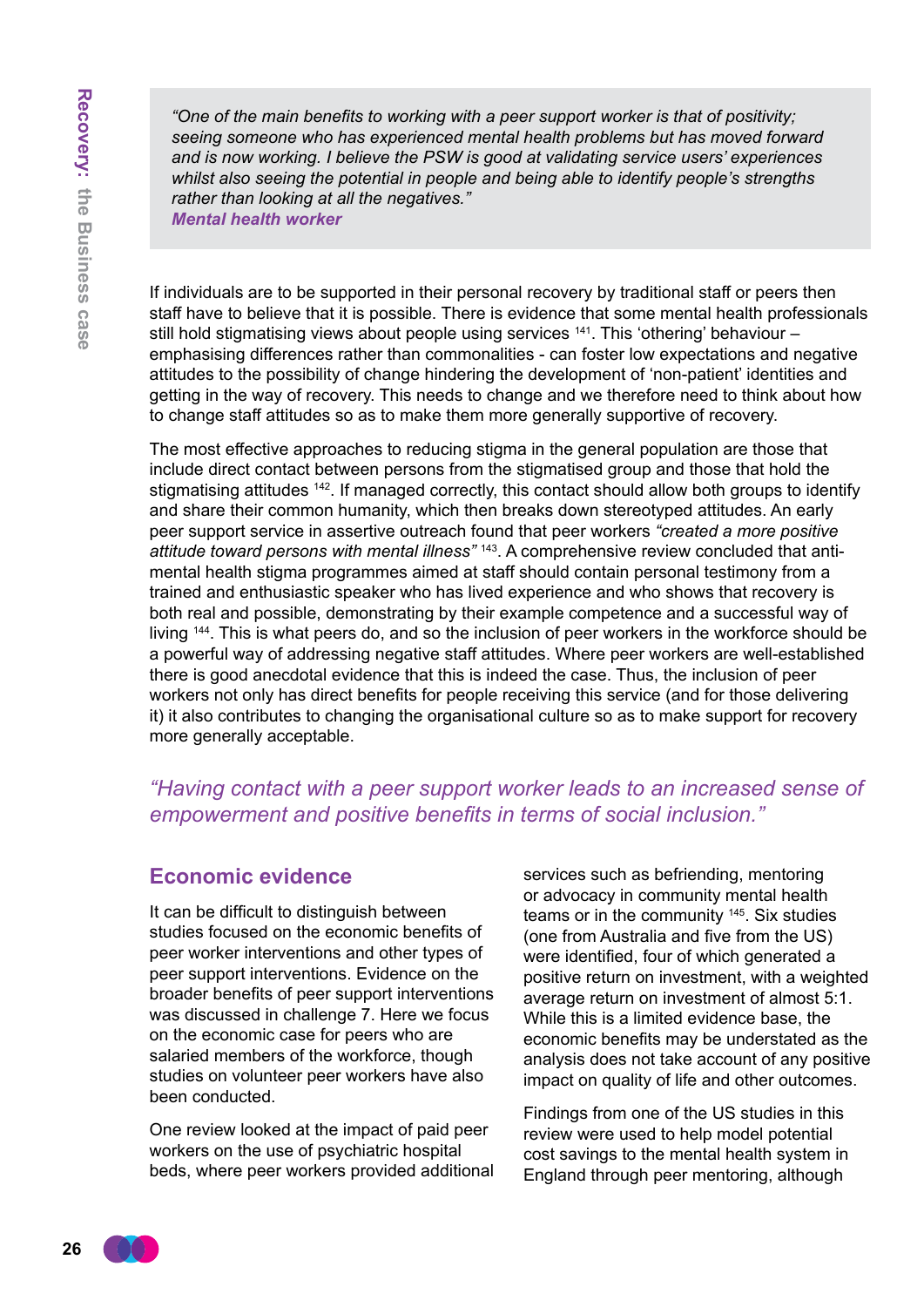the precise value of mental health specific savings was not reported <sup>146</sup>. This analysis may be limited by its assumption that changes in the future use of psychiatric services in one hospital in Connecticut through the use of peer mentoring would apply to the English context <sup>147</sup>.

A pilot randomised trial in the UK looked at 4 weeks support provided by peer support workers to people who had recently been discharged from inpatient mental health care <sup>148</sup>. The study was too small to identify any statistical differences in costs or outcomes, but did suggest that a larger study might be able to confirm the observed good probability of being cost effective. Another US study looking at the use of peer mentors in homeless veterans found no difference in the costs or use of health services 149.

*"There is no sense of 'us and them' in our team, and I feel that the unique perspective that I have brought having been a service user on the ward, who understood first-hand how it can feel, was genuinely appreciated. I saw how perceptions and stereotypes relating to mental health could be transformed by having someone that used to be a patient on the ward working there. More than one colleague and a number of service users have said things along the lines of "I can't believe you were ever on the ward!" Many said in different ways, that they were inspired by seeing such a thing was possible – I know because two years ago I'd have agreed with them!"*

*Peer support worker*

*"I would like to think that my practice very much embraces the concept of recovery, yet (the peer support worker) has arrived and made me pause and rethink, not in a critical way but in a gentle questioning way." Consultant psychiatrist*

**Key organisational challenge 9:** Supporting staff in their recovery journey

This key challenge has been updated in the light of experience.

**Key organisational challenge 9:** Supporting staff to cope effectively with the stressors that are inevitable in working in mental health services

**Key concepts:** Lived experience in the workforce; Reducing absenteeism and presenteeism; Expertise in wellbeing

*"Supporting staff makes sense every way you look at it."*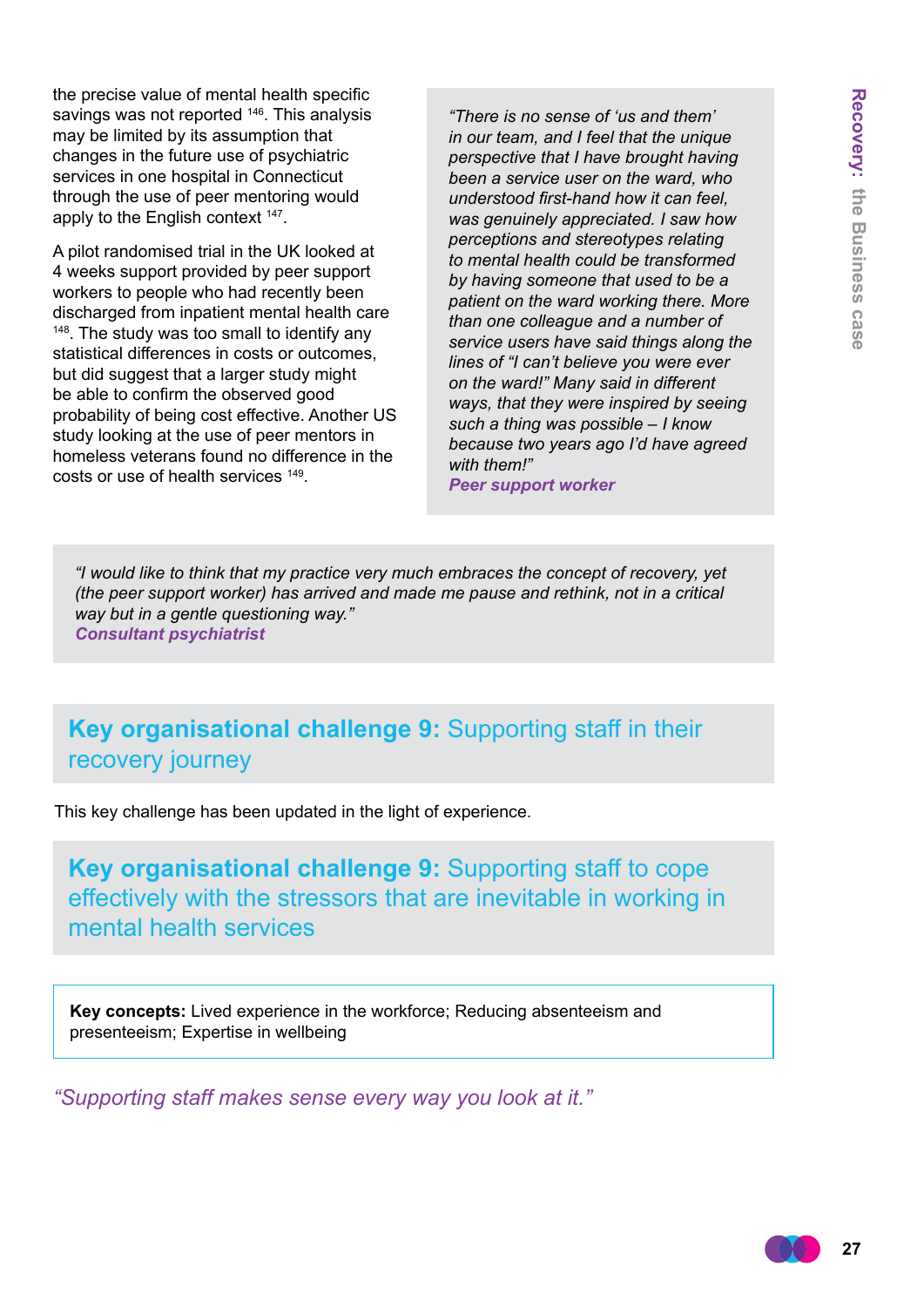### **Research studies**

Supporting staff makes sense every way you look at it. Stressed, demotivated and demoralised staff either go off sick or are vulnerable to 'presenteeism' (consistently under-performing at work) – both of which reduce organisational effectiveness. However, there are further recovery-specific reasons to attend to staff wellbeing.

First, to harness the un-tapped resource of lived experience in the non-peer workforce. A national survey found approximately 2 in 5 of the NHS mental health workforce have personal experience of mental ill-health, and over three-quarters have supported a family member or friend with mental health problems <sup>150</sup>. However, less than half had fully disclosed their lived experience to colleagues. Initiatives around *'valuing the life, lived and professional skills and experiences of staff'* 151 will involve organisational leadership with engaged support from human resources.

Second, there is evidence that staff hold different views about sources of wellbeing for themselves compared with people using their services. Mental health staff in England hold a more deficit-based perspective on wellbeing for service users and a more strengths-based view for themselves (i.e. 'they' need fixing but 'we' need a meaningful and enjoyable life) 152. Developing expertise in sources of resilience and wellbeing as a core part of professional experience has the potential to positively impact on this anti-recovery attitude.

Third, developing expertise about wellbeing makes ideas about recovery

*"He (the nurse) just seem really tired and stressed and like he just did not have the energy to bother with me at all, let alone care about me." Experience of being treated by stressed, demotivated and demoralised staff*

easier to understand. For example, the CHIME framework aligns very closely with the Foresight work on mental capital <sup>153</sup>, summarised by the New Economics Foundation as five-a-day for wellbeing: Connect, Be active, Take notice, Keep learning, Give 154. Supporting the development of worker expertise in wellbeing will increase their skills in support recovery, because in many senses wellbeing *is* recovery 155.

Finally, as noted in key challenge 4, improving staff wellbeing is a pathway to improve the experience of using services: *'Individual staff wellbeing is best seen as an antecedent rather than as a consequence of patient care performance; seeking systematically to enhance staff wellbeing is not only important in its own right but also for the quality of patient experience'* <sup>89</sup>.

Specifically in relation to wellbeing in the workforce, evidence-informed strategies are now possible. A systematic review of workplace interventions for common mental disorders such as depression or anxiety synthesised 140 reviews including 20 of moderate or high quality, incorporating findings from 481 studies  $156$ . The review identified empirically-supported approaches to primary prevention to reduce onset (enhancing employee control, promoting physical activity), secondary prevention to mitigate effects (cognitive-behavioural therapy-based stress management), and tertiary prevention to support symptom reduction and return to work (exposure therapy, CBT-based and problem-focused return-to-work programmes).

*"She (the doctor) looked at me, but there was no eye contact and she rushed me away. It made me wonder what she'd been on. She seemed in a worse place than me." Experience of being treated by stressed, demotivated and demoralised staff*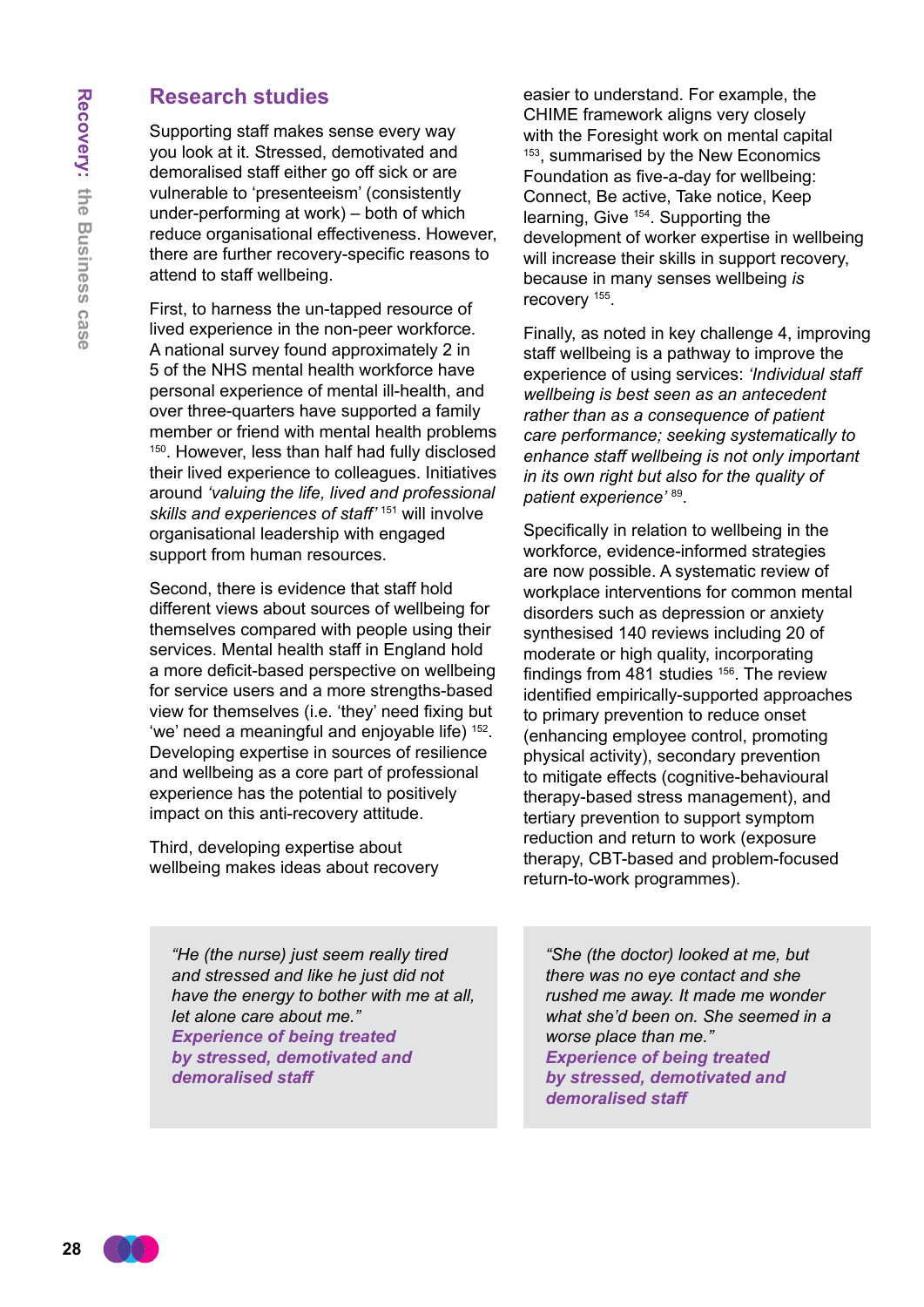*"A long time ago, I saw a doctor after I'd attempted to take my own life. I remember that he asked me what it proved? I replied 'a lot.' I never saw him again and I heard that he took his own life. I've often wondered if my comment had an effect on him." Experience of being treated by stressed, demotivated and demoralised staff*

### **Economic evidence**

It has been argued that an extension of the recovery based approach to the health and wellbeing of staff working in mental health services may help the NHS to have a healthier workforce and reduce levels of absenteeism <sup>151</sup>. In fact many of these principles, e.g. empowering staff to have more control over the way that they work, focusing on workplace environmental factors that can be conducive to occupational stress and poor mental health, flexible working arrangements, increasing the value that line managers place on their staff and the importance of maintaining contact with staff when they are on sick leave are entirely consistent with what are now regarded as key approaches to promoting mental health and wellbeing in the workplace <sup>157-159</sup>.

Moreover there is a strong business case for adopting these principles for workplace mental health promotion programmes. While most of the evidence tends to focus on specific interventions, such as the introduction of workplace wellbeing programmes or brief psychological support for staff experiencing stress, there is also a recognition that broader workplace measures such as training for line managers to recognise stress and workplace environmental assessments, including measures to establish a healthy working culture, can generate positive returns on investment to workplaces, including health services <sup>160</sup>. Positive benefits include a reduction in sickness absence, presenteeism, staff turnover and early retirement. There is a very broad literature on the level of return on investment from these types of workplace health promotion activities. While caution must be exercised on how the results of these studies are interpreted as many different methodologies are used in different country contexts, in broad terms there tends to be at least a 2:1 return on investment to the workplace of evidence-based actions to address common mental disorders and an even greater level of return on investment for some workplace (mental and physical) health promotion actions <sup>160</sup>.

# **Key organisational challenge 10:** Increasing opportunities for building a life 'beyond illness'

This key challenge has been updated in the light of experience.

**Key organisational challenge 10:** Prioritisation of life goals (full citizenship and community integration) in all care planning processes

**Key concepts:** Housing First; Personal budgets; Individual Placement and Support (IPS); Community participation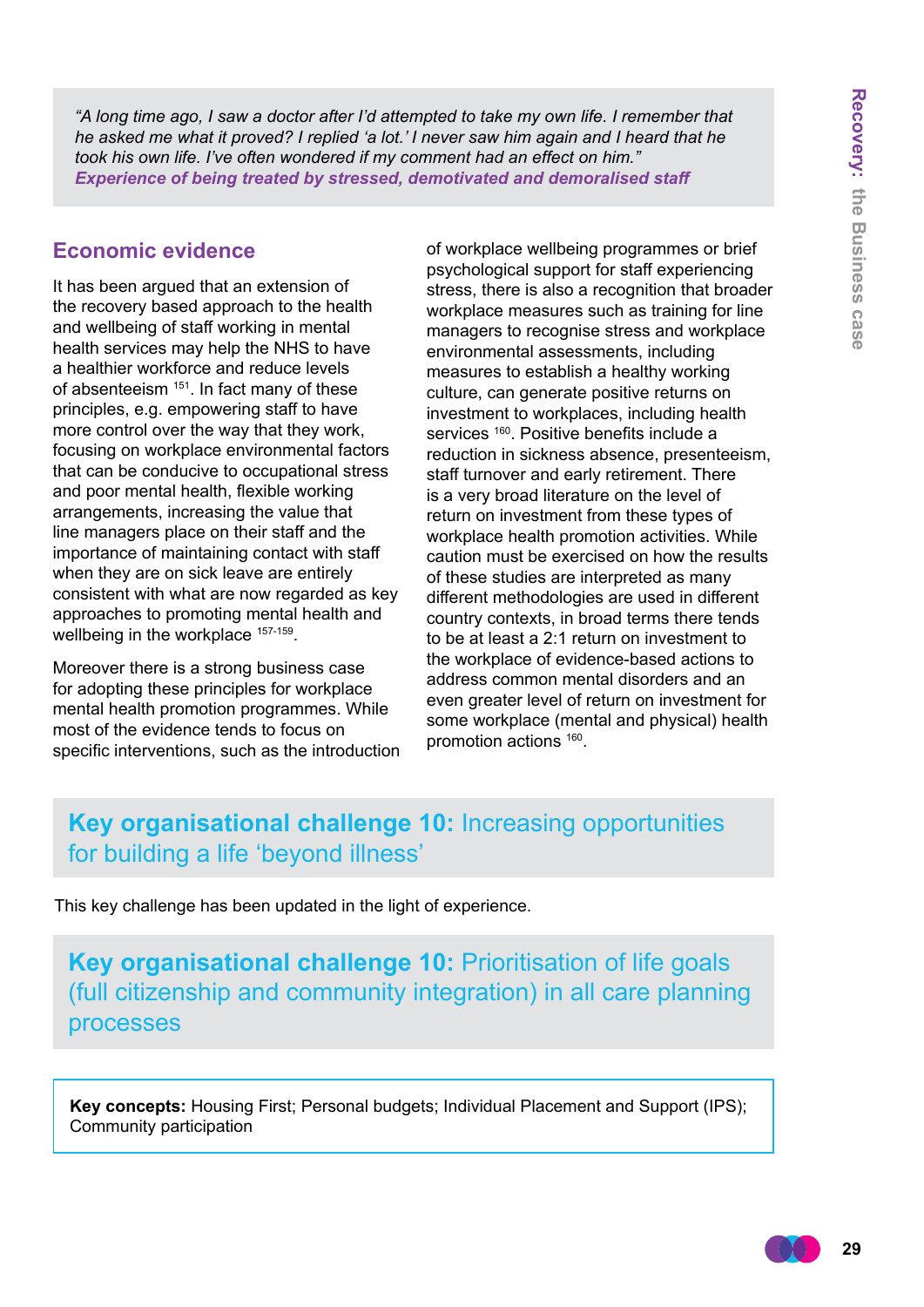*"Leaving home at 16 was the start of a long personal journey into homelessness, and a 20 year battle with complex mental and physical health difficulties. After several intensive hospital admissions, time spent sofa surfing, in hostels, and insecurely housed, I became what is often termed a 'revolving door patient', with little hope of finding the way out. I now have a place that I can call home, a place that feels safe and warm and where I have the choice to stay for as long as it suits me.. .. I have skills and strengths that health care and social workers helped me to find and to build upon…The things that helped me to find a way to stop the door revolving, to find a door to a home, were being seen and respected as an individual, not being defined by my problems or my label of 'damaged' or 'vulnerable' or 'homeless' ...Respect, compassion, empathy, being seen and heard and valued… Life being homeless is hard. People usually don't end up homeless because they have had easy lives up to that point. Having no security, no stability, no support system, alongside the demoralising and damaging effect that homelessness can have on mental and physical health, where just surviving feels like a battle" Peer researcher working with people experiencing homelessness*

#### **Research studies**

If supporting recovery is about one thing, it is about placing the achievement of personal life goals (full citizenship and community integration) alongside symptom reduction as the major objective of mental health services 8 . This is reflected in a focus on housing, money, employment and social integration. There is now a robust evidence base for the effectiveness of a range of approaches to achieving these objectives and these now need to be (re)incorporated into service design.

#### *Housing*

Good housing is more than just shelter <sup>161</sup>: it is the bedrock of successful community living. Notwithstanding this simple fact, the topic of housing has received little attention over the years from mental health professionals. An exception to this rule is the Housing First initiative. This was developed in the U.S.A. to meet the needs of homeless people with complex mental health and substance misuse problems. It prioritises the identification of suitable housing, based on personal preference, and then delivers other supportive services to the person once they are housed, without a pre-requisite that their substance misuse must cease first. The use of permanent housing options and the commitment to floating support means that the resident does not have to make continual moves between different types of accommodation as their support needs change.

A definitive randomised controlled trial across Canada showed that homeless people living with mental illness (n=1,198) who received the Housing First intervention had increased housing stability over 24 months compared to those not receiving the intervention <sup>162</sup>. A qualitative study with a sub-group of participants (n=60) also found positive impacts on hope and recovery goals <sup>163</sup>. In this study, despite there being no requirement for the Housing First group to abstain from substance misuse, there was actually no significant difference between the two groups regarding their levels of drug and alcohol use. The annual per capita costs of the Housing First programme were also around half those of 'treatment first' programme. This approach has been tried in England <sup>164</sup> but is not widespread.

#### *Employment*

The Individual Placement and Support (IPS) approach is now the best researched approach to supporting people with mental health problems to access and retain mainstream employment. It has a number of similarities with the Housing First approach in that it is also based on placing the person in a work position of their choice as quickly as possible and then providing them and with an integrated package of vocational and clinical support *in situ*. A 2013 Cochrane review (14 trials, 2,265 people) concluded that IPS *'is effective in improving a number of vocational outcomes relevant to people with*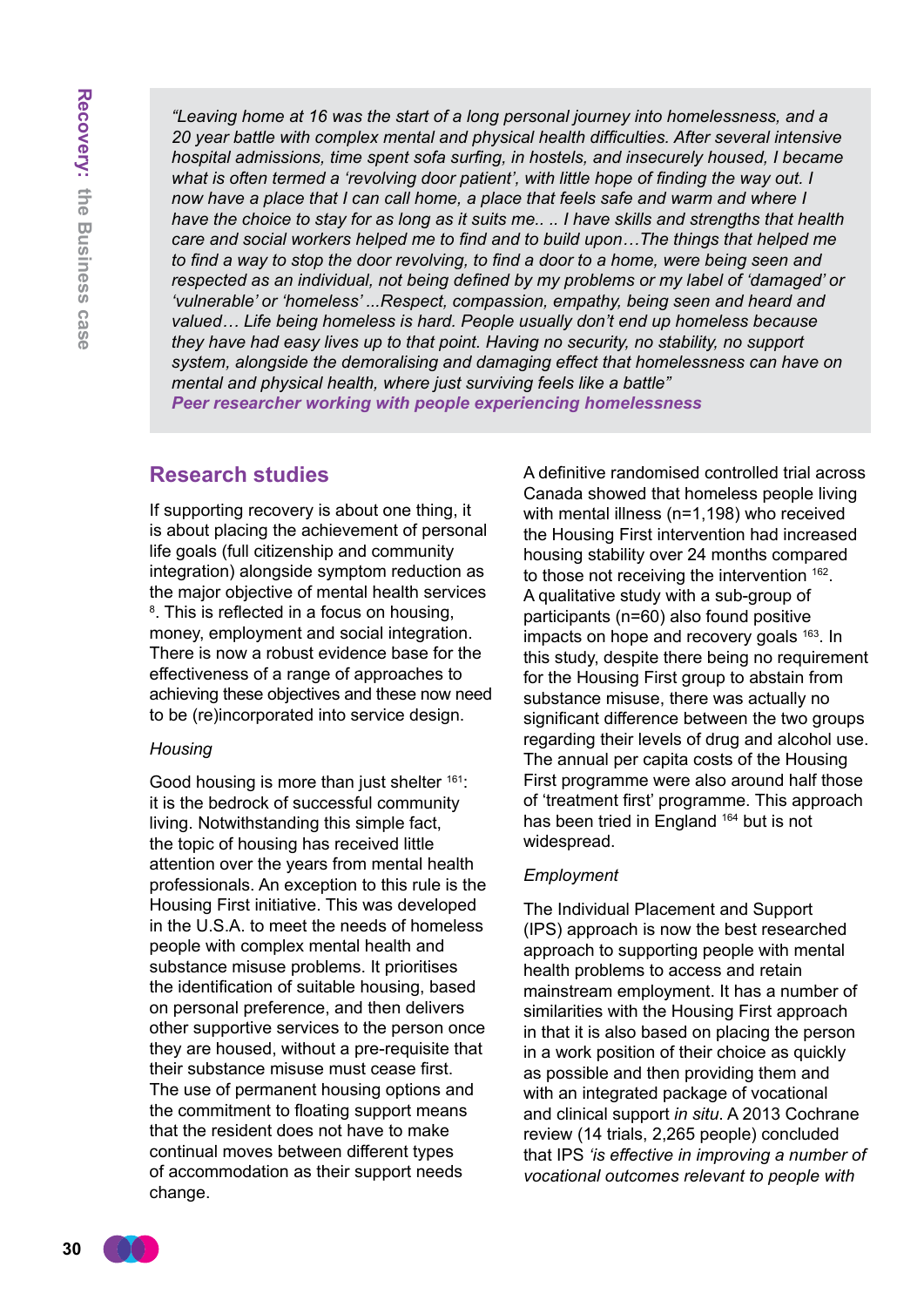*severe mental illness'* 165. IPS consistently achieves employment rates 2-3 times better than traditional alternatives such as pre-vocational training and sheltered workshops. This holds true in high and low income settings, across different countries, irrespective of the underlying employment rate. Longer term follow-up studies of people placed through IPS suggest that the higher rates of employment are maintained and have positive impact on non-vocational outcomes such as improved confidence and wellbeing, and reduced sense of stigma. The one study where IPS failed to produce such impressive results was where it was not implemented with good fidelity to the research model 166 <sup>167</sup>. A more recent review and meta-analysis of 19 international studies also found that IPS was more than twice as likely to lead to competitive employment compared to vocational support even where economic growth was low 168.

In contrast to supported employment, much less attention has been focused on assessing the cost effectiveness of supported education services to help young people remain in and complete their education, which in turn will increase career opportunities and earning potential. There is emerging evidence on adapting IPS to deliver supported education, for instance in Australia 169.

#### *Money*

For people with serious mental health problems - as for the rest of the community - not having enough money clearly reduces both the meaning and enjoyment of life <sup>170</sup>. Since people with serious mental health problems are more likely than the rest of the community to experience poverty, it is specially important to ensure that they have access to financial advice in various forms 1 . The topic of material support is only recently receiving attention from mental health professions 171 172.

An approach which aims to give the person direct control over a substantial proportion of their financial support is known as Personal

budgets (or self-directed care). This has been tried both in the U.S.A.<sup>173</sup> and in England <sup>174</sup>, and aims to provide the person with the resources that would otherwise be spent on services to allow them to spend them on whatever they think will be most helpful. This sounds like it must be a good idea, but there are considerable practical problems in its implementation, both bureaucratic and in ensuring that resources are effectively targeted on those in greatest need. The effectiveness of personal budgets also depends very much on the quality and continuity of the supportive relationships 175. It therefore remains to be seen whether it will be possible to get personal budgets to work effectively and if they can be rolled out on a large scale in statutory services. (The best examples of effective use of personal budgets are currently still in the voluntary sector). If these problems of implementation could be successfully addressed then personal budgets could undoubtedly make a significant contribution to supporting community integration and social inclusion.

#### *Social integration*

Personal networks are important for recovery at an individual and a group level. Each one of us, whether living with mental health problems or not, can probably name a few key individuals who have helped us keep on going when times are tough. Close, personal, social supports help reassure, they shape identity, provide meaning to life, give a sense of belonging and access to new resources <sup>176</sup>. There is specific evidence that positive relationships can be the tipping point that starts a person's recovery journey 177 178. Similarly, feeling a part of the community, not just physically located within it, is a fundamental human need. However, despite the obvious importance of social support, interventions to support social network development have not been much researched in the mental health literature. Approaches like wellbeing networks and asset mapping 179 therefore need to be given more attention and evaluated in terms of their practical value.

*"People with serious mental health problems are more likely than the rest of the community to experience poverty."*

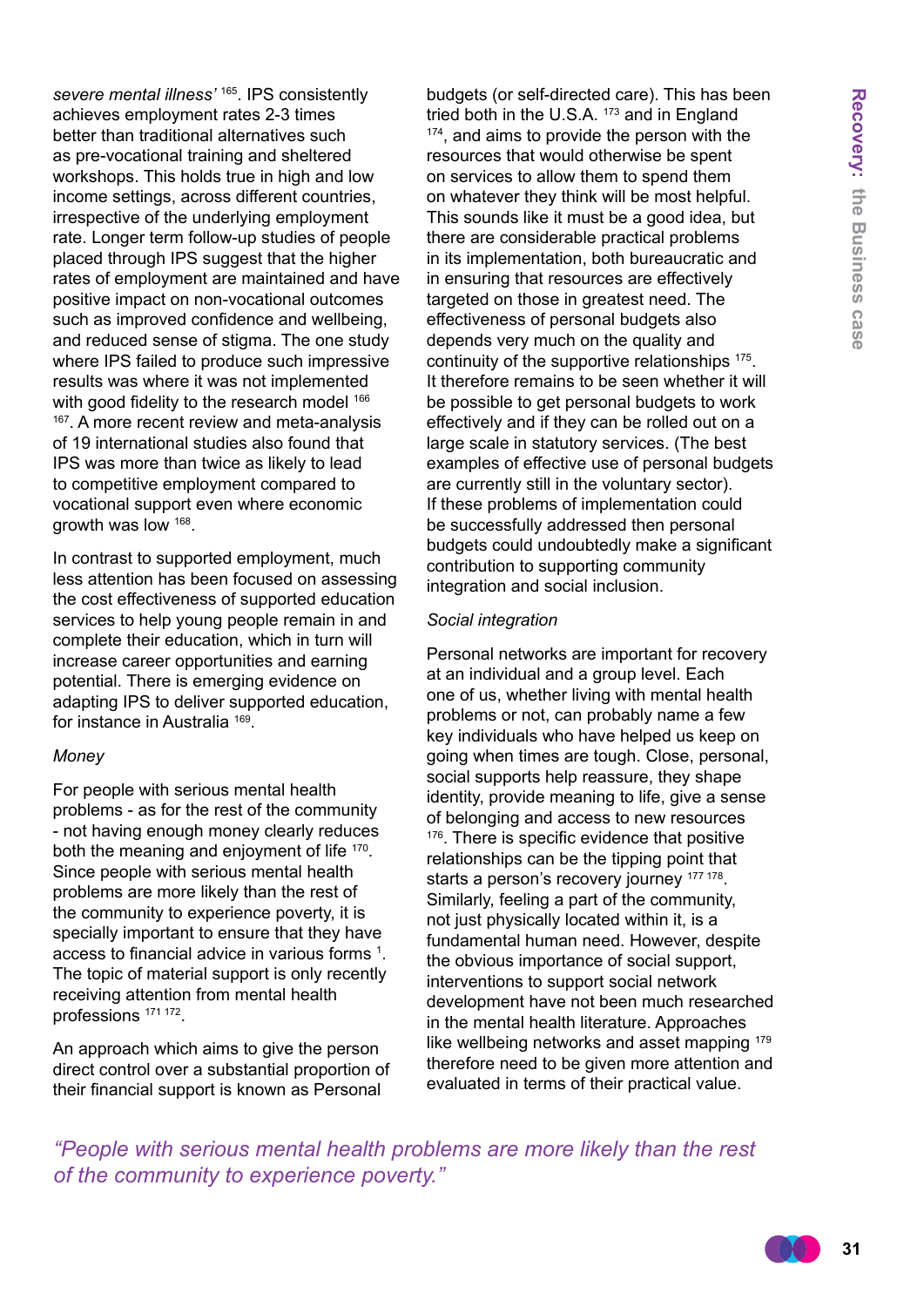*"I know only too well the barriers to getting (and using) treatment that come with the label of 'homeless'. Not having support or the hope that things can be different… Lacking the confidence and understanding of unfamiliar health systems…Feeling undeserving, worthless… These things can make it impossible to even identify the help you so desperately need, never mind where to get it." CNWL Recovery Stories, 2014*

*"Positive relationships can be the tipping point that starts a person's recovery journey."*

### **Economic evidence**

There is a strong evidence base on the benefits of facilitating recovery and preventing relapse through actions that support education, housing and employment, and other aspects of social functioning<sup>1</sup>. In this Briefing Paper we can only provide a brief flavour of this evidence base. A key challenge though is to work effectively not only within the health sectors, but across sectors, such as with the private sector, financial services and banking sectors to reduce the risks of unmanageable debt, with employers, and not least with the non-government sector such as housing associations to both fund and implement evidence based actions.

It is vital to measure and highlight the personal, social and economic outcomes such impacts on the rate of employment, the completion of education and training, and securing stable housing, in addition to more narrow mental health specific measures of recovery. Achieving secure employment will benefit society through a reduced need for welfare support while better educational outcomes increase the likelihood of securing good employment. Employment in turn can promote independence. A lack of access to secure housing and employment, as well as unmanageable debt and poverty are also associated with an increased risk of future poor physical and mental health.

#### *Housing*

As well as being a key component of a recovery strategy, there are substantial economic opportunities along the care pathway to improve outcomes and reduce costs for mental health service providers

through use of appropriate housing services, rather than more expensive mental health services. These housing options are heavily dependent on the level of housing stock available in any local area; clearly this is challenging in England.

Recovery may be aided by better access to long term (albeit still transitional) housing support as well as long term independent housing. Housing associations can play a very important role. For instance the 'One Housing Group' and an NHS Trust in London have developed a Care Support Plus model which initially provided 15 high quality self contained supported housing units, helping service users prepare for the transition to other forms of accommodation. The service has reduced hospital stays and costs to the health services by more than £440,000 per annum with a reduction in hospital admissions from a total of 408 weeks in the two years prior to the scheme compared with 57.7 in the subsequent two years, with a further 12 flats built <sup>180</sup>.

Looking at longer term support, a review of economic studies on Housing First in Canada, the US and Australia suggests that they *'can lead to significant cost offsets. When considering improvements in housing stability, health, and quality of life, Housing First may be a very cost-effective intervention for chronically homeless populations'* <sup>181</sup>. However the follow up time periods for most of these studies are quite short so less is known on long term impacts. Furthermore Housing First has had to operate in a climate with a severe shortage of social housing and affordable private-market housing in many Canadian communities. This can impact on the potential benefits of the programme.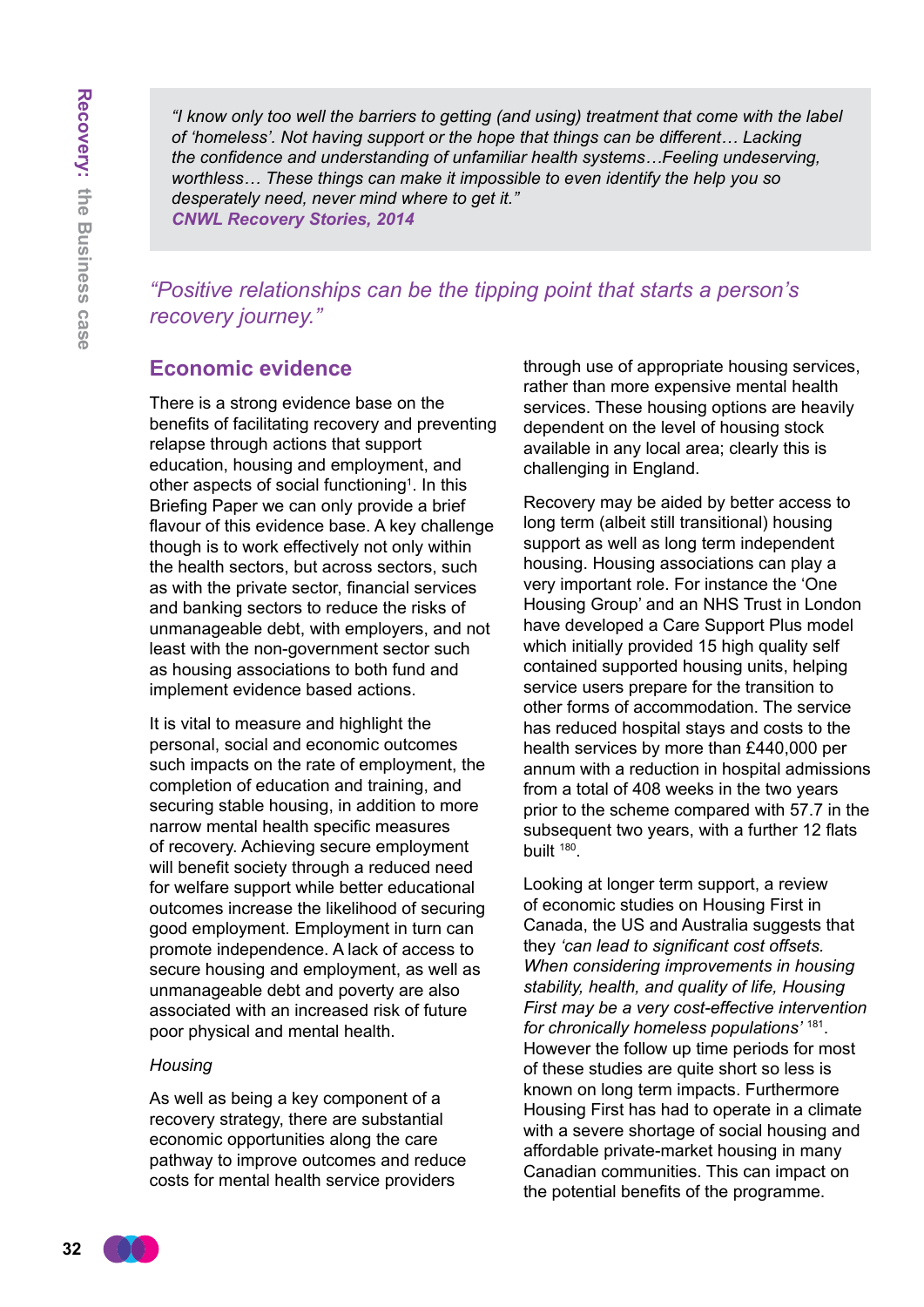### *"Around two-thirds of all of the costs of poor mental health are due to lost opportunities to participate in employment."*

The City of Toronto's 2007 examination of the Streets to Homes programme found that the low supply of affordable housing resulted in a reliance on shared accommodation, which was less desirable to participants and generally led to worse outcomes, when compared to individuals housed in private apartments<sup>182</sup>. This is pertinent given the housing shortage in England.

An observational study of the Housing First approach in England reported decreased repeated homelessness for people who on average had previously experienced 14 years of homelessness. Potential cost-savings were estimated to be £15,246 per person per year, assuming potential savings between £4,873 and £3,098 per person in support costs, as well as from reductions in A&E visits and fewer contacts with the criminal justice system. While promising, sustainable funding will be an important factor for the continued success in the provision of this type of open-ended support <sup>183</sup>. This may also be dependent on rules governing entitlements in respect of housing benefit.

A national survey of 619 people from 22 residential care, 35 supported housing and 30 floating outreach services across England also looked at the costs of mental health supported accommodation services. It estimated mean costs of £371,445 for supported housing compared to £474,339 for residential care 184. After adjusting for differences in need, quality of life was similar in supported housing to residential care, but with greater levels of social inclusion and a higher risk of experiencing crime. Floating support was much less expensive but associated with poorer quality of life outcomes and higher risk of crime.

#### *Employment*

Around two-thirds of all of the costs of poor mental health are due to lost opportunities to participate in employment. Most evaluations suggest that IPS is more effective than vocational rehabilitation in helping people return to competitive employment <sup>168</sup>. There is evidence particularly from the US on long term sustainability of benefits, although these have been hampered by funding structures <sup>185</sup>.

In Europe evidence from Switzerland indicates that higher rates of competitive employment can be sustained over at least five years: 43% employed for at least 130 weeks versus 11% in the vocational rehabilitation groups. In this analysis there were no significant differences in overall costs of the two programmes – the higher costs of the supported employment programme were offset by reduced in patient admissions and lengths of stay. However mean incomes from employment in the supported employment group in the study were also almost double those in the vocational rehabilitation group 186.

A review of economic studies drew the conclusion that in the English context IPS would pay for itself within a year – with then annual costs per individual of £2,700 being offset by reductions in the use of mental health services of more than £3,000 per annum 187. In an earlier multi-country trial, including supported employed in London, IPS was found to be less costly than vocational rehabilitation, with an overall mean net benefit to society, taking account of additional productivity through employment, of £22,615 per client compared to vocational rehabilitation services 188.

*"So it's the day after my release...I'm on my way to sort out my script and prevent myself from going in to withdrawals and using. The first key worker I saw there was brilliant! Not only did she ensure my script...she also spoke about actually where to go from here....the ambition I had from before drugs was slowly coming back but I didn't honestly know how to get back into society and work etc." CNWL Recovery Stories, 2014*

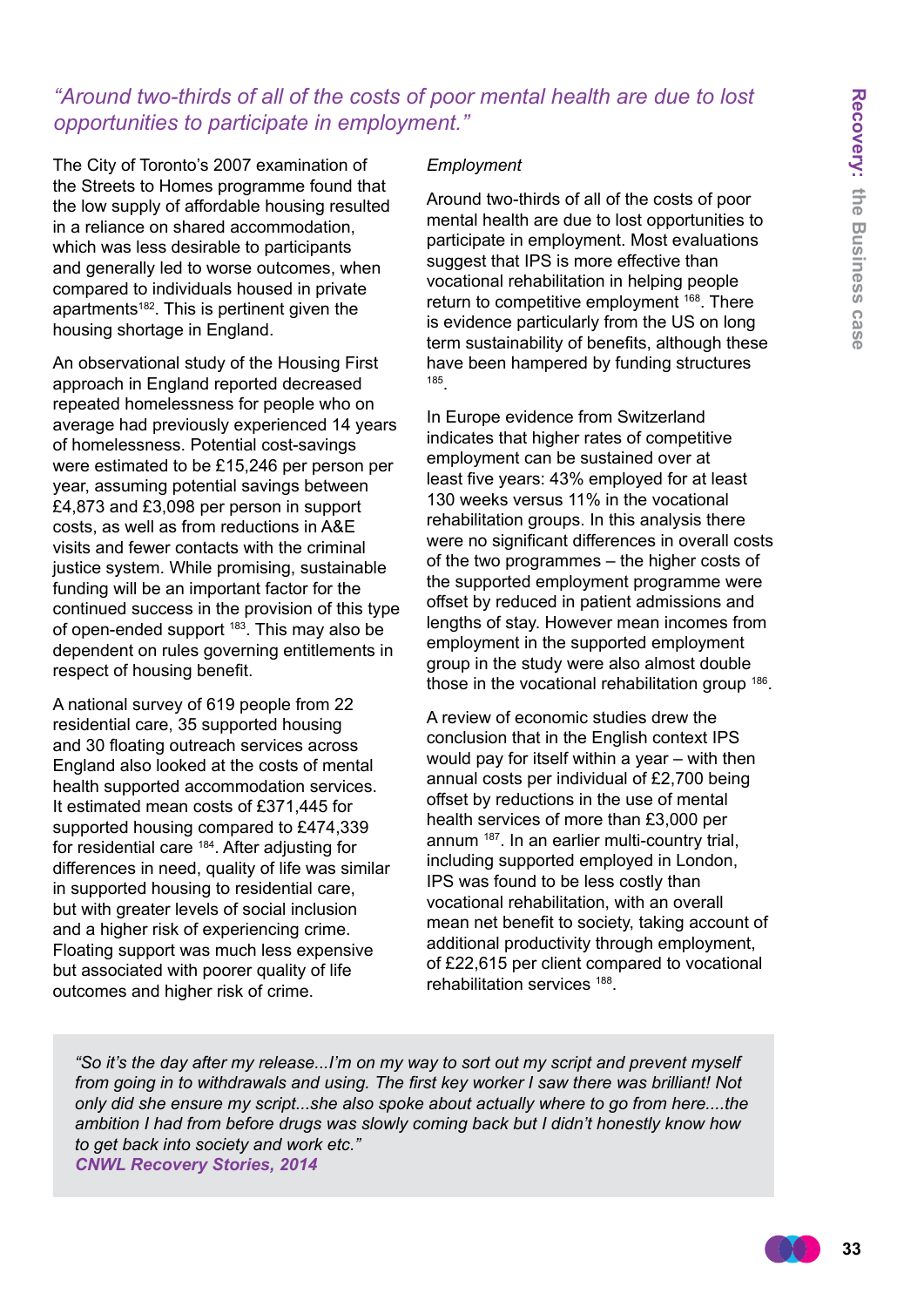### *"Good housing is more than just shelter."*

These findings can be replicated even in very different country contexts: a recent evaluation of IPS plus psychological therapy was compared with traditional vocational support in Japan. At one year follow up while there were no overall differences in costs between the two groups, rates of employment were higher and clinical outcomes better in the supported employment group <sup>189</sup>. In contrast to employment, insufficient attention has been given to the assessing the economic case for comparable supported education services; a gap in the evidence that should be addressed

#### *Money*

Evidence on the cost effectiveness of personal budgets is modest, in part because evaluations have tended to focus on different client groups rather than people with mental health needs. A systematic review on personal budgets for people with mental health problems only identified cost effectiveness evidence in two of 15 studies assessed <sup>190</sup>. The more recent of these English studies concluded that the additional cost of delivering personal budgets was a cost effective use of resources given the improvements in quality of life and neutral impact on costs <sup>191</sup>.

However, there remain many logistical and administrative challenges in expanding the use of personal budgets; the flip side of more individual choice is that the sustainability

of existing services and supports is also weakened. Some of these issues may be explored further in ongoing evaluation of the relatively new Integrated Personal Commissioning areas that are being rolled out in England. These IPCs can include personal budgets as one element of an approach that in theory should be co-produced with service users <sup>192</sup>.

People with some mental health needs may also be particularly vulnerable to falling into debt. Financial difficulties reduce the likelihood that people will recover from mental health difficulties. Investing in services that provide specialist welfare advice to people with mental health needs is likely to be a cost saving intervention even if only a small number of clients then have a reduced risk of using inpatient mental health services <sup>193</sup>. A recent economic modelling analysis suggests that the provision of face to face debt advice would aid recovery rates from depression, with costs of service provision being more than outweighed by a small reduction in costs to the NHS and a much greater impact on the wider economy by decreasing barriers to work 194. Other new modelling work also suggests that there is a return on investment to face to face debt advice services of almost £3 for every £1 invested due to the avoidance in the general population of depression and anxiety problems associated with problematic debt <sup>195</sup>.

*"There is a strong evidence base on the benefits of facilitating recovery and preventing relapse through actions that support education, housing and employment."*

## **Conclusion**

We have considered a broad sweep of evidence and across a wide range of subject areas. That is inevitable with a topic like supporting recovery since it is as much about a set of underlying ideas, principles and values which can be applied to almost any intervention, as it is about the effectiveness of specific approaches. However, we believe it may be helpful for commissioners, health and social care leaders, and other stake-holders to be aware that there is a defensible and growing business case for the ten key organisational challenges.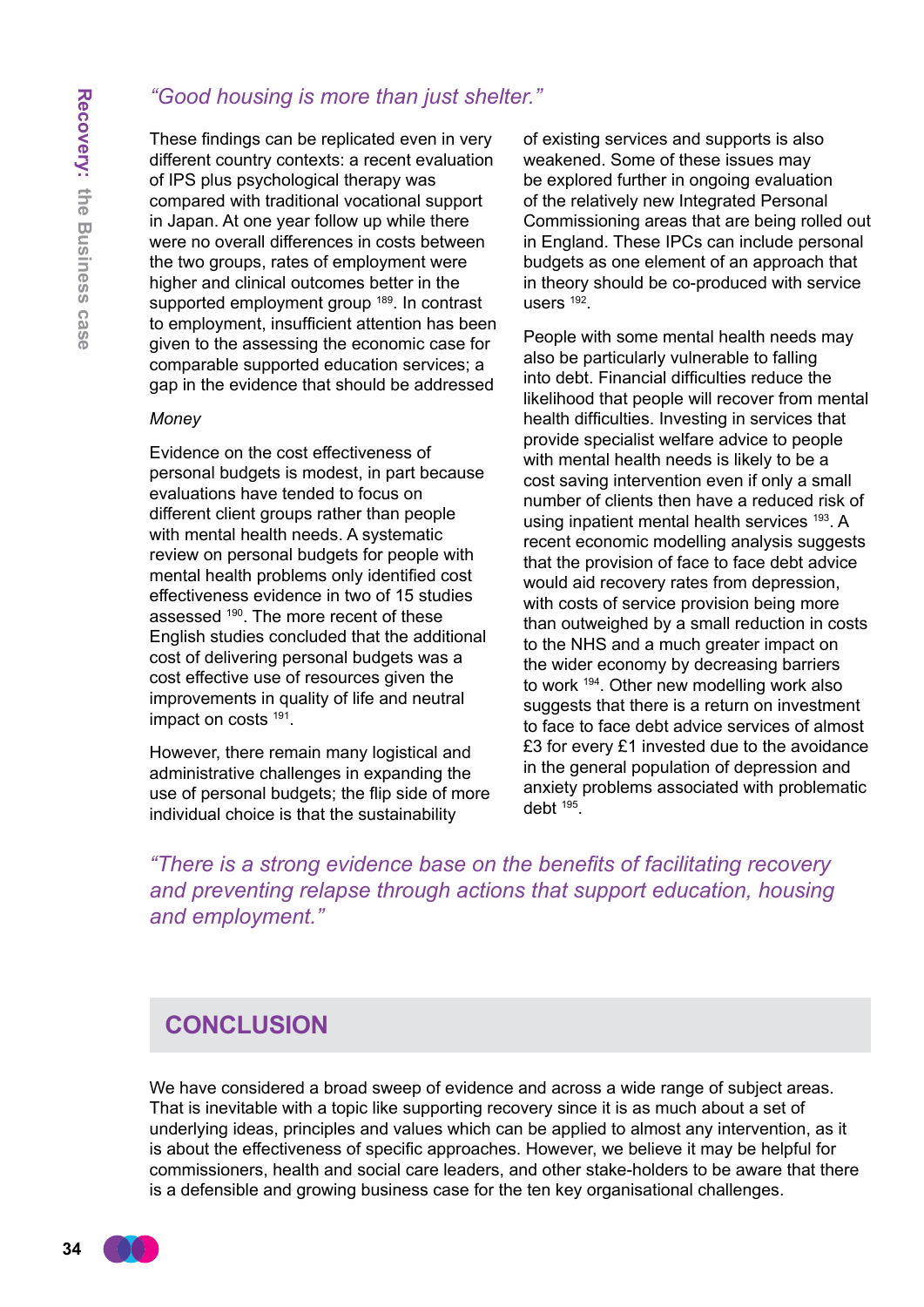Where the business case can be made specific, the traditional outcome evidence is – unsurprisingly – patchy. The scientific evidence supporting self-management (Challenge 1) is compelling and the emphasis on 'learning' – particularly joint learning ('coproduction') is highly consistent with modern educational thinking (Challenges 2 & 7). The evidence regarding the effectiveness of Recovery Colleges is promising (Challenge 3), but, at present, it is methodologically weak. A recovery-oriented approach to leadership and management (Challenge 4) is also very much supported by a substantial literature on organisational change, and a highly individualised approach to the planning and delivering of care (Challenge 5) is globally accepted as the bedrock of good practice in mental health services. Staff are also commonly overworked and undervalued, so the evidence that practising in a way that supports recovery is helpful to their morale and well-being (Challenge 9) is therefore potentially very important. There is good randomised controlled trial evidence supporting the value of peer support workers (Challenge 8), and the evidence in favour of the benefits of helping people pursue common personal recovery goals – stable housing, employment, financial support, social integration (Challenge 10) – is well established. Thus, the overall picture is of general support for a recovery-oriented approach, with more evaluative evidence needed, but strong evidence for high service user satisfaction and promising evidence for cost-effectiveness in certain key areas. It is this general picture which led the World Health Organisation to make supporting recovery one of its central organising principles for mental health services across the globe  $3$ .

In terms of the strength of the evaluative evidence it is not surprising that randomised controlled trials are relatively rare. This is generally a new approach and it will take time for researchers (and funders) to catch up with the promising nature of these new developments and give it rigorous attention. However, this is balanced by the very strong evidence for increased satisfaction from people who use recovery-supporting services. In our view it is unusual for service developments to have generated such consistently high support from the people who use them – and from most of the people who deliver them. This leads us to believe that supporting recovery is a process which taps into some of the basic reasons why people approach mental health services for help and the essential motivation of staff to try to help them. This has to be a powerful combination.

Finally, we believe that supporting recovery may be a part of the solution to the global crisis of apparently almost limitless demand for care in the face of increasingly constricted resources. If these two pressures are to be reconciled we believe it will require a fundamental rethink of not only what is delivered by mental health services, but also *how* it is delivered. As part of this reevaluation we believe that governments, managers and practitioners will have to redefine their goals and re-examine their workforce. Our speculation is that this transformation will involve changes in skills (such as a far greater emphasis on coaching to support self-management), structures (e.g. more partnerships with, and working through, community resources) and workforce, with the involvement of many more peer workers alongside traditional professionals. This transformation is perhaps the most daunting – but exciting – challenge.

# **Acknowledgements**

We would like to thank the people using Central and North West London NHS Foundation Trust (CNWL) services who gave quotes and shared their invaluable insights, including the staff and students of CNWL Recovery & Wellbeing College, CNWL peer support workers, peer researchers, carers, service leads and practitioners. We thank Jane Rennison and Steve Trenchard for their comments.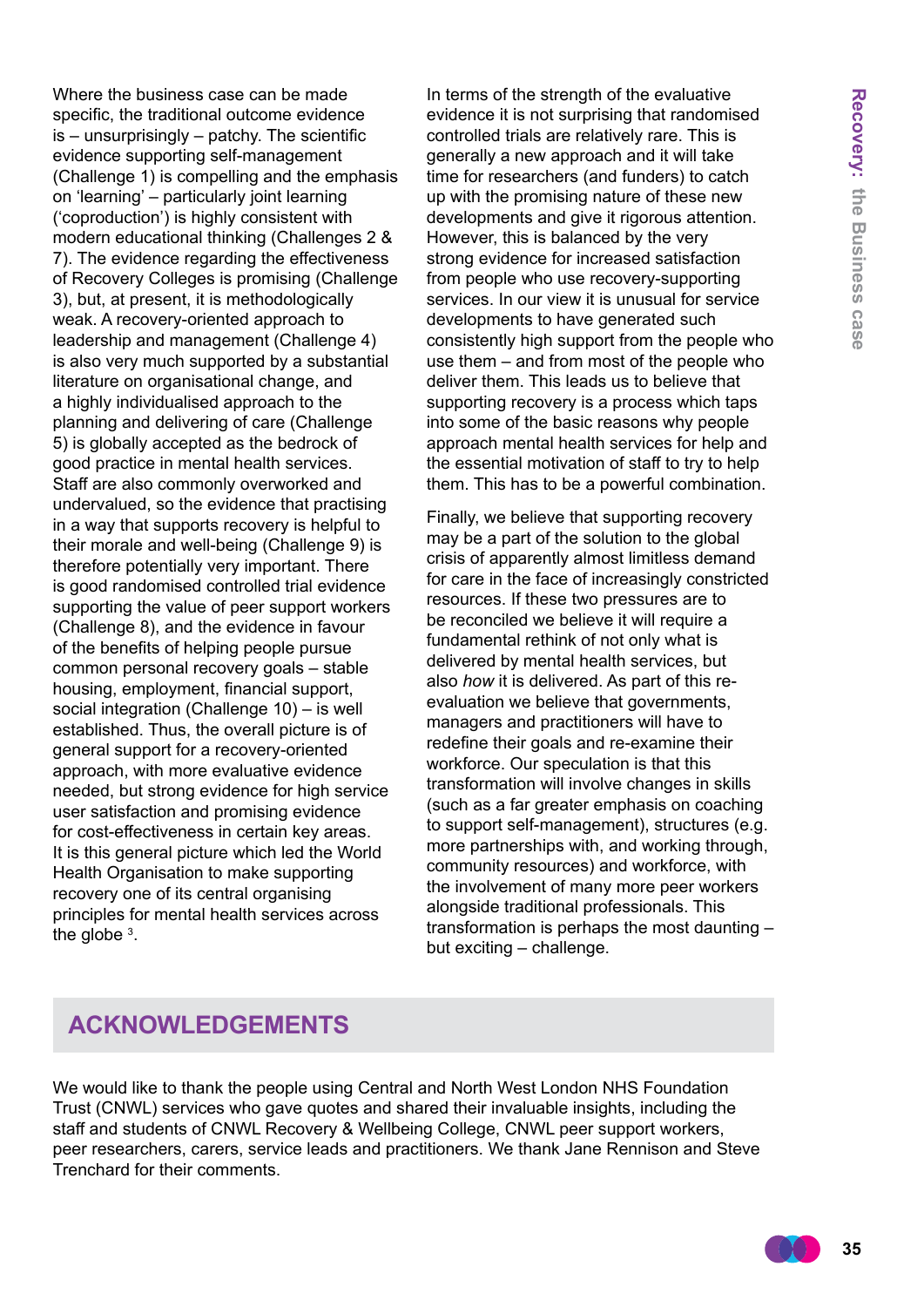# **References**

- 1. Knapp M, Andrew, A., McDaid, D., Iemmi, V., McCrone, P., Park, A., Parsonage, M., Boardman, J., Shepherd, G. Investing in recovery. London: Rethink Mental Illness 2014.
- 2. Slade M, Amering, M., Farkas, M., Hamilton, B., O'Hagan, M., Panther, G., Perkins, R., Shepherd, G., Tse, S., Whitley, R. . Uses and abuses of recovery: implementing recovery-oriented practices in mental health systems. *World Psychiatry* 2014;13:12-20.
- 3. World Health Organization. Mental Health Action Plan 2013-2020. Geneva: WHO 2013.
- 4. Shepherd G, Boardman J, Slade M. Making recovery a reality. Briefing Paper. London: Sainsbury Centre for Mental Health 2008.
- 5. Slade M. Personal Recovery and Mental Illness. Cambridge;: Cambridge University Press. 2009.
- 6. Perkins R, Repper J. Social Inclusion and Recovery. London: Bailliere Tindall 2003.
- 7. Leamy M, Bird V, Le Boutillier C, et al. A conceptual framework for personal recovery in mental health: systematic review and narrative synthesis. *Br J Psychiatry* 2011;199:445-52.
- 8. Le Boutillier C, Leamy M, Bird VJ, et al. What does recovery mean in practice? A qualitative analysis of international recovery-oriented practice guidance. *Psychiatr Serv* 2011;62:1470-76.
- 9. Shepherd G, Boardman J, Burns M. Implementing Recovery. A methodology for organisation change. London: Sainsbury Centre for Mental Health 2010.
- 10. Piat M, Sabetti J, Fleury MJ, et al. "Who believes most in me and in my recovery": the importance of families for persons with serious mental illness living in structured community housing. *Journal of Social Work in Disability & Rehabilitation* 2011;10(1):49-65.
- 11. Central and North West London NHS Foundation Trust. Shine 2014 Final report. Care bundles to improve physical healthcare in services for people with long-term mental health needs. London: Health Foundation 2015.
- 12. Rayner L, Matcham, F., Hutton, J., Stringer, C., Dobson, J., Steer, S., Hotopf, M. Embedding integrated mental health assessment and management in general hospital settings: feasibility, acceptability and the prevalence of common mental disorder. *Gen Hosp Psychiatry* 2014;36:318-24.
- 13. Whitley R. Ethno-Racial Variation in Recovery From Severe Mental Illness: A Qualitative Comparison. *Canadian Journal of Psychiatry* 2016;DOI: 10.1177/0706743716643740
- 14. Care Quality Commission. CQC's response to the 2015 Community Mental Health Survey. London: Care Quality Commission 2016.
- 15. Bird V, Leamy, M., Le Boutillier, C., Williams, J., Slade, M. REFOCUS (2nd edition): Promoting recovery in mental health services. London: Rethink Mental Illness 2014.
- 16. Borg M, Kristiansen K. Recovery-oriented professionals: Helping relationships in mental health services. J*ournal of Mental Health* 2004;13 493-505.
- 17. National Institute for Health and Clinical Excellence. Psychosis and schizophrenia in adults: treatment and management. NICE Clinical Guideline 178. London: NICE 2014.
- 18. Carkhuff R, Truax, C. Helping and Human Relations. Volume I: Selection and Training. New York: Holt, Rinehart & Winston 1969.
- 19. Carkhuff R, Truax, C. Helping and Human Relations. Volume II: Practice and Research. New York: Holt, Rinehart & Winston 1969.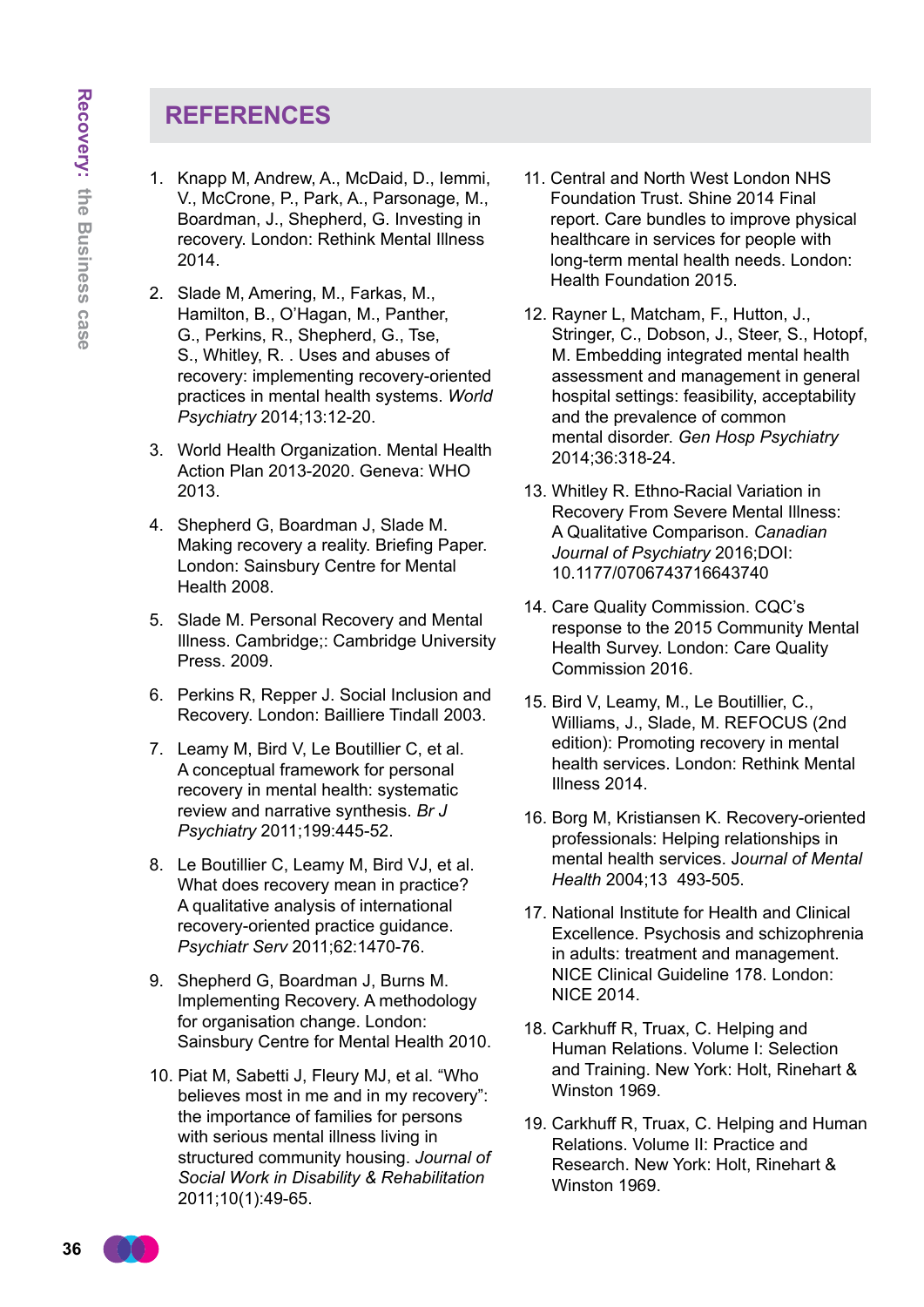- 20. Ljungberg A, Denhov, A., Topor, A. Nonhelpful relationships with professionals – a literature review of the perspective of persons with severe mental illness. *Journal of Mental Health* 2016;25:267-77.
- 21. Roberts G. Narrative and severe mental illness: what place do stories have in an evidence-based world?'. *Advances in Psychiatric Treatment* 2000;6:432-41.
- 22. Petros R, Solomon, P., Linz, S., DeCesaris, M., Hanrahan, M. Autovideography: The Lived Experience of Recovery for Adults with Serious Mental Illness. *Psychiatric Quarterly* 2016;87:417-26.
- 23. Tse S, Tsoi, E., Hamilton, B., O'Hagan, M., Shepherd, G., Slade, M., Whitley, R., Petrakis, M. Uses of Strength-Based Interventions for people with serious mental illness: A critical review. *Int J Soc Psychiatry* 2016;62:281-91.
- 24. Biringer E, Davidson, L., Sundfor, B., Ruud, T., Borg, M. Experiences of support in working toward personal recovery goals: a collaborative, qualitative study. *BMC Psychiatry* 2016;16:426.
- 25. Bora R, Leaning S, Moores A, et al. Life coaching for mental health recovery: the emerging practice of recovery coaching. *Advances in Psychiatric Treatment* 2010;16:459-67.
- 26. Moran G, Westman, K., Weissberg, E., Melamed, S. Perceived assistance in pursuing personal goals and personal recovery among mental health consumers across housing services. *Psychiatry Res* 2017;249:94-101.
- 27. Slade M, Bird, V., Clarke, E., Le Boutillier, C., McCrone, P., Macpherson, R., Pesola, F., Wallace, G., Williams, J., Leamy, M. . Supporting recovery in patients with psychosis using adult mental health teams (REFOCUS): a multi-site cluster randomised controlled trial. *Lancet Psychiatry* 2015;2:503-14.
- 28. Ejbye J, Holman, A. Making it happen. Practical learning and tips from the five Realising the Value local partner sites. London: NHS England 2016.
- 29. Schrank B, Bird V, Rudnick A, et al. Determinants, self-management strategies and interventions for hope in people with mental disorders: systematic search and narrative review. *Soc Sci Med* 2012;74:554-64.
- 30. Slade M. Implementing shared decision making in routine mental health care. *World Psychiatry* 2017;16:146-53.
- 31. Baker E, Fee, J., Bovingdon, L., Campbell, T., Hewis, E., Lewis, D., Mahoney, L., Roberts, G. From taking to using medication: recovery-focussed prescribing and medication management. *Advances in Psychiatric Treatment* 2013;19:2-10.
- 32. National Institute for Health and Clinical Excellence. Service user experience in adult mental health: improving the experience of care for people using adult NHS mental health services. CG136. London: National Institute for Health and Clinical Excellence 2011.
- 33. Henderson C, Flood C, Leese M, et al. Effect of joint crisis plans on use of compulsory treatment in psychiatry: single blind randomised controlled trial. *BMJ* 2004;329 136-40.
- 34. Henderson C, Flood C, Leese M, et al. Views of service users and providers on joint crisis plans: single blind randomized controlled trial. *Soc Psychiatry Psychiatr Epidemiol* 2009;44(5):369-76.
- 35. Thornicroft G, Farrelly, S., Szmukler, G., Birchwood, M., Waheed, W., Flach, C., Barrett, B., Byford, S., Henderson, C., Sutherby, K., Lester, H., Rose, D., Dunn, G., Leese, M., Marshall, M. Clinical outcomes of Joint Crisis Plans to reduce compulsory treatment for people with psychosis: a randomised controlled trial. *Lancet* 2013;381:1334-41.
- 36. Farrelly S, Lester, H., Rose, D., Birchwood, M., Marshall, M., Waheed, W., Henderson, C., Szmukler, G., Thornicroft, G. Barriers to shared decision making in mental health care: qualitative study of the Joint Crisis Plan for psychosis. *Health Expectations* 2015;19:448-58.

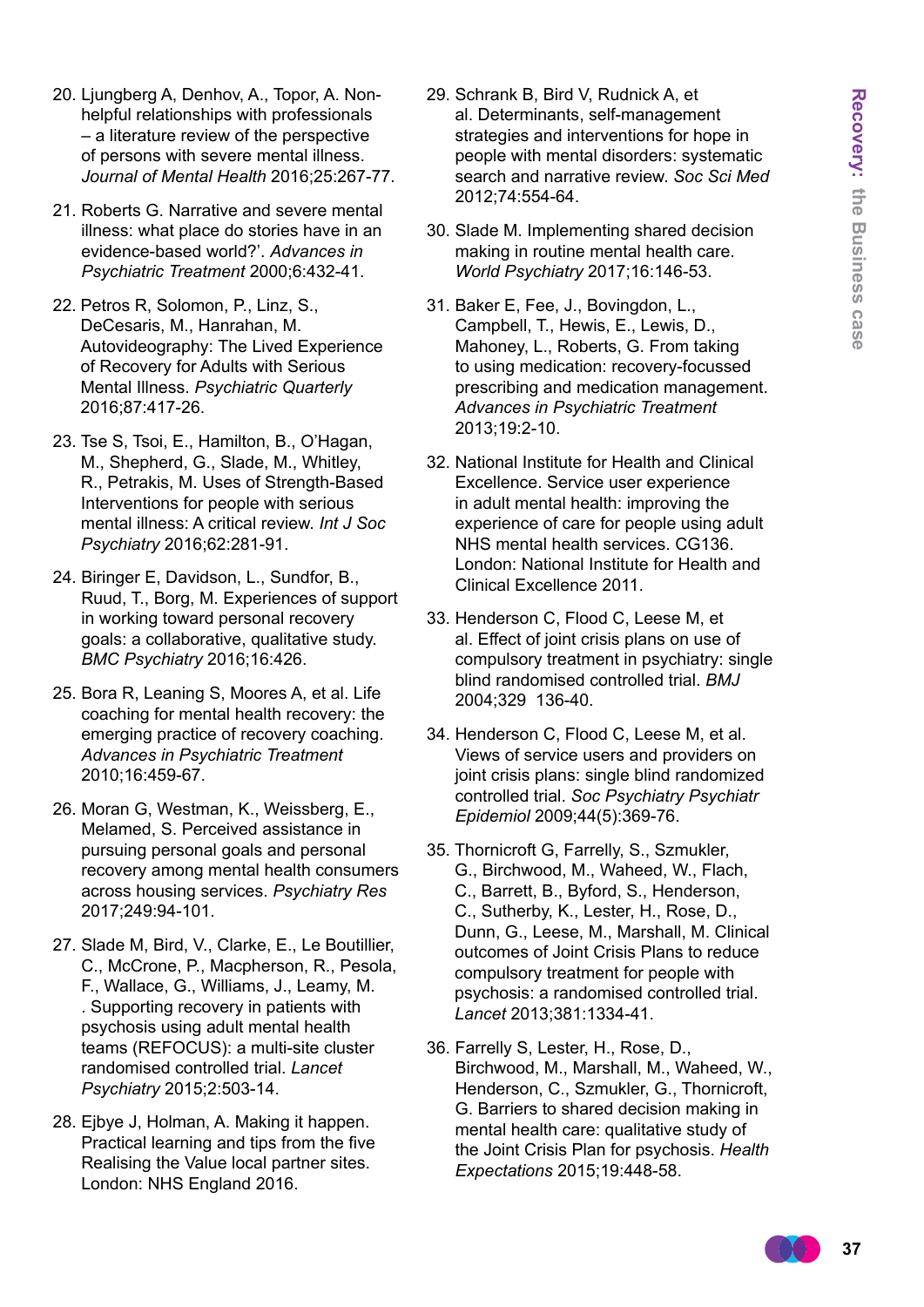- 37. Health Foundation. Helping people help themselves. London: Health Foundation 2011.
- 38. Druss B, Zhao, L., von Esenwein, S., Bona, J., Fricks, L., Jenkins-Tucker, S., Sterling, E., Diclemente, R., Lorig, K. The Health and Recovery Peer (HARP) Program: a peer-led intervention to improve medical self-management for persons with serious mental illness. *Schizophrenia Reseach* 2010;118:264-70.
- 39. Seikkula J, Alakare, B., Aaltonen, J. The Comprehensive Open-Dialogue Approach in Western Lapland: II. Long-term stability of acute psychosis outcomes in advanced community care. *Psychosis* 2011;3:192- 204.
- 40. Health Foundation. Helping people share decision making. 2012
- 41. Jonk Y, Lawson K, O'Connor H, et al. How effective is health coaching in reducing health services expenditures? *Medical care* 2015;53(2):133-40. doi: 10.1097/ mlr.0000000000000287 [published Online First: 2015/01/15]
- 42. Harter M, Dirmaier J, Dwinger S, et al. Effectiveness of Telephone-Based Health Coaching for Patients with Chronic Conditions: A Randomised Controlled Trial. *PloS one* 2016;11(9):e0161269. doi: 10.1371/journal.pone.0161269 [published Online First: 2016/09/16]
- 43. Carter A, Tamkin P, Wilson S, et al. The Case for Health Coaching. Lessons learned from implementing a training and development intervention for clinicians across the East of England Brighton: Insitute for Employment Studies 2015.
- 44. Turner A, Anderson JK, Wallace LM, et al. An evaluation of a self-management program for patients with long-term conditions. *Patient education and counseling* 2015;98(2):213-9. doi: 10.1016/j.pec.2014.08.022 [published Online First: 2014/12/03]
- 45. Houle J, Gascon-Depatie M, Belanger-Dumontier G, et al. Depression selfmanagement support: a systematic review. *Patient education and counseling* 2013;91(3):271-9. doi: 10.1016/j. pec.2013.01.012 [published Online First: 2013/02/19]
- 46. Zoun MH, Koekkoek B, Sinnema H, et al. Effectiveness and cost-effectiveness of a self-management training for patients with chronic and treatment resistant anxiety or depressive disorders: design of a multicenter randomized controlled trial. *BMC psychiatry* 2016;16:216. doi: 10.1186/s12888-016-0927-1 [published Online First: 2016/07/09]
- 47. Flood C, Byford S, Henderson C, et al. Joint crisis plans for people with psychosis: economic evaluation of a randomised controlled trial. BMJ 2006;333(7571):729.
- 48. Barrett B, Waheed W, Farrelly S, et al. Randomised controlled trial of joint crisis plans to reduce compulsory treatment for people with psychosis: economic outcomes. *PloS one* 2013;8(11):e74210. doi: 10.1371/journal.pone.0074210 [published Online First: 2013/11/28]
- 49. Ruchlewska A, Wierdsma AI, Kamperman AM, et al. Effect of crisis plans on admissions and emergency visits: a randomized controlled trial. *PloS one* 2014;9(3):e91882. doi: 10.1371/journal. pone.0091882 [published Online First: 2014/03/22]
- 50. Griffiths CR, P. Recovery and Lifelong Learning: I*nterrelated Processes. International Journal of Psychosocial Rehabilitation* 2008;13:51-56.
- 51. Marmot Review Team. Fair Society, Healthy Lives: Strategic review of health inequalities in England post-2010. London: Marmot Review Team 2010.
- 52. Commission on the Social Determinants of Health. Closing the gap in a generation: health equity through action on the social determinants of health. Final report of the Commission on Social Determinants of Health. Geneva: World Health Organisation 2008.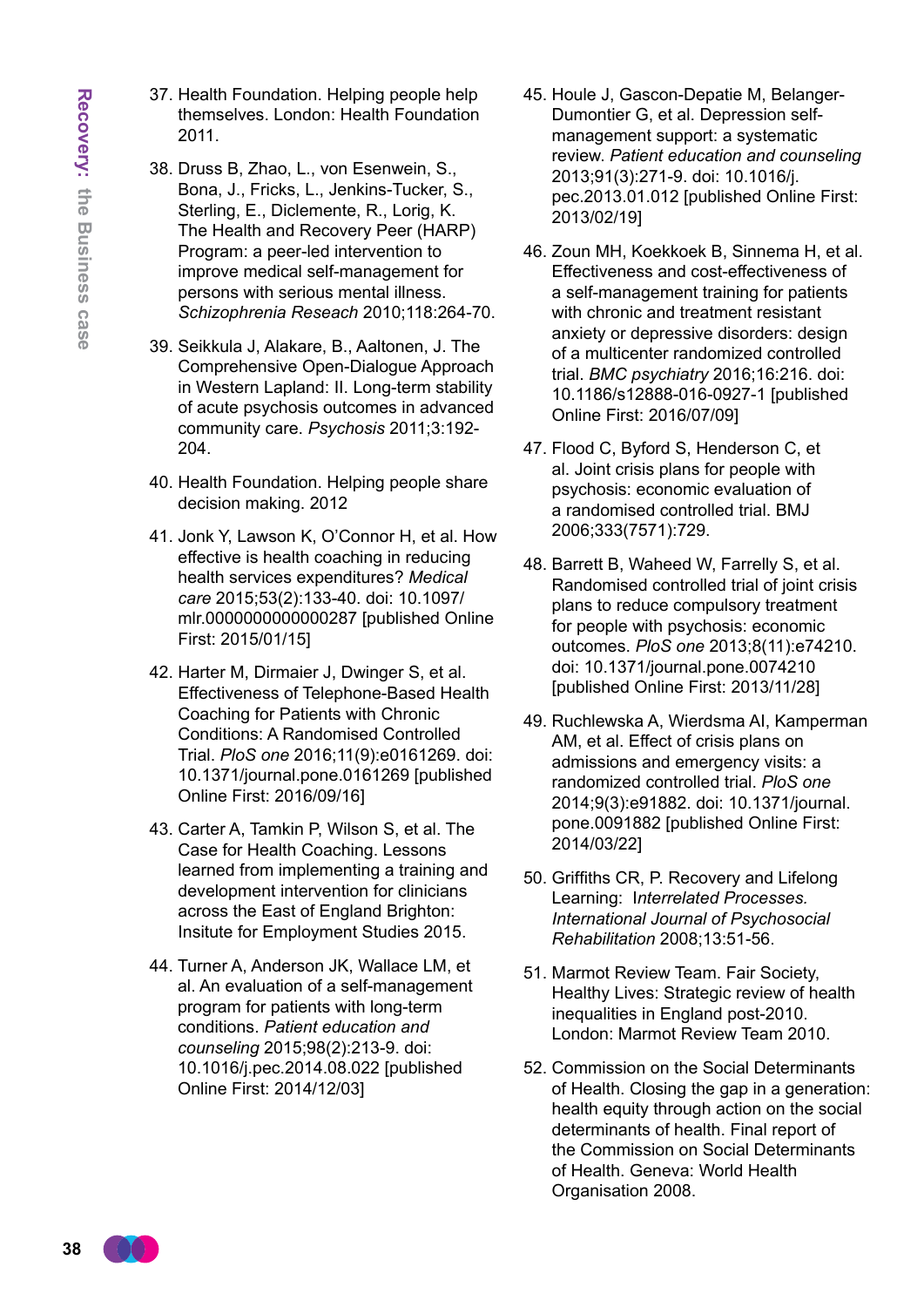- 53. Institute of Health Equity. Review of the Social Determinants and the Health Divide in the WHO European Region. Copenhagen: WHO Europe 2013.
- 54. Schuller T, Brasset-Grundy, A., Green, A., Hammond, C., Preston, J. Learning, Continuity and Change in Adult Life. Wider Benefits of Learning. Research Report No. 3. Nottingham: Centre for Research on the Wider Benefits of Learning 2002.
- 55. Jenkins A, Mostafa, T. . Learning and Wellbeing Trajectories Among Older Adults in England. London: Institute of Education 2013.
- 56. Lewis L. "You become a person again": mental health and community learning. Birmingham: Worker's Educational Association 2012.
- 57. Mental Health Foundation. Learning for life. Adult learning, mental health and wellbeing. London: Mental Health Foundation 2011.
- 58. Dolan P, Fujiwara D., Metcalfe, R. BIS Research Paper 90: Review and Update of Research into the Wider Benefits of Adult Learning. London: Department for Business, Innovation and Skills 2012.
- 59. Wilson S, Peterson, P. Theories of Learning and Teaching What Do They Mean for Educators? Best practices Working Paper. Washington DC: National Education Association 2006.
- 60. Repper J, Perkins R. ImROC Briefing Paper 6. The Team Recovery Implementation Plan: a framework for creating recovery-focused services. London: Centre for Mental Health 2013.
- 61. Vacher G. Utilising Team Recovery Implementation Plan (TRIP): embedding recovery-focused practice in rehabilitation services. *Mental Health and Social Inclusion* 2017;21:240-47.
- 62. Goodrich J. Schwartz Center Rounds. Evaluation of the UK pilots. London: King's Fund 2011.
- 63. Alban-Metcalfe J, Alimo-Metcalfe, B. Engaging leadership part one: competencies are like Brighton Pier. *International Journal of Leadership in Public Services* 2009;5:10-18.
- 64. Perkins R, Repper, J., Rinaldi, M., Brown, H. ImROC 1. Recovery Colleges. London: Centre for Mental Health 2012.
- 65. Shepherd G, McGregor, J., Meddings, S., Roeg, W. Recovery Colleges and Co-production. In: Slade M, Oades, L., Jarden, A., ed. Wellbeing, Recovery and Mental Health. Cambridge: Cambridge University Press 2017.
- 66. McGregor J, Brophy., L., Hardy, D., Hoban, D., Meddings, S., Repper, J., Rinaldi, M., Roeg, W., Shepherd, G., Slade, M., Smelson, D., Stergiopoulos, V., RCICoP Group. Proceedings of June 2015 Meeting: Recovery Colleges International Community of Practice (RCICoP) 2016.
- 67. Rinaldi M, Suleman, M. Care coordinators attitudes to self-management and their experience of the use of the South West London Recovery College. London: South West London and St George's Mental Health NHS Trust 2012.
- 68. Zabel E, Donegan , G., Lawrence, K., French, P. Exploring the impact of the recovery academy: a qualitative study of Recovery College experiences. *Journal of Mental Health Training, Education and Practice* 2016;11:162-71.
- 69. Meddings S, Campbell, E., Guglietti, S., Lambe, H., Locks, L., Byrne, D., Whittington, A. From service user to student: the benefits of Recovery Colleges. *Clinical Psychology Forum*  2015;268:32-37.
- 70. Rinaldi M, Wybourn, S. The Recovery College Pilot in Merton and Sutton: longer term individual and service level outcomes. London: South West London and St. Georges Mental Health NHS Trust 2011.
- 71. Taggart H, Kempton, J. The route to employment: the role of mental health recovery colleges. London: CentreForum 2015.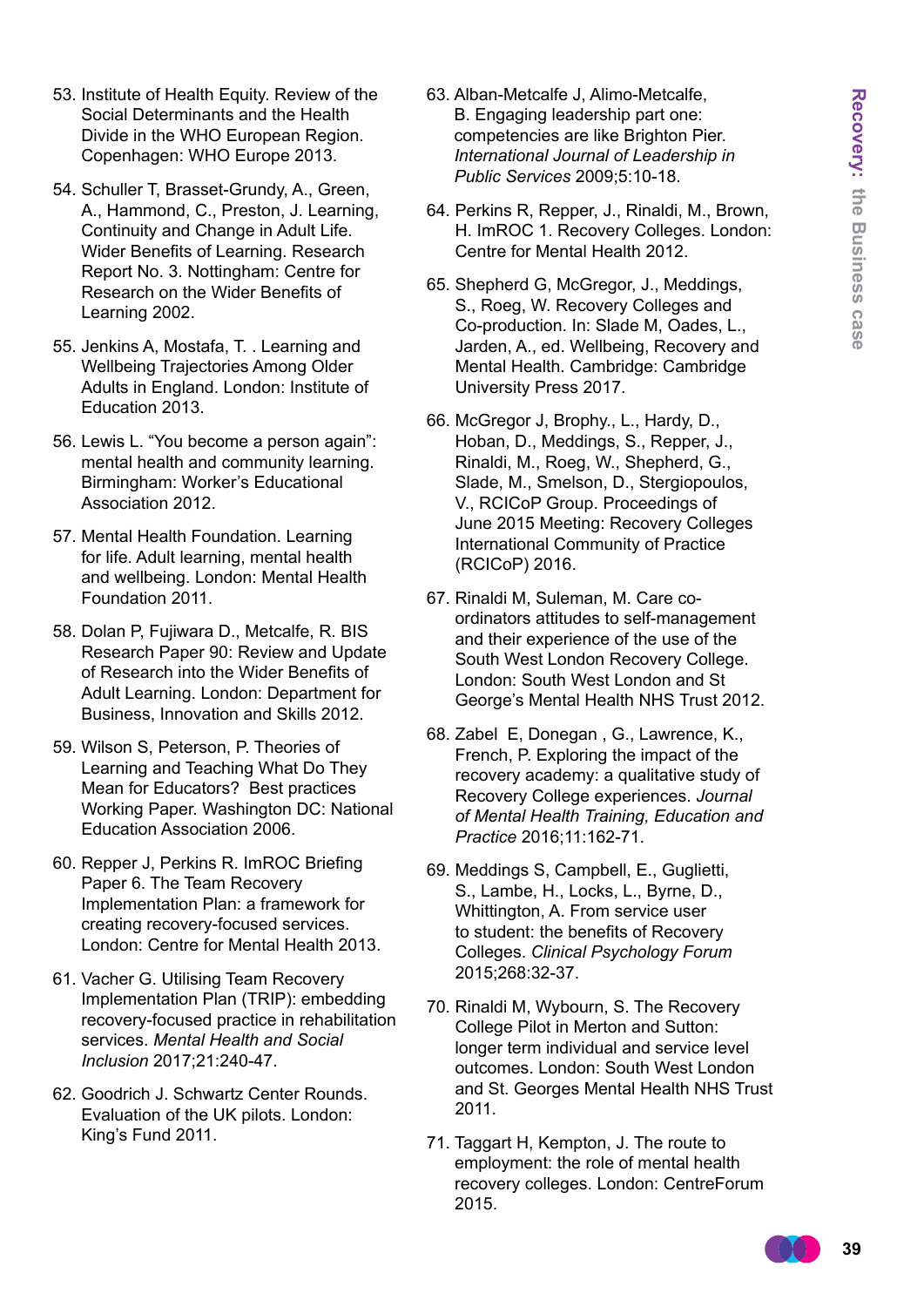- 72. McCaig M, McNay, L., Marland, G., Bradstreet, S., Campbell, J. Establishing a recovery college in a Scottish University. *Mental Health and Social Inclusion*  2014;18:92-97.
- 73. Meddings S, Byrne, D., Barnicoat, S., Campbell, E., Locks, L. Co-Delivered and Co–Produced: Creating a Recovery College in Partnership. *Journal of Mental Health Training, Education and Practice* 2014;9:16-25.
- 74. Rennison J, Skinner, S., Bailey, A. CNWL Recovery College Annual Report April 2013 - March 2014. London: Central and North West London NHS Foundation Trust 2014.
- 75. Zucchelli F, Skinner, S. Central and North West London NHS Foundation Trust's (CNWL) Recovery College: the story so far... *Mental Health and Social Inclusion* 2014;17:183-89.
- 76. Shepherd G, Boardman, J., Rinaldi, M., Roberts, G. ImROC Briefing paper 8. Supporting recovery in mental health services: Quality and Outcomes. London: Implementing Recovery through Organisational Change 2014.
- 77. McGregor J, Repper, J., Brown, H. "The college is so different from anything I have done". A study of the characteristics of Nottingham Recovery College. *Journal of Mental Health Training, Education and Practice* 2014;9:3-15.
- 78. Bourne P, Meddings S, Whittington A. An evaluation of service use outcomes in a recovery college. . J*ournal of Mental Health* forthcoming
- 79. Rinaldi M, Marland M, Wybourn S. Annual Report 2011 – 2012. South West London Recovery College. London: South West London and St George's Mental Health Trust 2012.
- 80. Burhouse A, Rowland M, Marie Niman H, et al. Coaching for recovery: a quality improvement project in mental healthcare. *BMJ quality improvement reports* 2015;4(1) doi: 10.1136/bmjquality. u206576.w2641 [published Online First: 2016/01/07]
- 81. Whitley R, Gingerich, S., Lutz, W., Mueser, K. Implementing the Illness Management and Recovery Program in Community Mental Health Settings: Facilitators and Barriers. *Psychiatr Serv*  2009;60:202-09.
- 82. Leamy M, Clarke, E., Le Boutillier, C., Bird, V., Janosik, M., Sabas, K., Riley, G., Williams, J., Slade, M. Implementing a complex intervention to support personal recovery: A qualitative study nested within a cluster randomised controlled trial. *PLoS One* 2014;9:e97091.
- 83. Dixon-Woods M, Baker, R., Charles, K., Dawson, J., Jerzembek, G., Martin, G. McCarthy, I., McKee, L., Minion, J., Ozieranski, P., Willars, J., Wilkie, P., West, M. Culture and behaviour in the English National Health Service: overview of lessons from a large multimethod study. *BMJ Quality and Safety* 2014;23:106-15.
- 84. Slade M. Measuring recovery in mental health services. *Israel Journal of Psychiatry* 2010;47(3):206-12.
- 85. Le Boutillier C, Slade, M., Lawrence, V., Bird, V., Chandler, R., Farkas, M., Harding, C., Larsen, J., Oades, L., Roberts, G., Shepherd, G., Thornicroft, G., Williams, J., Leamy, M.,. Competing priorities: staff perspectives on supporting recovery. *Administration and Policy in Mental Health and Mental Health Services Research* 2015;42:429-38.
- 86. Le Boutillier C, Chevalier, A., Lawrence, V., Leamy, M., Bird, V., Macpherson, R., Williams, J., Slade, M. . Staff understanding of recovery-orientated mental health practice: a systematic review and narrative synthesis. *Implementation Science* 2015;10:87.
- 87. Mental Health "Recovery" Study Working Group. Mental Health "Recovery": Users and Refusers. Toronto: Wellesley Institute 2009.
- 88. Chester P, Ehrlich, C., Warburton, L., Baker, D., Kendall, E., Crompton, D. What is the work of Recovery Oriented Practice? A systematic literature review. *International Journal of Mental Health Nursing* 2016;25:270-85.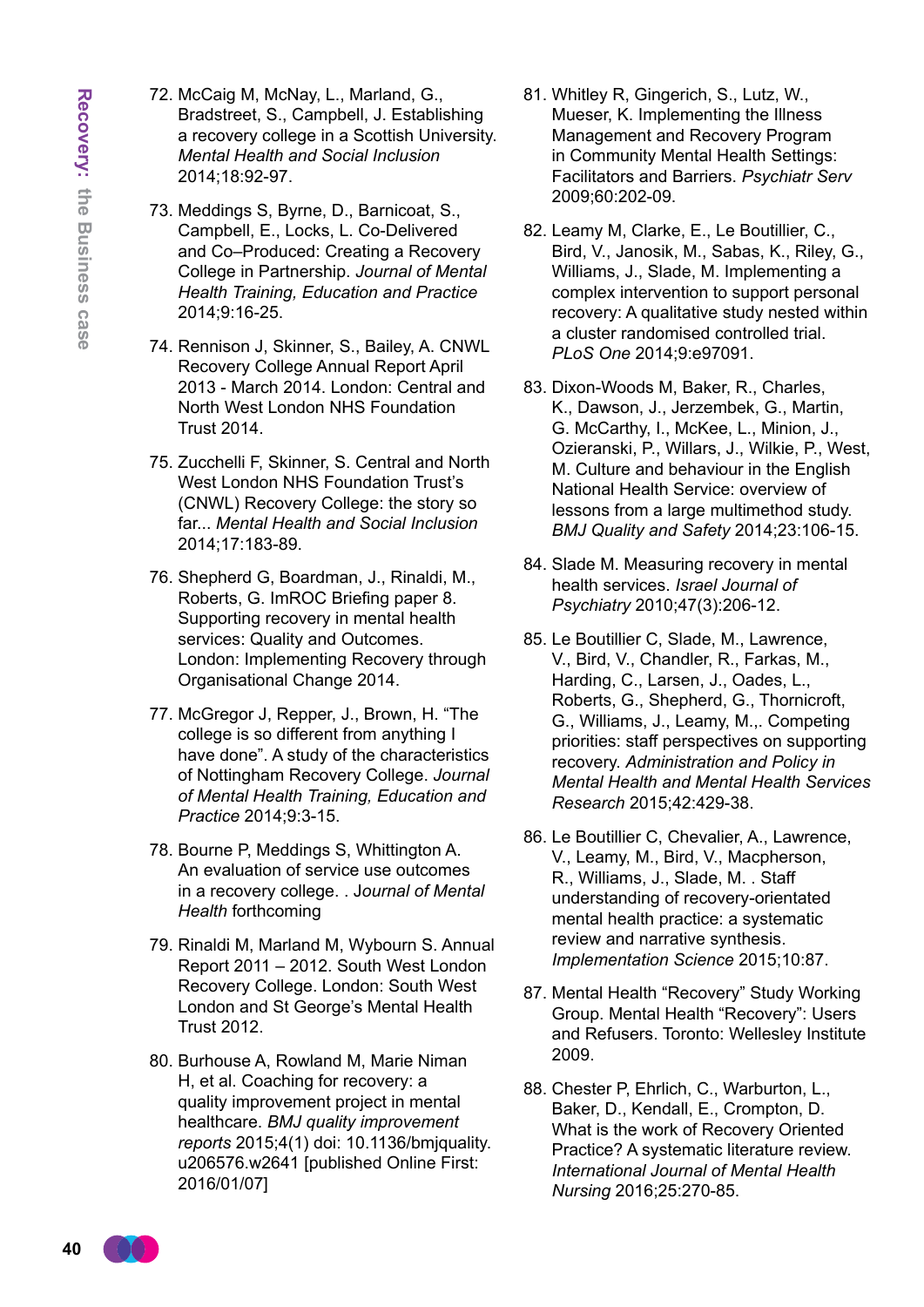- 89. Maben J, Peccei, R., Adams, M., Robert, G., Richardson, A., Murrells, T., Morrow, E. Exploring the relationship between patients' experiences of care and the influence of staff motivation, affect and wellbeing. Final report: NIHR Service Delivery and Organisation programme 2012.
- 90. West M, Eckert, R., Steward, K., Pasmore, B. Developing collective leadership for health care. London: King's Fund 2014.
- 91. West M, Eckert, R., Collins, B., Chowla, R. Caring to change How compassionate leadership can stimulate innovation in health care. London: King's Fund 2017.
- 92. Simpson A, Hannigan, B., Coffey, M., Barlow, S., Cohen, R., Jones, A., Všetečková, J., Faulkner, A., Thornton, A., Cartwright, M. Recovery-focused care planning and coordination in England and Wales: a cross-national mixed methods comparative case study. *BMC Psychiatry* 2016;16:147.
- 93. Copeland ME. Wellness Recovery Action Plan. Brattleboro: VT Peach Press 1999.
- 94. Sheldon KM, Williams G, Joiner T. Self-Determination Theory in the Clinic: Motivating Physical and Mental Health. New Haven Yale University Press 2003.
- 95. Smith-Merry J, Freeman, R., Sturdy, S. Implementing recovery: an analysis of the key technologies in Scotland. *International Journal of Mental Health Systems* 2011;5:11.
- 96. Cook JA, Copeland ME, Jonikas JA, et al. Results of a randomized controlled trial of mental illness self-management using Wellness Recovery Action Planning. *Schizophr Bull* 2012;38(4):881-91.
- 97. Cook JA, Jonikas JA, Hamilton MM, et al. Impact of Wellness Recovery Action Planning on service utilization and need in a randomized controlled trial. *Psychiatr Rehabil* J 2013;36(4):250-7. doi: 10.1037/ prj0000028 [published Online First: 2013/12/11]
- 98. Horan L, Fox J. Individual perspectives on the Wellness Recovery Action Plan (WRAP) as an intervention in mental health care. *International Journal of Psychosocial Rehabilitation* 2016;20(2):110-25.
- 99. Langan J. Challenging assumptions about risk factors and the role of screening for violence risk in the field of mental health. *Health, Risk & Society* 2010;12:85-100.
- 100. Sykes M, Brabban, A., Reilly, J. Balancing harms in support of recovery. *Journal of Mental Health* 2015;24:140- 44.
- 101. Felton A, Wright, N., Stacey, G. Therapeutic risk-taking: a justifiable choice. *BJPsych Advances* 2017;23:81- 88.
- 102. Department of Health. Independence, Choice and Risk: A Guide to Best Practice in Supported Decision Making. London: Department of Health 2007.
- 103. Mulder R, Netwon-Howes, G., Coid, J. The futility of risk prediction in psychiatry. *Br J Psychiatry* 2016;209:271-72.
- 104. Boardman J, Roberts, G. Risk, Safety and Recovery. ImROC Briefing Paper 9. London: Centre for Mental Health 2014.
- 105. Huckshorn K. Reducing the use of seclusion and restraint in mental health systems: A public health prevention approach with interventions. *J Psychosoc Nurs Ment Health Serv* 2004;42:22–33.
- 106. Huckshorn K. Re-designing State mental health policy to prevent the use of seclusion and restraint. *Adm Policy Ment Health* 2006;33:482– 91.
- 107. Substance Abuse and Mental Health Services Administration. Promoting alternatives to the Use of Seclusion and Restraint. Issue Brief #1. [Download at https://www.samhsa.gov/sites/default/ files/topics/trauma\_and\_violence/ seclusion-restraints-1.pdf]. Rockville, Maryland: SAMHSA 2010.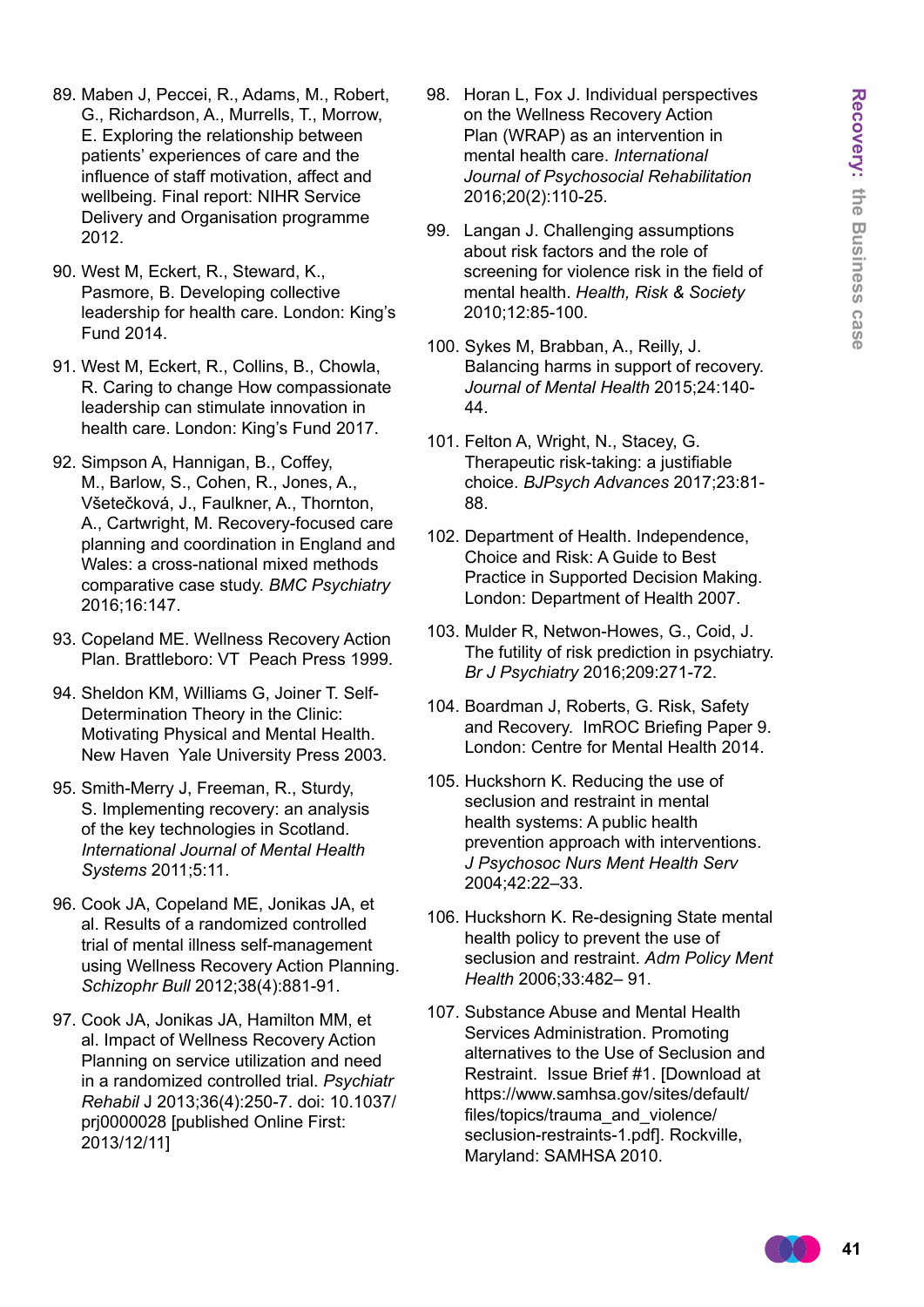- 108. Substance Abuse and Mental Health Services Administration. Promoting alternatives to the Use of Seclusion and Restraint. Issue Brief #21. Rockville, Maryland: SAMHSA 2010.
- 109. Ashcraft L, Bloss, M., Anthony, W. The Development and Implementation of "No Force First" as a Best Practice. *Psychiatr Serv* 2012;63:415-17.
- 110. NHS Improvement. Developing a noforce culture to improve quality and safety on mental health wards. London: NHS Improvement 2016.
- 111. Positive Practice. No Force First – Mersey Care NHS Foundation Trust. Available at http:// positivepracticemhdirectory.org/adults/ no-force-first/ 2017 [
- 112. Putkonen A, Kuivalainen, S., Louheranta, O., Repo-Tiihonen, E., Ryynänen, O.-P., Kautiainen, H., Tiihonen, J. Cluster-Randomized Controlled Trial of Reducing Seclusion and Restraint in Secured Care of Men With Schizophrenia. *Psychiatr Serv* 2013;64:850-55.
- 113. Guzman-Parra J, Aguilera Serrano, C., García-Sánchez, J., Pino-Benítez, I., Alba-Vallejo, M., Moreno-Küstner, B., Mayoral-Cleries, F. Effectiveness of a Multimodal Intervention Program for Restraint Prevention in an Acute Spanish Psychiatric Ward. *Journal of the American Psychiatric Nurses Association*  2016;22:233-41.
- 114. Chan J, LeBel J, Webber L. The dollars and sense of restraints and seclusion. *Journal of law and medicine* 2012;20(1):73-81. [published Online First: 2012/11/20]
- 115. Rubio-Valera M, Luciano JV, Ortiz JM, et al. Health service use and costs associated with aggressiveness or agitation and containment in adult psychiatric care: a systematic review of the evidence. *BMC psychiatry* 2015;15:35. doi: 10.1186/s12888- 015-0417-x [published Online First: 2015/04/17]
- 116. Serrano-Blanco A, Rubio-Valera M, Aznar-Lou I, et al. In-patient costs of agitation and containment in a mental health catchment area. *BMC psychiatry* 2017;17(1):212. doi: 10.1186/s12888- 017-1373-4 [published Online First: 2017/06/07]
- 117. Flood C, Bowers L, Parkin D. Estimating the costs of conflict and containment on adult acute inpatient psychiatric wards. *Nursing economic\$* 2008;26(5):325-30, 24. [published Online First: 2008/11/05]
- 118. LeBel J. The Business Case for Preventing and Reducing Restraint and Seclusion Use. HHS Publication No. (SMA) 11-4632. Rockville, MD: Substance Abuse and Mental Health Services Administration 2011.
- 119. Taylor-Watt J, Cruickshank A, Innes J, et al. Reducing physical violence and developing a safety culture across wards in East London. *British Journal of Mental Health Nursing* 2017;6(1):35-43.
- 120. Lebel J, Goldstein R. The economic cost of using restraint and the value added by restraint reduction or elimination. *Psychiatric services* 2005;56(9):1109- 14. doi: 10.1176/appi.ps.56.9.1109 [published Online First: 2005/09/09]
- 121. Putkonen A, Kuivalainen S, Louheranta O, et al. Cluster-randomized controlled trial of reducing seclusion and restraint in secured care of men with schizophrenia. *Psychiatric services* 2013;64(9):850- 5. doi: 10.1176/appi.ps.201200393 [published Online First: 2013/06/19]
- 122. Boyle D, Harris M. The challenge of co-production. London: new economics foundation 2009.
- 123. Nesta. People powered health coproduction catalogue. London: Nesta 2012.
- 124. Slay J, Stephens, L. Co-production in mental health: A literature review. London: new economics foundation 2013.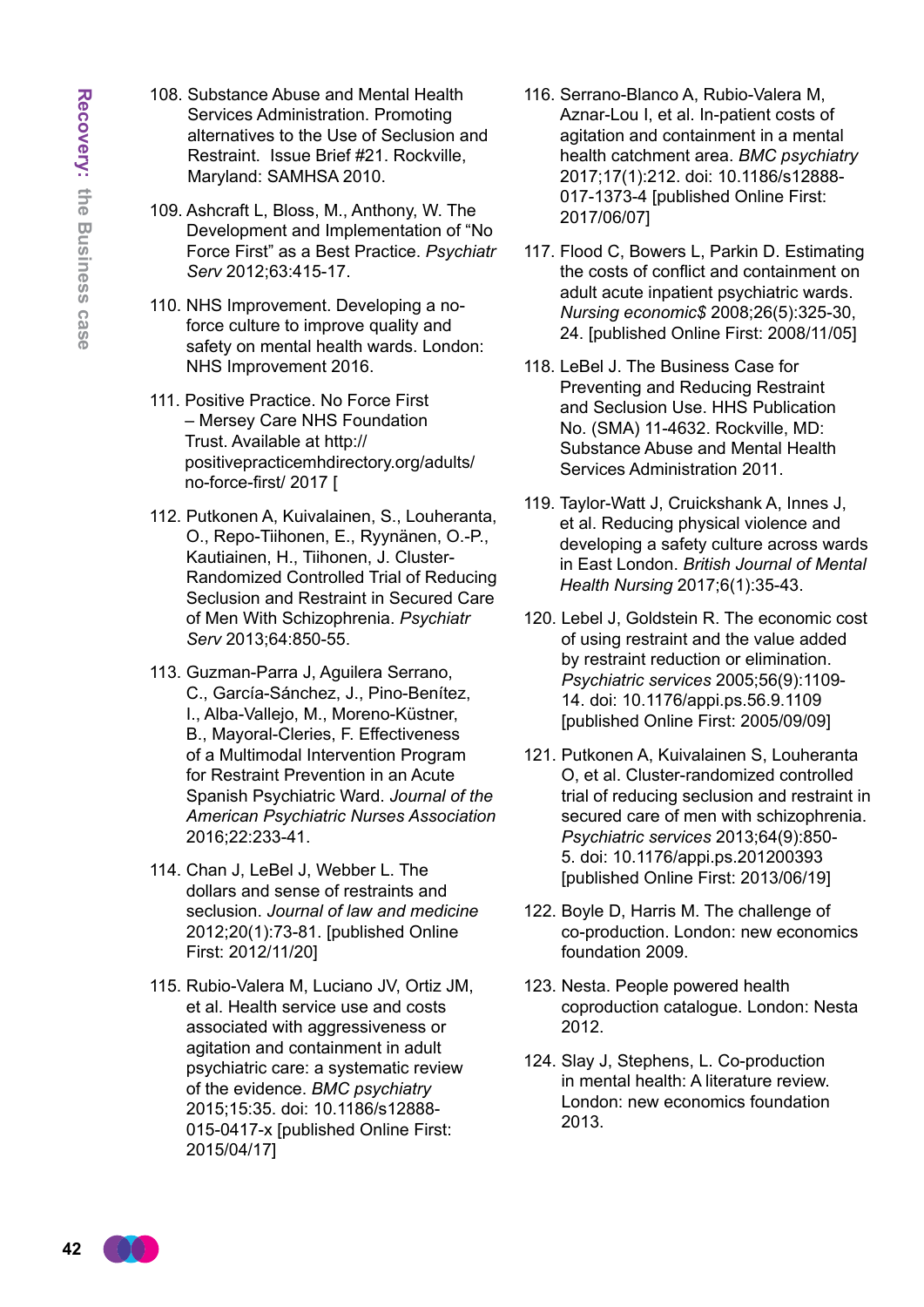- 125. Wallace L, Turner, A., Kosmala-Anderson, J., Sharma, S., Jesuthasan, J., Bourne, C., Realpe, A. Co-creating Health: Evaluation of first phase. London: Health Foundation 2012.
- 126. Newbronner L, Chamberlain, R., Borthwick, R., Baxter, D., Sanderson, D. Sustaining and spreading selfmanagement support: Lessons from Cocreating Health phase 2. London: Health Foundation 2013.
- 127. Bradley P, Willson, A. Achieving prudent healthcare in NHS Wales (revised). Cardiff: Public Health Wales 2014.
- 128. Loeffler E, Power, G., Bovaird, T., Hine-Hughes, F. Co-Production of Health and Wellbeing in Scotland. Birmingham: Governance International 2013.
- 129. Needham C. Co-production: an emerging evidence base for adult social care transformation. Social Care Institute for Excellence: London 2009.
- 130. McDaid D, Park A-L. Side by Side. Economic analysis. London: MIND, 2017.
- 131. Mead S, Hilton, D., Curtis, L. Peer support: A theoretical perspective. *Psychiatric Rehabilitation Journal* 2001;25:134–41.
- 132. Davidson L, Bellamy, C., Guy, K., Miller, R. Peer support among persons with severe mental illnesses: a review of evidence and experience. *World Psychiatry* 2012;11:123-28.
- 133. Pitt V, Lowe D, Hill S, et al. Consumerproviders of care for adult clients of statutory mental health services. *Cochrane Database of Systematic Reviews* 2013(3) doi: Artn Cd004807 Doi 10.1002/14651858.Cd004807.Pub2
- 134. Warner R. Recovery from schizophrenia and the recovery model. *Current Opinion in Psychiatry* 2009;22:374-80.
- 135. Repper J, Carter T. A review of the literature on peer support in mental health services. *Journal of Mental Health* 2011;20(4):392-411.
- 136. Shepherd G, Repper, J. Empowerment and Inclusion: The Introduction of Peer Workers into the Workforce. In: Gaebel W, Rossler, W., Sartorius, N., ed. The Stigma of Mental Illness – End of the Story? Switzerland: Springer International Publishing 2016:591-612.
- 137. Repper J. ImROC Briefing Paper 5. Peer Support Workers: Theory and Practice. London: Centre for Mental Health 2013.
- 138. Repper J. ImROC Briefing Paper 7. Peer Support Workers: a practical guide to implementation. London: Centre for Mental Health 2013.
- 139. Chinman M, Henze, K., Sweeney, P. Implementing Peer Support Services in VHA. Pittsburgh: VA Pittsburgh Healthcare System 2013.
- 140. Sunderland K. Guidelines for the Practice and Training of Peer Support. Ottawa: Mental Health Commission of Canada 2013.
- 141. Henderson C, Noblett, J., Parke, H., Clement, S., Caffrey, A., Gale-Grant, O., Schulze, B., Druss, B., Thornicroft, G. Mental health-related stigma in health care and mental health-care settings. *Lancet Psychiatry* 2014;1:467-82.
- 142. Thornicroft G. Shunned: Discrimination against People with Mental Illness. Oxford: Oxford University Press 2005.
- 143. Dixon L, Hackman, A., Lehman, A. Consumers as Staff in Assertive Community Treatment Programs. *Administration and Policy in Mental Health and Mental Health Services Research* 1997;25:199-208.
- 144. Knaak S, Modgill, G., Patten, S. Key Ingredients of Anti-Stigma Programs for Health Care Providers: A Data Synthesis of Evaluative Studies. *Canadian Journal of Psychiatry* 2014;59:S19-S26.
- 145. Trachtenberg M, Parsonage M, Shepherd G, et al. Peer support in mental health care: is it good value for money? London Centre for Mental Health 2013.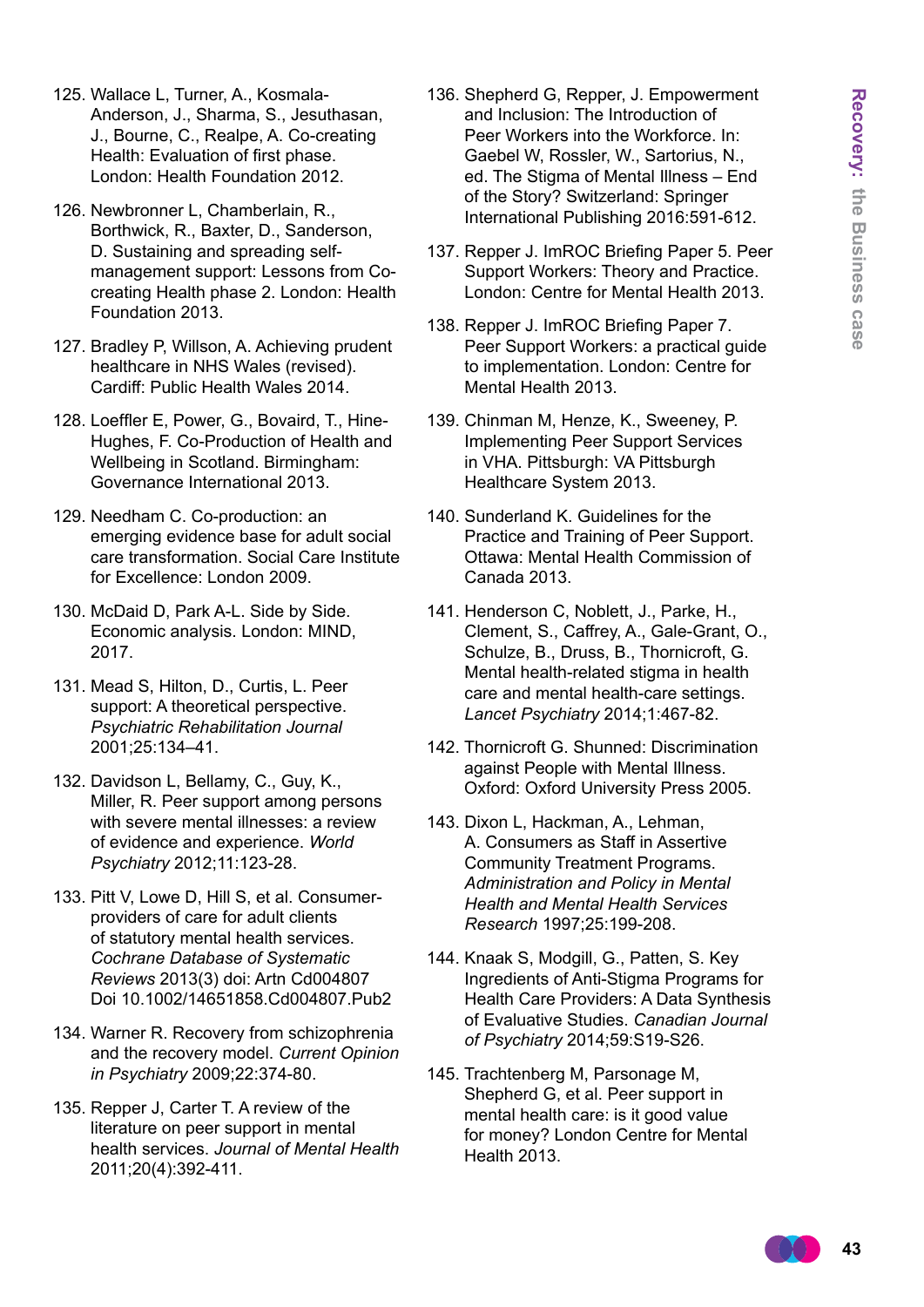- 146. PPL. Impact and cost: Summary of the economic modelling tool for commissioners. London: PPL 2016.
- 147. Sledge WH, Lawless M, Sells D, et al. Effectiveness of peer support in reducing readmissions of persons with multiple psychiatric hospitalizations. *Psychiatric services* 2011;62(5):541-4. doi: 10.1176/ ps.62.5.pss6205\_0541 [published Online First: 2011/05/03]
- 148. Simpson A, Flood C, Rowe J, et al. Results of a pilot randomised controlled trial to measure the clinical and cost effectiveness of peer support in increasing hope and quality of life in mental health patients discharged from hospital in the UK. *BMC psychiatry* 2014;14:30. doi: 10.1186/1471-244X-14- 30 [published Online First: 2014/02/06]
- 149. Yoon J, Lo J, Gehlert E, et al. Homeless Veterans' Use of Peer Mentors and Effects on Costs and Utilization in VA Clinics. *Psychiatric services* 2017;68(6):628-31. doi: 10.1176/appi. ps.201600290 [published Online First: 2017/02/02]
- 150. Leamy M, Clarke, E., Le Boutillier, C., Bird, V., Choudhury, R., Macpherson, R., Pesola, P., Sanger, K., Williams, J., Williams, P., Slade, M. A national survey of recovery practice in community mental health teams. *Br J Psychiatry* 2016;209:340-46.
- 151. Walker L, Perkins, R., Repper, J. Creating a recovery focused workforce: supporting staff well-being and valuing the expertise of lived experience. *Mental Health and Social Inclusion* 2016;18:133-41.
- 152. Schrank B, Brownell, T., Riches, S., Chevalier, A., Jakaite, Z., Larkin, C., Lawrence, V., Slade, M. Staff views on wellbeing for themselves and for service users. *Journal of Mental Health* 2015;24:48-53.
- 153. Foresight Mental Capital Wellbeing Project. Mental Capital and Wellbeing: Making the most of ourselves in the 21st century. Final Project Report. London: Government Office for Science 2008.
- 154. Aked J, Marks, N., Cordon, C., Thompson, S. Five Ways to Wellbeing: The Evidence. London: New Economics Foundation 2008.
- 155. Slade M, Oades, L., Jarden, A., editor. *Wellbeing, Recovery and Mental Health.* Cambridge: Cambridge University Press, 2017.
- 156. Joyce S, Modini, M., Christensen, H., Mykletun, A., Bryant, R., Mitchell, P., Harvey S. Workplace interventions for common mental disorders: a systematic meta-review. *Psychol Med* 2016;46:683- 97.
- 157. CSA Group, Bureau de normalisation du Quebec. Psychological health and safety in the workplace — Prevention, promotion, and guidance to staged implementation. Ottawa: Mental Health Commission of Canada 2013.
- 158. National Institute for Health and Clinical Excellence. Mental wellbeing at work. London: NICE 2009.
- 159. Health and Safety Executive. How to tackle work-related stress. A guide for employers on making the Management Standards work London: HSF 2009.
- 160. McDaid D, Park AL. Investing in wellbeing in the workplace: more than just a business case. In: McDaid D, Cooper C, eds. Economics of wellbeing. Oxford, UK: Wiley-Blackwell 2014:215- 38.
- 161. Boardman J. More than shelter. Supported accomodation and mental health. London: Centre for Mental Health 2016.
- 162. Stergiopoulos V, Hwang, S., Gozdzik, A., Nisenbaum, R., Latimer, E., Rabouin, D., Adair, C., Bourque, J., Connelly, J., Frankish, J., Katz, L., Mason, K., Misir, V., O'Brien, K., Sareen, J., Schutz, C., Singer, A., Streiner, D., Vasiliadis, H., Goering, P. Effect of Scattered-Site Housing Using Rent Supplements and Intensive Case Management on Housing Stability Among Homeless Adults With Mental Illness. A Randomized Trial. *Journal of the American Medical Association* 2015;313(9):A905.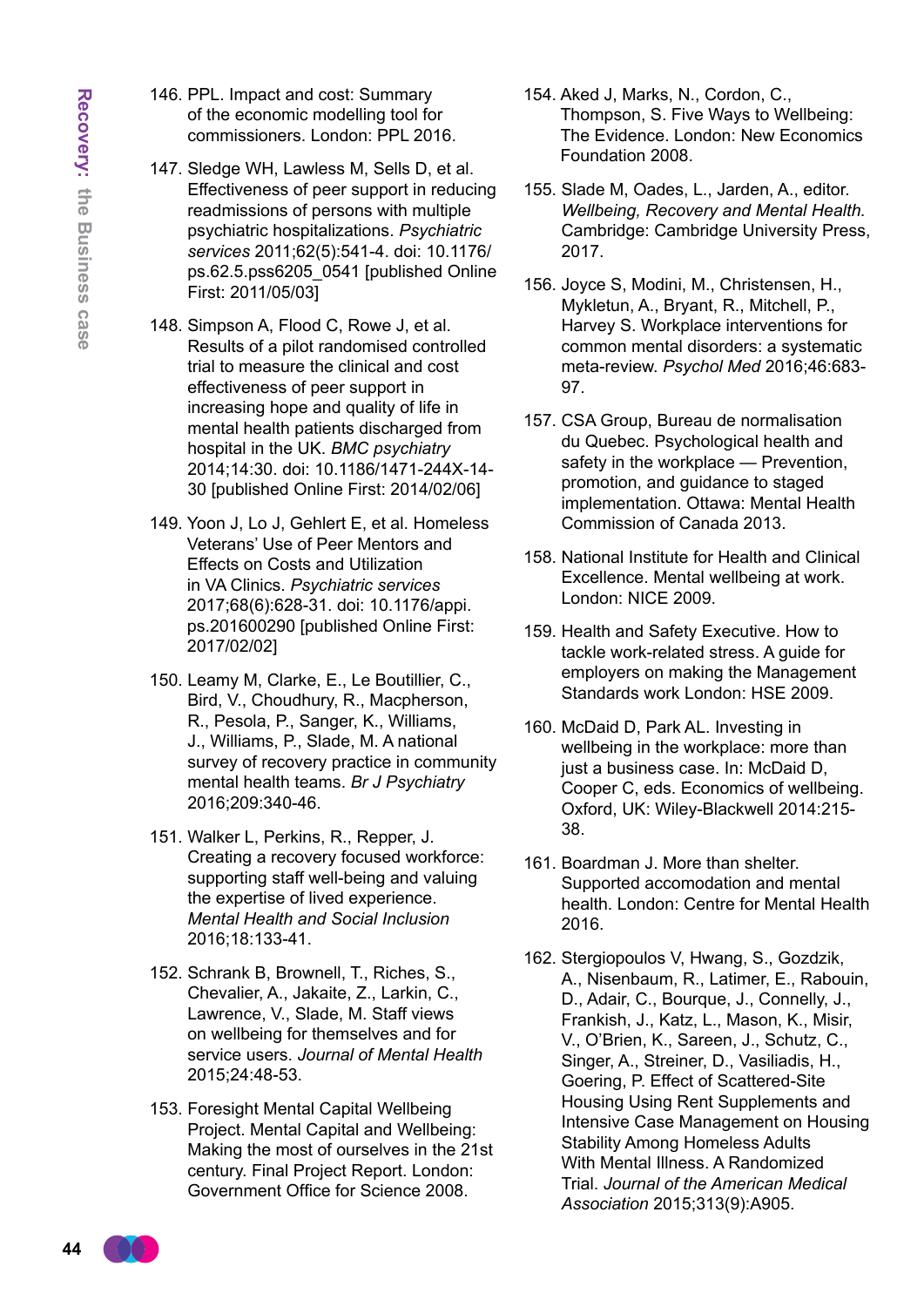- 163. Kirst M, Zerger, S., Harris, D., Plenert, E., Stergiopoulos, V. The promise of recovery: narratives of hope among homeless individuals with mental illness participating in a Housing First randomised controlled trial in Toronto, Canada. *BMJ Open* 2014;4:e004379.
- 164. Shelter. Good practice briefing: Housing first. London: Shelter 2008.
- 165. Kinoshita Y, Furukawa, T., Kinoshita, K., Honyashiki, M., Omori, I., Marshall, M., Bond, G., Huxley, P., Amano, N., Kingdon D. Supported employment for adults with severe mental illness. *Cochrane Database of Systematic Reviews* 2013;9:CD008297.
- 166. Howard L, Heslin, M., Leese, M., McCrone, P., Rice, C., Jarrett, M., Spokes, T. Supported employment: randomised controlled trial. *Br J Psychiatry* 2010;196:404-11.
- 167. Latimer E. An effective intervention delivered at sub-therapeutic dose becomes an ineffective intervention. *Br J Psychiatry* 2010;196:341-42.
- 168. Modini M, Tan L, Brinchmann B, et al. Supported employment for people with severe mental illness: systematic review and meta-analysis of the international evidence. *The British journal of psychiatry : the journal of mental science* 2016;209(1):14-22. doi: 10.1192/bjp. bp.115.165092 [published Online First: 2016/04/23]
- 169. Killackey E, Allott K, Woodhead G, et al. Individual placement and support, supported education in young people with mental illness : an exploratory feasibility study. *Early intervention in psychiatry* 2016 (early online publication)
- 170. Kahneman D, Deaton, A. High income improves evaluation of life but not emotional well-being. *Proceedings of the National Academy of Sciences* 2010;107:16489-93.
- 171. Psychologists for Social Change. Universal Basic Income: A Psychological Impact Assessment. London: PAA 2017.
- 172. McGrath L, Griffin, V., Mundy, E. The psychological impact of austerity: Psychologists Against Austerity 2016.
- 173. Cook J, Russell, C., Grey, D., Jonikas, J. A Self-Directed Care Model for Mental Health Recovery. *Psychiatr Serv* 2008;59:600-03.
- 174. Alakeson V, Perkins, R. ImROC Briefing Paper 2. Recovery, Personalisation and Personal Budgets. London: Centre for Mental Health 2012.
- 175. Hamilton S, Tew, J., Szymczynska, P., Clewett, N., Manthorpe, J., Larsen, J., Pinfold, V. Power, Choice and Control: How Do Personal Budgets Affect the Experiences of People with Mental Health Problems and Their Relationships with Social Workers and Other Practitioners? *British Journal of Social Work* 2016;46:719-36.
- 176. Pinfold V, Sweet, D., Porter, I., Quinn, C., Byng, R., Griffiths, C., Billsborough, J., Enki, D., Chandler, R., Webber, M., Larsen, J., Carpenter, J., Huxley, P. Improving community health networks for people with severe mental illness: a case study investigation. *Health Services and Delivery Research* 2015;3:1-236.
- 177. Topor A, Borg M, Mezzina R, et al. Others: The Role of Family, Friends, and Professionals in the Recovery Process. *American Journal of Psychiatric Rehabilitation* 2006;9:17-37.
- 178. Schön UK, Denhov A, Topor A. Social relationships as a decisive factor in recovering from severe mental illness. *Int J Soc Psychiatry* 2009;55:336-47.
- 179. Pinfold V, Sweet, D. Wellbeing networks and asset mapping. London: McPin Foundation 2015.
- 180. One Housing. A success story Integration at Tile House. Available at http://www.onehousing.co.uk/work-withus/housing-care-and-support/workingwith-the-nhs. London: One Housing 2016.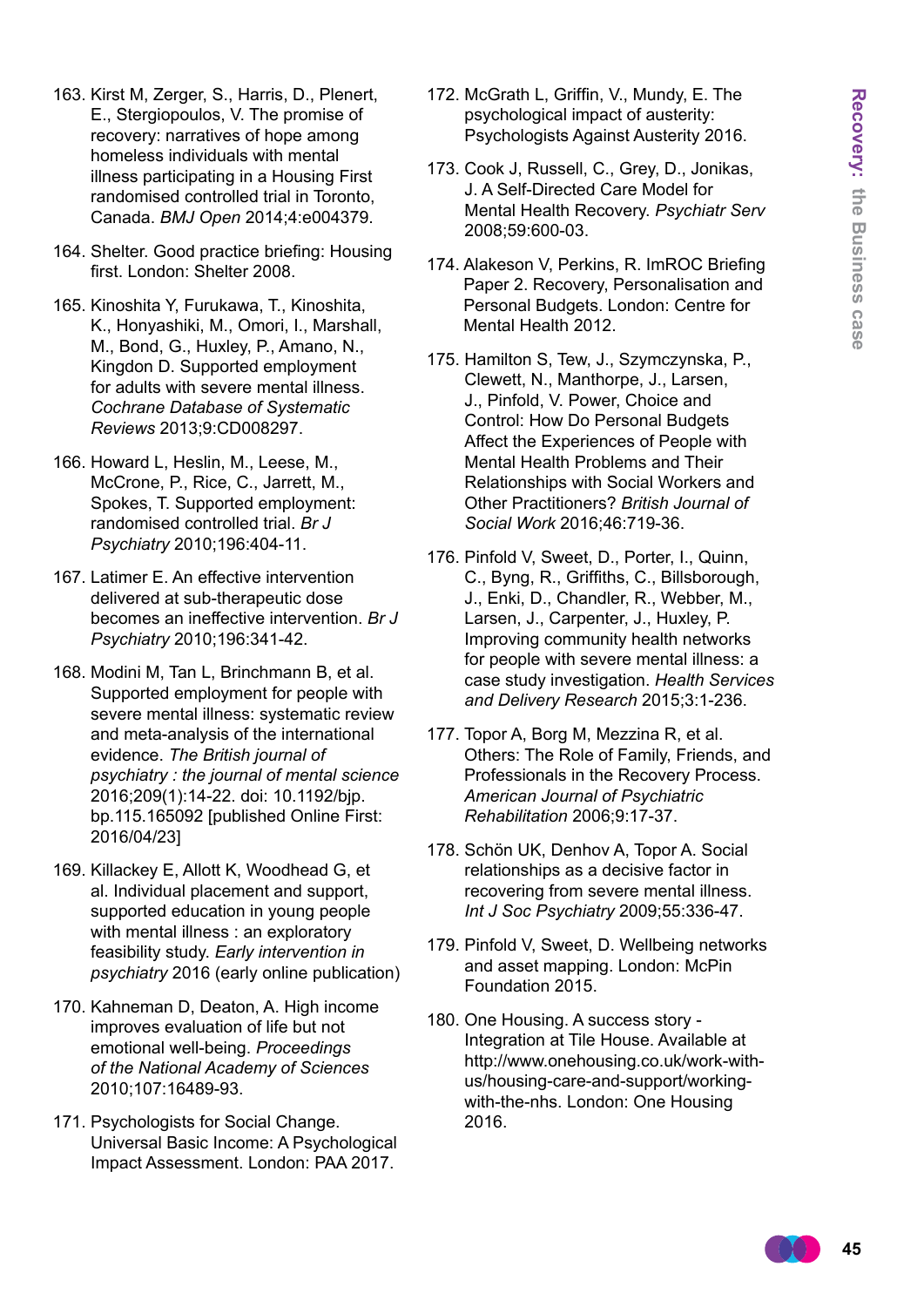- 181. Ly A, Latimer E. Housing First Impact on Costs and Associated Cost Offsets: A Review of the Literature. *Canadian journal of psychiatry Revue canadienne de psychiatrie* 2015;60(11):475-87. [published Online First: 2016/01/01]
- 182. City of Toronto. .What Housing First Means for People: Results of Streets to Homes 2007 Post-Occupancy Research. . Toronto: City of Toronto, Shelter and Housing Administration. 2007.
- 183. Bretherton J, Please N. Housing First in England. An Evaluation of Nine Services. York: University of York 2015.
- 184. Killaspy H, Priebe S, Bremner S, et al. Quality of life, autonomy, satisfaction, and costs associated with mental health supported accommodation services in England: a national survey. *The lancet Psychiatry* 2016;3(12):1129-37. doi: 10.1016/s2215-0366(16)30327-3 [published Online First: 2016/10/25]
- 185. Drake RE, Bond GR, Goldman HH, et al. Individual Placement And Support Services Boost Employment For People With Serious Mental Illnesses, But Funding Is Lacking. *Health affairs (Project Hope)* 2016;35(6):1098- 105. doi: 10.1377/hlthaff.2016.0001 [published Online First: 2016/06/09]
- 186. Hoffmann H, Jackel D, Glauser S, et al. Long-term effectiveness of supported employment: 5-year followup of a randomized controlled trial. *The American journal of psychiatry* 2014;171(11):1183-90. doi: 10.1176/ appi.ajp.2014.13070857 [published Online First: 2014/08/16]
- 187. Parsonage M, Grant C, Stubbs J. Priorities for mental health: Economic report for the NHS England Mental Health Taskforce. London: Centre for Mental Health 2016.
- 188. Knapp M, Patel A, Curran C, et al. Supported employment: costeffectiveness across six European sites. *World psychiatry : official journal of the World Psychiatric Association* 2013;12(1):60-8. doi: 10.1002/ wps.20017 [published Online First: 2013/03/09]
- 189. Yamaguchi S, Sato S, Horio N, et al. Cost-effectiveness of cognitive remediation and supported employment for people with mental illness: a randomized controlled trial. *Psychol Med* 2017;47(1):53-65. doi: 10.1017/ s0033291716002063 [published Online First: 2016/09/23]
- 190. Webber M, Treacy S, Carr S, et al. The effectiveness of personal budgets for people with mental health problems: A systematic review. *Journal of Mental Health* 2014;23(3):146-55.
- 191. Jones K, Forder J, Caiels J, et al. Personalization in the health care system: do personal health budgets have an impact on outcomes and cost? *Journal of health services research & policy* 2013;18(2 Suppl):59-67. doi: 10.1177/1355819613503152 [published Online First: 2013/09/21]
- 192. NHS England. Integrated Personal Commissioning (IPC). https://www. england.nhs.uk/ipc/2017.
- 193. Parsonage M. Welfare advice for people who use mental health services. London Centre for Mental Health 2013.
- 194. Acton R. The missing link. How tackling financial difficulty can boost recovery rates in IAPT. London: Money and Mental Health Institute 2016.
- 195. McDaid D, Park A-L, Knapp M. Commissioning Cost-Effective Services for Promotion of Mental Health and Wellbeing and Prevention of Mental Ill Health. London: Public Health England 2017.